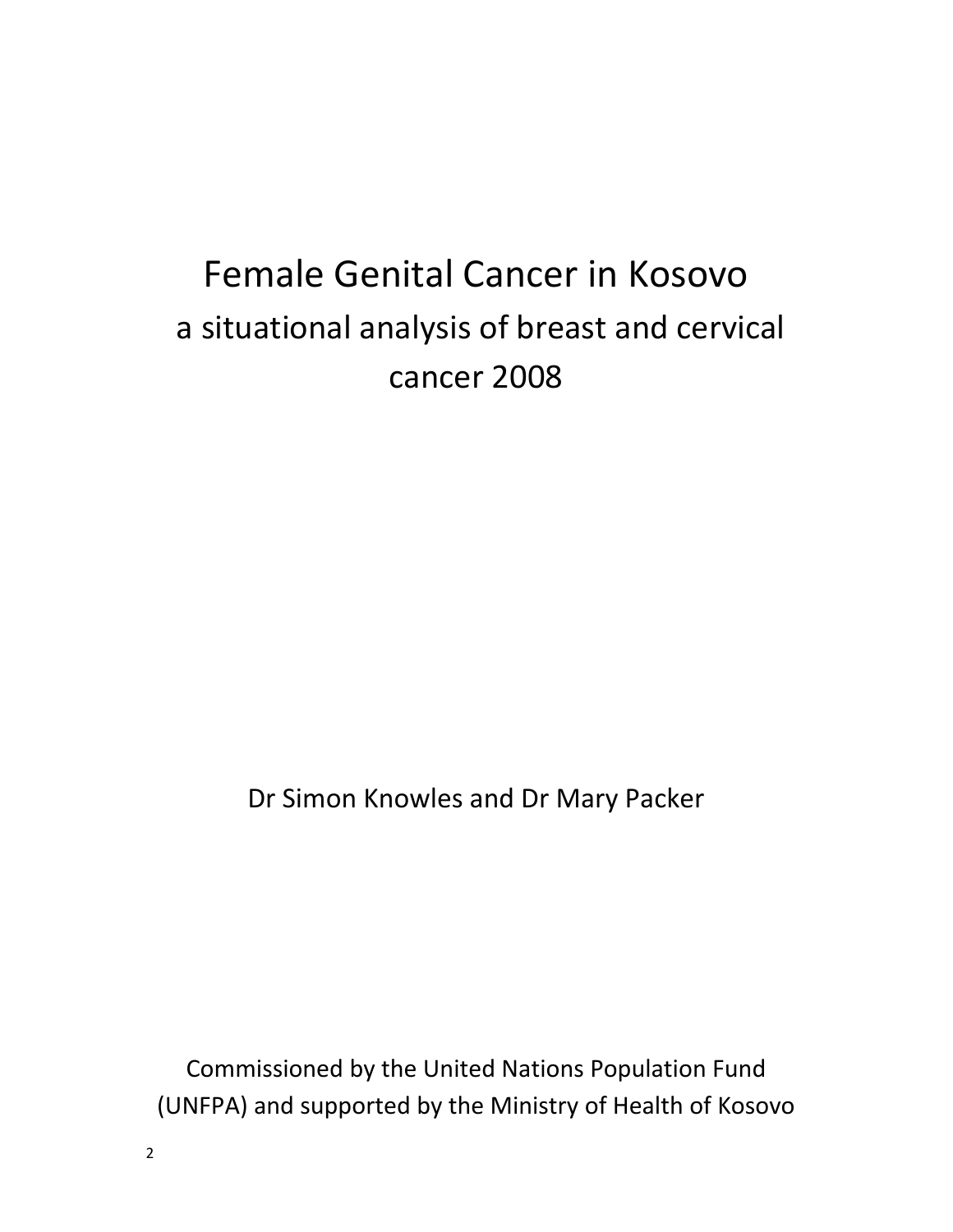### **Contents**

|                                   | <b>Contents</b><br>3          |                                                            |                |  |  |
|-----------------------------------|-------------------------------|------------------------------------------------------------|----------------|--|--|
|                                   | <b>Executive summary</b><br>4 |                                                            |                |  |  |
|                                   | <b>Introduction</b><br>6      |                                                            |                |  |  |
| <b>Methodology</b><br>1           |                               |                                                            | 7              |  |  |
|                                   | 1.1                           | The team consisted of the following members:               | $\overline{7}$ |  |  |
|                                   | 1.2                           | The visits and interviews were as follows:                 | $\overline{7}$ |  |  |
|                                   | 1.3                           | Other visits included:                                     | 7              |  |  |
|                                   | 1.4                           | Interviews were held with                                  | 7              |  |  |
| $\overline{2}$                    |                               | <b>Background to the Current Situation</b>                 | 8              |  |  |
|                                   | 2.1                           | The Original Soviet Socialist Health Care System           | 8              |  |  |
|                                   | 2.2                           | The "Temporary Measures" 1988-1998                         | 8              |  |  |
|                                   | 2.3                           | <b>The 1999 War</b>                                        | 8              |  |  |
|                                   | 2.4                           | Post-war international aid and budgetary constraints       | 9              |  |  |
| 3                                 |                               | <b>Findings from the Situational Analysis</b>              | 9              |  |  |
|                                   | 3.1                           | Personal and community attitudes to female genital cancers | 9              |  |  |
|                                   | 3.2                           | <b>Primary care</b>                                        | 10             |  |  |
|                                   | 3.3                           | <b>Secondary care</b>                                      | 11             |  |  |
|                                   | 3.4                           | Tertiary care, aftercare, follow-up and palliation         | 12             |  |  |
|                                   | 3.5                           | <b>Supporting services</b>                                 | 12             |  |  |
|                                   | 3.6                           | Radiology - ultrasound and mammography                     | 12             |  |  |
|                                   | 3.7                           | Colposcopy                                                 | 13             |  |  |
|                                   | 3.8                           | Pathology - cytology and tissue pathology                  | 15             |  |  |
|                                   | 3.9                           | <b>Information technology</b>                              | 17             |  |  |
|                                   | 3.10                          | Public Health – education, screening and data collection   | 18             |  |  |
|                                   | 3.11                          | Licensing, audit and the role of the Ministry of Health    | 18             |  |  |
|                                   | 3.12                          | Training and continuous professional development           | 18             |  |  |
|                                   | 3.13                          | The role of the private sector $-$ positive and negative   | 19             |  |  |
| 4                                 |                               | The Way Ahead                                              | 19             |  |  |
| 5                                 |                               | <b>Appendices</b>                                          | 20             |  |  |
|                                   | 5.1                           | <b>Abbreviations</b>                                       | 21             |  |  |
| 5.2<br><b>Information Sources</b> |                               | 22                                                         |                |  |  |
|                                   | 5.3                           | <b>Site Visit Data</b>                                     | 24             |  |  |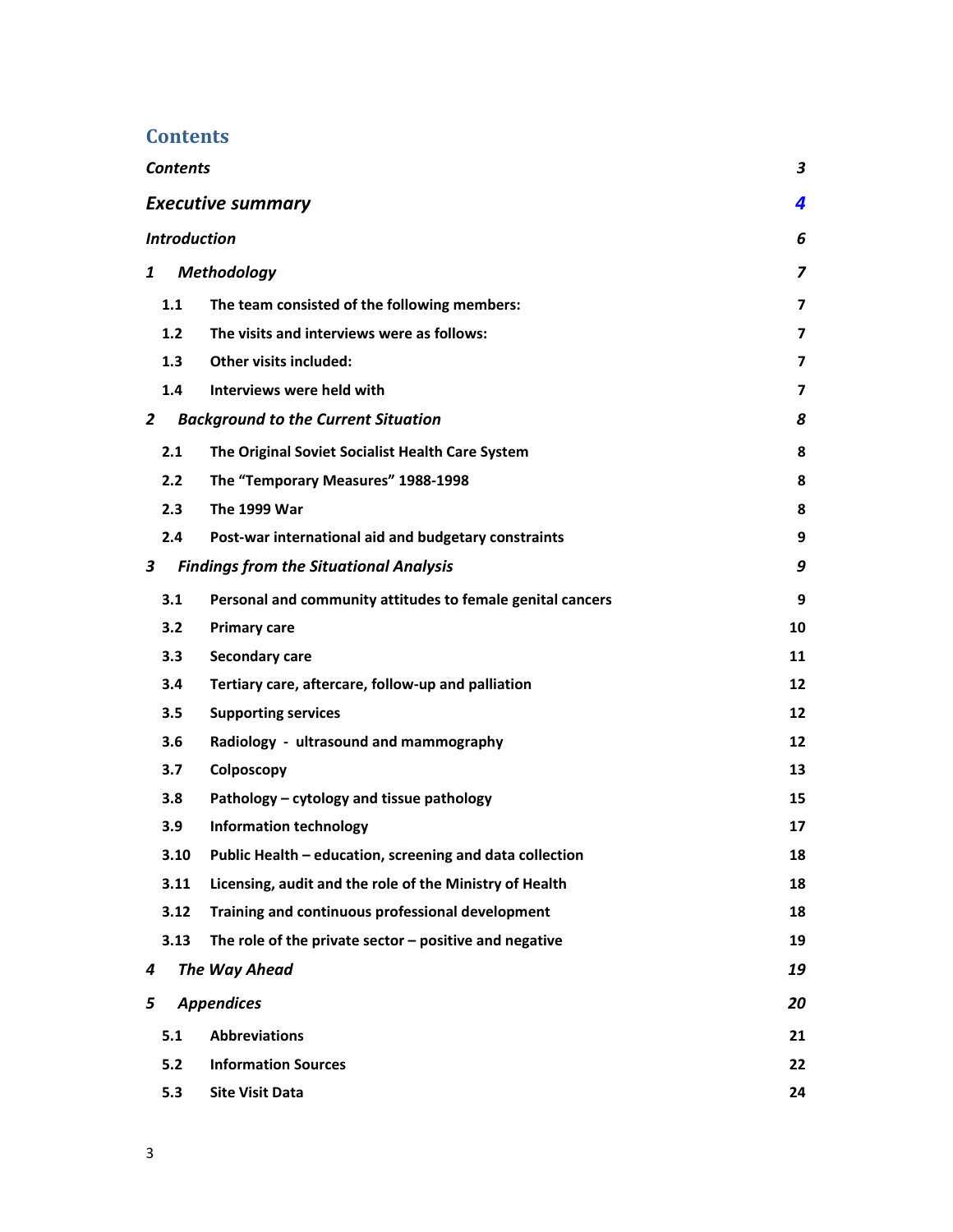### **Executive summary**

This paper details the preliminary findings of the first phase of a study of cervical and breast cancer in Kosovo. Although it touches upon potential directions the public health sector might take, it is primarily a *Situational Analysis*, looking at the various services available to the women in Kosovo and any obstructions to the diagnosis and management of these important diseases.

The analysis involved site visits, structured interviews and data collection. Throughout the study, the team was received with courtesy and helpfulness. There was a universal recognition that the current situation is far from satisfactory and an equally universal desire to improve. We thank all those dedicated professionals who took time out to meet us and talk through the issues as they see them. We found that:-

1. A study of female genital cancer in any population and health system requires accurate data. **Robust epidemiological , clinical and survival information is unavailable in Kosovo at the present time.** Although there is a reporting process for cancer registration this is rarely utilised currently. Operative data are only available by direct scrutiny of protocols and there is no system for documenting postoperative outcome or survival long term.

2. **Many cervical and breast cancer cases in Kosovo remain undiagnosed and untreated.** There is hidden burden of disease amongst women who live and die with their disease, lacking even basic medical or social intervention or support. We estimate that at least 50% of female genital cancers – probably well in excess of two hundred new cases every year – are going undiagnosed. **Without intervention, this figure is going to increase significantly year on year as the relatively young population matures.**

3. When a woman actually presents with symptoms, **there is widespread evidence of inadequate investigation and work‐up, haphazard management decision making and inappropriate treatment and follow‐up**. Some women elect at an early stage to take their management – especially if radiotherapy is indicated – out of Kosovo altogether. Thus even the current volume of cases, if managed according to contemporary guidelines, represents a real challenge to secondary care.

4. Although there appears to be the overall capacity to manage the disease that is currently being detected, albeit suboptimally, **there will be a significant capacity crisis when detection rates increase**, even in the absence of a real increase in case numbers year on year.

5. **Those cancers that are detected are almost exclusively in symptomatic women, presenting too late for a reasonable success of clinical cure.** There are no public sector systems in place to encourage women to become "breast aware" or to promote opportunistic clinical examination of the breast in primary or secondary care and no organised breast screening programme. No coordinated cervical screening service exists and opportunistic smears from asymptomatic women are rarely undertaken in primary care.

6. Efforts to raise awareness of breast disease run the risk of further escalating the pressures on current capacity. Even with the relatively high mortality rate of breast cancer, **"catch up" of cases currently undiagnosed would increase the number of patients requiring immediate management by well over 200%.** Given that cervical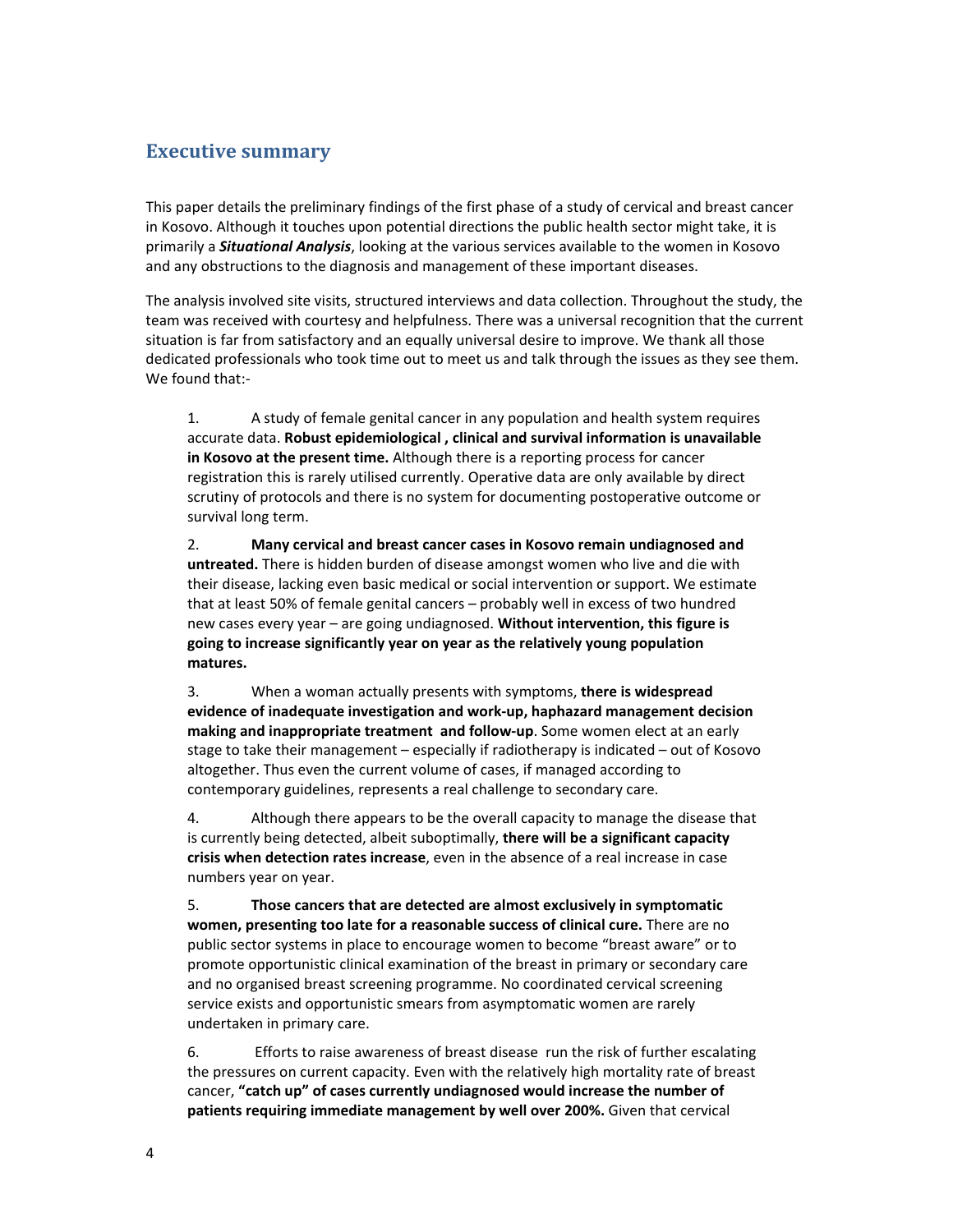disease includes intervention for premalignant disease, a similar crisis would be precipitated by an awareness campaign in this field unless capacity is addressed first.

7. **The patient pathway, from presentation to definitive treatment, is confused, inefficient and ineffectual.** Self referral to secondary or tertiary clinics continues, despite legislative attempts to encourage consultation and referral from primary care; **diagnostic support is frequently unavailable or difficult to access at the place of presentation,** requiring the use of private facilities, often in Pristina not in the locality.

8. Across all services and at all levels **there are real problems regarding technical support.** Radiological, colposcopic and laboratory equipment, where present, is poorly serviced and difficult to repair. Consumables and parts are frequently unavailable.

9. When the equipment is functional, staff are generally either untrained or inadequately trained to utilise the equipment appropriately. **The need for training was a universal theme throughout the visit**, from primary care through to the campus in Pristina.

10. **Patients, specimens and results are often lost to the process** and there is absolutely no audit as to the quality of diagnostic support. Even after a firm diagnosis of malignancy has been made, a patient may default from care but will be assumed simply to have moved into the private sector for definitive care.

11. Although operative decisions may be made by local consilia, these are generally limited to members of the surgical team with no consistent input from radiology or pathology. **Clinical decisions with regard to treatment in secondary care do not conform to any recognised set of guidelines**, either local or international and vary considerably across the health care facilities we visited.

12. Partly because of the pressure of work at a secondary level, **the UCCK units managing breast and cervical cancer are unable to deliver a comprehensive tertiary clinical service to Kosovar women.** UCCK is also unable to provide important oversight of clinical pathways, training and continued professional development for staff working in breast and cervical disease across Kosovo.

13. **At present there are no facilities for radiotherapy within Kosovo**. **Chemotherapy is limited and poorly orchestrated. No palliative care facilities exist** and long term planning for the management of patients with advanced disease is not seen as a core service in any of the institutions we visited, including UCCK.

14. **The Institute of Public Health, Centre for Development of Family Medicine and the Telemedicine Centre of Kosova are underutilised resources** that might play a more pivotal role in advancing quality in the detection, investigation and treatment of female genital malignancy.

In summary, female genital cancer in Kosovo represents a major challenge and an unmet need. Although some services are in place, these need considerable additional support. Before any consideration is given to the introduction of routine screening programmes, progress needs to be made in the following key areas: community awareness; process mapping and data collection; professional education and training; equipment maintenance and consumable supply; diagnostic support and the development of clear and universal treatment protocols or clinical pathways.

Most critically, the system needs urgent capacity building across all aspects of care from diagnosis to definitive treatment and palliative care. Ideally, this capacity should be in place before there are any attempts to materially increase community awareness or introduce systematic screening services.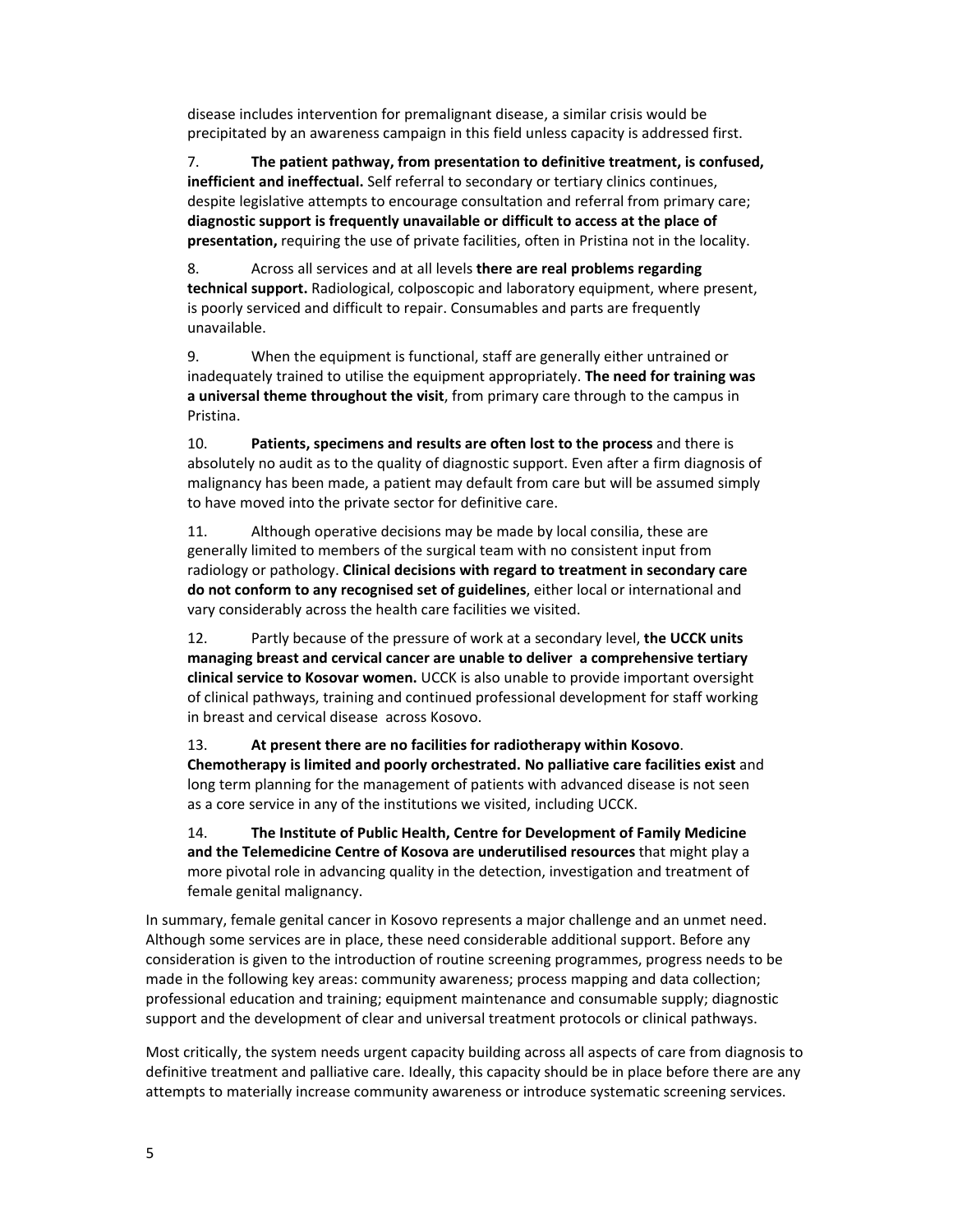### **Introduction**

There is a growing recognition that the burden cancer places on low resource countries is a challenge that must be met with some urgency. The background to this Situational Analysis is best summarised by a direct quote from its Terms of Reference:

*"Breast and cervical cancers are among the leading cause of cancer death in women, with fatality rates higher in low‐resource countries and, in regions without early detection programs, mortality is also increasing.*

*In Kosovo, breast and cervical cancer rates have been on the increase constantly, according to reports from different regional hospitals, although there is no official data to confirm this trend.*

*There are no primary cancer prevention programs in Kosovo through education on risk factors, behaviour change strategies or vaccination. No systematic early detection through screening programs for breast and cervical cancer are in place.* 

*There is insufficient functioning mammography equipment available and no central* laboratory is in place that has the capacity to properly analyze a large number of Pap-smears and *breast cytology tests. The quality control of existing cytology and colposcopy tests is very poor and there is no systematic referral system for the positive cases.* 

*The Institute for Public Health in Kosovo recently started to organize the cancer registry, but the referral system is unclear and medical services for treatment of pre‐cancer and cancer patients are very poor."*

It was concluded that, prior to starting development of new services and activities addressing breast and cervical cancer or modifying the existing ones, a needs assessment was required to determine what services are available, how they are functioning and what factors limit women's access and utilization of them. Given the magnitude of the challenge, it was determined by the UNFPA at the initial briefing session on the  $27<sup>th</sup>$  November to restrict the remit of the first report to a Situational Analysis, on which further work on a Needs Assessment and Options Review might be built later.

A team was assembled, comprising two external consultants and representatives of the Ministry of Health, the National Institute of Public Health, the Centre for the Development of Family Medicine and the Departments of Thoracic Surgery and Gynaecology at the University Medical Centre of Kosovo, supported by a project manager from the UNFPA. We are very grateful to the team members for the time and enthusiasm they dedicated to a very intensive programme and also to all the health care professionals that took time to talk to us – at very short notice – and who all expressed the same desire to improve the future for women with genital cancer in Kosovo.

Cancer prevention, diagnosis and treatment requires a complex, coordinated multi‐agency approach, based on sound reporting, best clinical practice and consistent application of standard protocols. Cancer care in Kosovo lacks a sound epidemiological database; it operates as a function of secondary and tertiary care with practically no involvement by primary care or community based services; this care is unevenly distributed geographically and involves the private sector in a haphazard and unregulated fashion. Treatment is generally in response to self-referral from a population that is poorly informed with regard to genital cancer and, where women are finally diagnosed with a genital cancer, there is no coordinated system to examine quality of care and operative outcomes and no standardised system of aftercare or palliation.

The patient journey for Kosovar women with possible breast or cervix cancer is unpredictable and inequitable. It is complicated by historical, cultural, political and financial factors as well as by entrenched attitudes amongst both the general public and Kosovar health care workers. Options for change must take all these factors into account. There is a great deal of work to be done.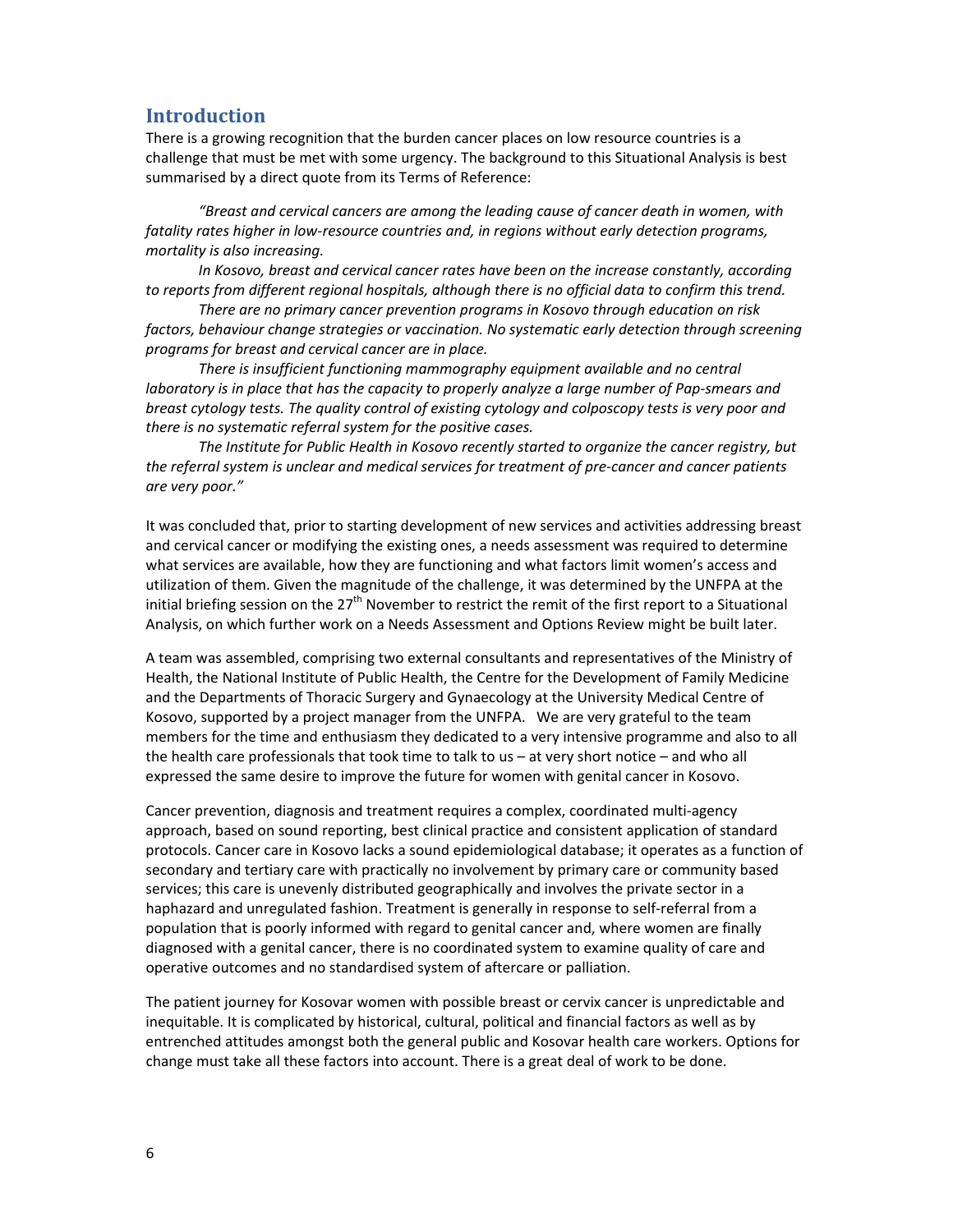### **1 Methodology**

The situational analysis was based on a series of site visits and questionnaire‐based, semi‐structured interviews in Pristina and the major regional centres. At each visit, the team investigated the detection, investigation and treatment of breast and cervical disease as well as assessing capacity, training, quality control mechanisms (audit), equipment, referral systems, documentation and reporting systems and identifying local needs and barriers. The clinical facilities were inspected, data was gathered wherever possible and the process of clinical care was mapped. We have also documented regional initiatives and regional and local best practice wherever possible. In each of the regional centres the visits included visits to, or discussions with, the Directorates of Surgery, Gynaecology, Radiology and the clinics (including the Women's Wellness Centre in Gjilan Regional Hospital). In several centres we were also able to meet the Hospital Director.

### **1.1 The team consisted of the following members:**

**Dr Njazi Shala** – Officer for MCHRH, Ministry of Health **Dr Majlinda Gjocaj** – Officer for Quality Control, CDFM **Prof Merita Berisha** – Head of Maternal & Child Health Observatory, Institute of Public Health **Dr Saudin Maliqi** – Thoracic Surgeon, University Medical Centre of Kosovo **Dr Jakub Ismajli** – Gynaecologist, University Medical Centre of Kosovo **Dr Zarife Miftari** – Project Manager, UNFPA **Dr Simon Knowles** – Pathologist, Somerset, UK **Dr Mary Packer** – Reproductive Health Consultant, UK

### **1.2 The visits and interviews were as follows:**

### **University Clinical Centre of Kosovo**

Thoracic Surgery Gynaecology and Obstetrics Clinic Cytology laboratory in GOC Department of Radiology Institute of Pathology Institute of Oncology Department of Telemedicine

### **Regional Hospitals**

**Prizren Regional Hospital Gjakova Regional Hospital Gjilan Regional Hospital South Mitrovica Hospital Peja Regional Hospital Ferizaj Hospital**

### **1.3 Other visits included:**

**National Institute of Public Health Gjakova Institute of Occupational Health Kaçanik Main Family Medicine Centre A private acute secondary and tertiary facility in Pristina**

### **1.4 Interviews were held with**

**Prof Naser Ramadani**, Director of the National Institute of Public Health of Kosovo **Dr Selami Sylemani**, President of the Kosovan Society for the Medical Application of Ultrasound

**Dr Curr Gjocaj**, Director of the Department of Health Services in the Ministry of Health **Dr Elvis Ahmedi**, former Director of Thoracic Surgery, UCCK **Prof. Ass. Dr. Lumnije Luci,** Pathologist, Institute of Pathology, UCCK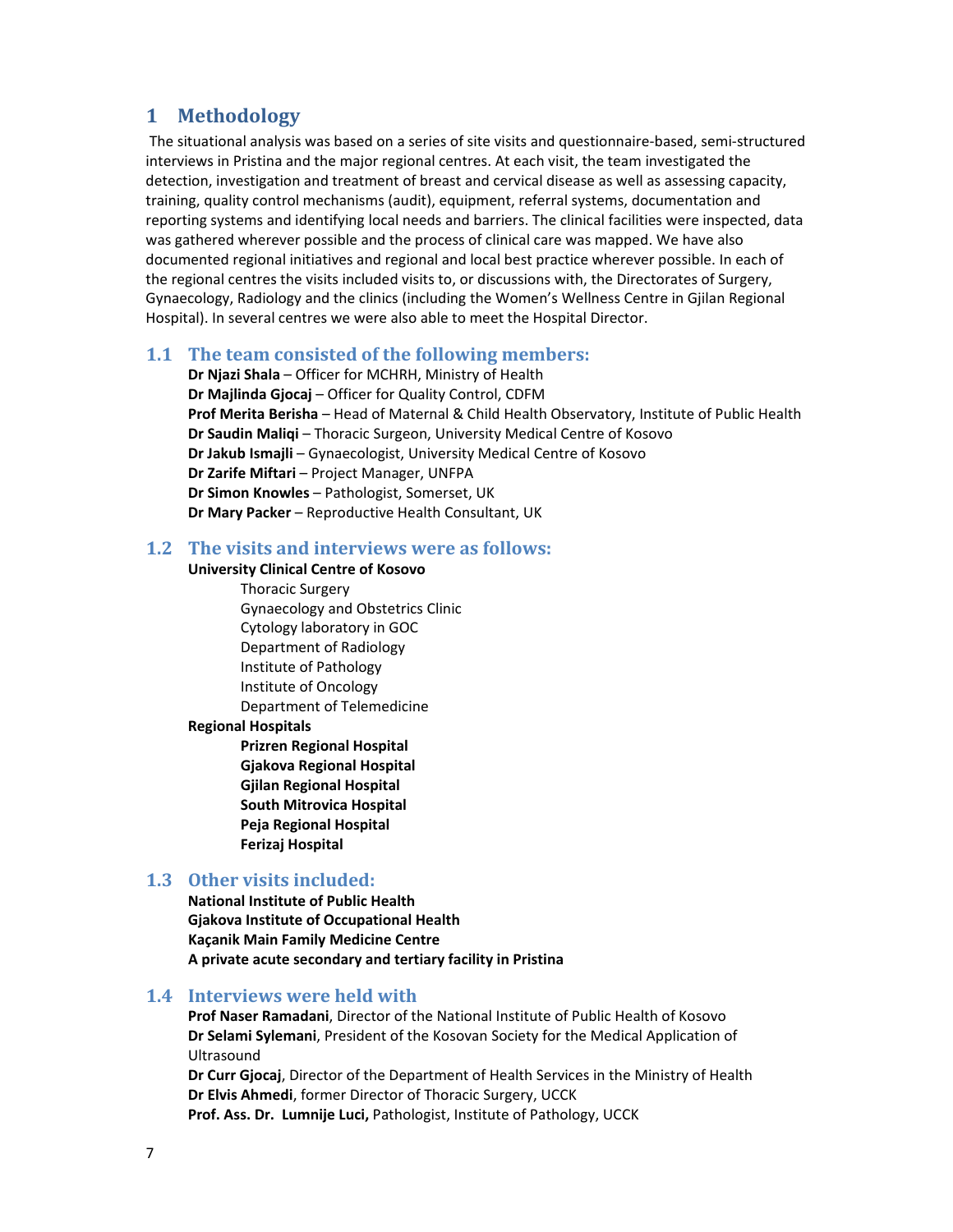### **2 Background to the Current Situation**

By most definitions, Kosovo can be described as a "fragile State". Ten years after the war of 1999, and a nearly a year since the birth of the Republic, the health care system in Kosovo remains in a state of uncomfortable transition. Following the war, UN Security Council Resolution 1244 established UNMIK as an interim administration overseeing the civil administration. The Department of Health (now the Ministry of Health) made a conscious decision to radically reform the whole of the health care system around a general European model rather than restoring the system that it had inherited from the former republic of Yugoslavia. This was always going to be a challenging ambition and the successes and shortcomings of the policy as at 2006 are discussed by Dragudi Buwa and Hannu Vuori (see appendix). It could be argued that little has changed for the better since that paper and perhaps the situation is less optimistic than previously as the rate of reform has slowed and as international aid begins to falter.

The major factors relating to the current state of the health care system can be summarised thus:

### **2.1 The Original Soviet Socialist Health Care System**

Soviet health care has traditionally been characterised by a monolithic, centralised, hierarchical and intensely bureaucratised system, driven by a target‐orientated management using vertical programmes with a strong focus on treatment rather than prevention and on hospital‐based and (medical) specialist‐based services rather than on primary care. Such primary care as existed in the municipal health houses was under‐equipped and under‐funded and jobs in this arena were regarded as relatively low status. The health care system in Kosovo remains characterised by an almost complete disconnect between primary and secondary care. Nurses and midwives – pivotal to womens health elsewhere across the globe – are still underutilised, undervalued and unsupported because of a deeply embedded cultural preference for specialist medical care.

### **2.2 The "Temporary Measures" 19881998**

Following on the political events of 1988 to 1990 there was a systematic removal of Albanian Kosovars from all areas of public service including health. The Albanian response was to form a parallel programme of health care, including education for medical students. For entirely understandable reasons, this parallel system was under resourced and unable to keep abreast with modern developments in health care. In addition to the damage caused to the Albanian medical profession in Kosovo by the "Temporary Measures", the loss of experienced managers to the health service following the war meant that there was a shortage of the skilled managers needed to move local reform forward, compounded by a tendency to revert to the traditional socialist mind‐set that all decisions come from the centre, despite a conscious and very well publicised policy to decentralise health service operations to district and local level.

### **2.3 The 1999 War**

Many of the health care facilities that had been badly maintained or systematically stripped of capital investment prior to the war suffered direct physical damage during 1999. The damage the conflict caused to infrastructure was compounded by the harm caused by the sudden virtual disappearance of staff from all positions in health, including medical and managerial posts, with spiteful "putting beyond repair" activities on equipment and furnishings as they departed . With most remaining Serbs now based in enclaves, another "parallel system" is being established – with explicit encouragement from Serbia – to the detriment of the evolving health programmes envisaged by the Kosovo Ministry of Health.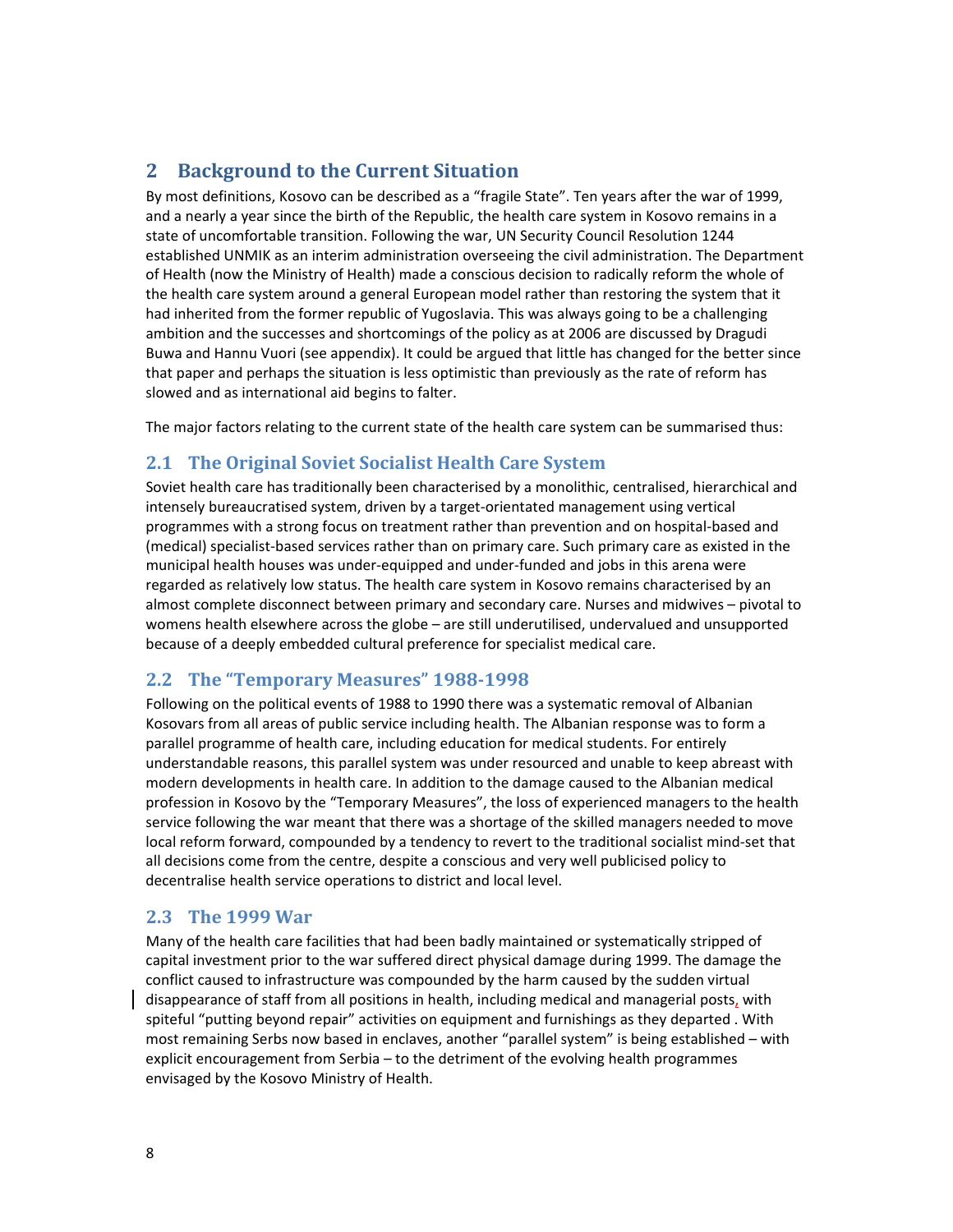### **2.4 Postwar international aid and budgetary constraints**

At the end of the 1999 conflict, over 400 international donors and agencies descended upon Kosovo. Coordination of a wide range of disparate programmes designed to assist in the reconstruction of the health care system has, predictably, been only partially successful. Some aid programmes have worked well but others have been less effective. This is often due to lack of continuity: equipment without consumables, maintenance contracts or trained personnel; individuals who are trained but do not have access to patients or facilities to use or to maintain these skills; and a tendency to fund a specific component of care without attention to the whole "patient journey" or the context in which health care currently operates in Kosovo. As international aid contracts, future developments will need to be self‐funding. This will prove a real challenge for the Ministry of Health, given the current budget.

Given this background, it is not surprising that the current situation for Kosovar women with possible breast and cervical cancer is far from ideal.

### **3 Findings from the Situational Analysis**

The report will follow the "patient journey" then look at key support services including public health and need for CPD and service contracts etc. A major conclusion from the Situational Analysis is that quantitative information is poor or completely unavailable. For this reason, much of the following discussion is descriptive rather than supported by specific data.

### **3.1 Personal and community attitudes to female genital cancers**

Women in Kosovo, like women worldwide, fear developing cancer, particularly if the breast or other genital organs are affected. Not only is there an emotive fear about potential disfigurement and shortened lifespan, but there is the added anxiety of an unclear route to obtaining appropriate treatment which is likely to be costly, as well as the embarrassment of medical consultations about symptoms in intimate parts of the body.

In a study undertaken by Dr Arberesha Nela‐Turjaka (see appendix) as part of a Masters programme, 303 women attending primary care facilities in and around Pristina were questioned about their knowledge of risk factors and early detection of breast cancer. The average age of the cohort was 38 years and a third had completed higher education at University level, a very high proportion compared to the general population. With regard to place of residence, just a third lived in a rural location contrasting with the population wide proportion of 60% from rural dwellings. Key findings included the response that, whereas only 2.4% of urban women did not know that breast cancer was a serious illness, almost a fifth of women from the village were unaware of this fact. There was a significant difference in awareness of the seriousness of breast cancer between employed and unemployed women, the latter group being less likely to know.

Despite the high level of educational attainment of the group, there was still a considerable lack of understanding about risk factors and methods of early detection of breast cancer. However, it was clearly shown that the more educated the woman was the more likely she was to have talked to someone about the disease: ranging from 30% of women with no education to 82.9% of women with higher education. When asked who they had talked with, only a quarter of the women mentioned a health care worker, with the Family Medicine doctor being the most commonly cited. The majority of those who had ever talked with anyone about breast cancer, had talked with a female friend.

Fear was a major barrier to women going for any kind of breast examination, with around half the sample stating that they would be frightened or hesitant to go. Reasons given included: fear of breast cancer being diagnosed; better not to know; high cost of investigative procedures. Although slightly over half of the women questioned knew about breast self‐examination, less than a half ever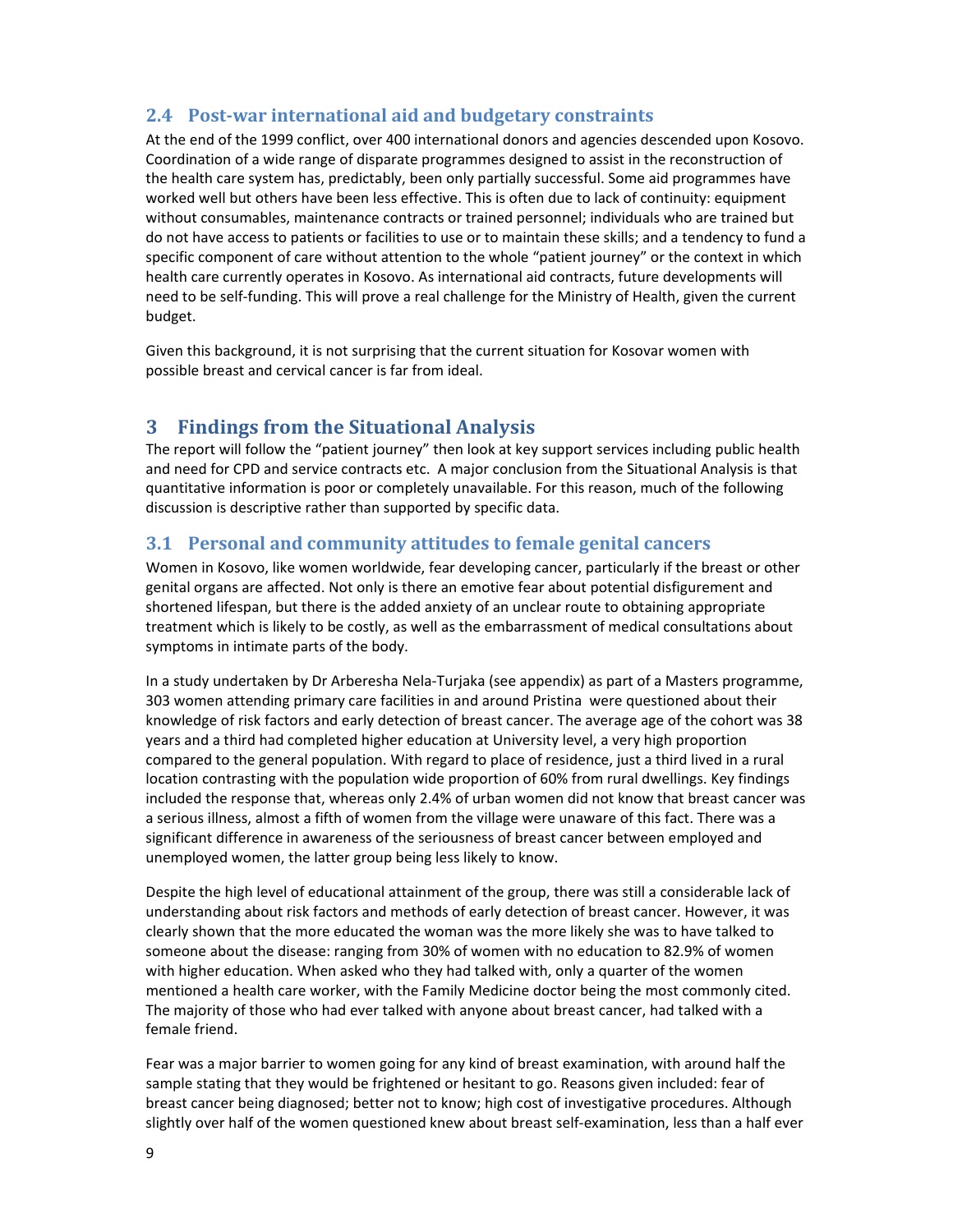examined their own breasts and the proportion of the group correctly understanding the procedure and its timing was very small.

The conclusion of Dr Nela‐Turjaka's study was that there is a paucity of clear information as regards risk factors and early detection of breast cancer in the general population, but particularly in rural areas. She recommends involving Family Medicine doctors in more pro‐actively disseminating relevant information about breast awareness and screening techniques.

No similar study exists of attitudes and knowledge about cervical cancer among Kosovan women. A general comment can be made that many women in Kosovo do not know about the existence of a test for detecting precancerous cervical disease. However, in general, women will consult a gynaecologist if they experience irregular bleeding or other pelvic or vaginal symptoms. Of the relatively small number of women who do request, or are offered, a smear test when consulting a gynaecologist many become very alarmed by a result that is not totally normal, for instance, a Papanicolaou Grade II result with a 'hygiene' level of Class 3. They are also subjected to polypharmacy with antibiotics, antifungals and antiseptic agents commonly prescribed. A Grade III result may be seen as almost amounting to a 'cancer', even though this is merely equitable to the possibility of low grade precancerous change. Overuse of cytology amongst the 'worried well' is a major problem in the unregulated setting in which cervical cytology exists in Kosovo. In this group, it is not unusual to have two to four smears in a year. With the absence of adequate colposcopy services, women will, if they can afford to, go to Skopje to consult gynaecologists in private clinics where they consider that the approach is more 'women centred' and the possibility of outpatient treatment more appealing.

### **3.2 Primary care**

Primary care facilities in Kosovo comprise a total of 448 units. These span 32 Main Family Health Centres, 14 of which have maternity units, 152 Family Health Centres and 263 Ambulancas/punkts. Sixty seven of these primary health care facilities are in the parallel health system. They are spread relatively evenly across the country and should allow the majority of Kosovars easy and local access to advice, support , basic treatment and, where necessary, triage and referral to secondary care or further investigation. A recent World Bank report, yet to be finalised and published, asserts that these units are sufficiently well staffed to be fit for current purpose but current purpose is far from optimal and the Kosovo Health Strategy foresees a much broader remit for primary care than is currently in evidence. This is of particular relevance to breast and cervix cancer. We have encountered no evidence to suggest that primary care is effective in screening for these cancers, either systematically or opportunistically and no evidence that any patient is offered either a clinical breast examination or cervical smear as part of a routine consultation.

There are three issues here, all endemic within the current environment in Kosovo. Firstly, the effective abuse of primary care facilities for minor ailments leading to time pressures upon the clinic staff and often resulting in unnecessary and inappropriate treatments. Secondly, the continued practice of self‐referral to secondary or tertiary care not only sidelines primary care facilities but also continues to prevent empowerment of family medicine doctors in their crucial role as gatekeepers to secondary care. And thirdly, although newer training may equip family medicine doctors to take cervical smears and perform clinical breast examination (CBE), in practice, these examinations are rarely performed, requested or suggested. This is in part a general cultural issue but also reflects a deep prejudice by the gynaecological specialists against smears being performed by other specialist medical staff (let alone trained nurses or midwives such as are used elsewhere).

With regard to screening capacity, there will be little point in developing effective awareness raising campaigns with regard to cervical and breast disease unless it can be met by widespread competence and confidence at primary care level in CBE and smear taking. It is possible that opportunistic CBE will be a more effective modality for the detection of established and breast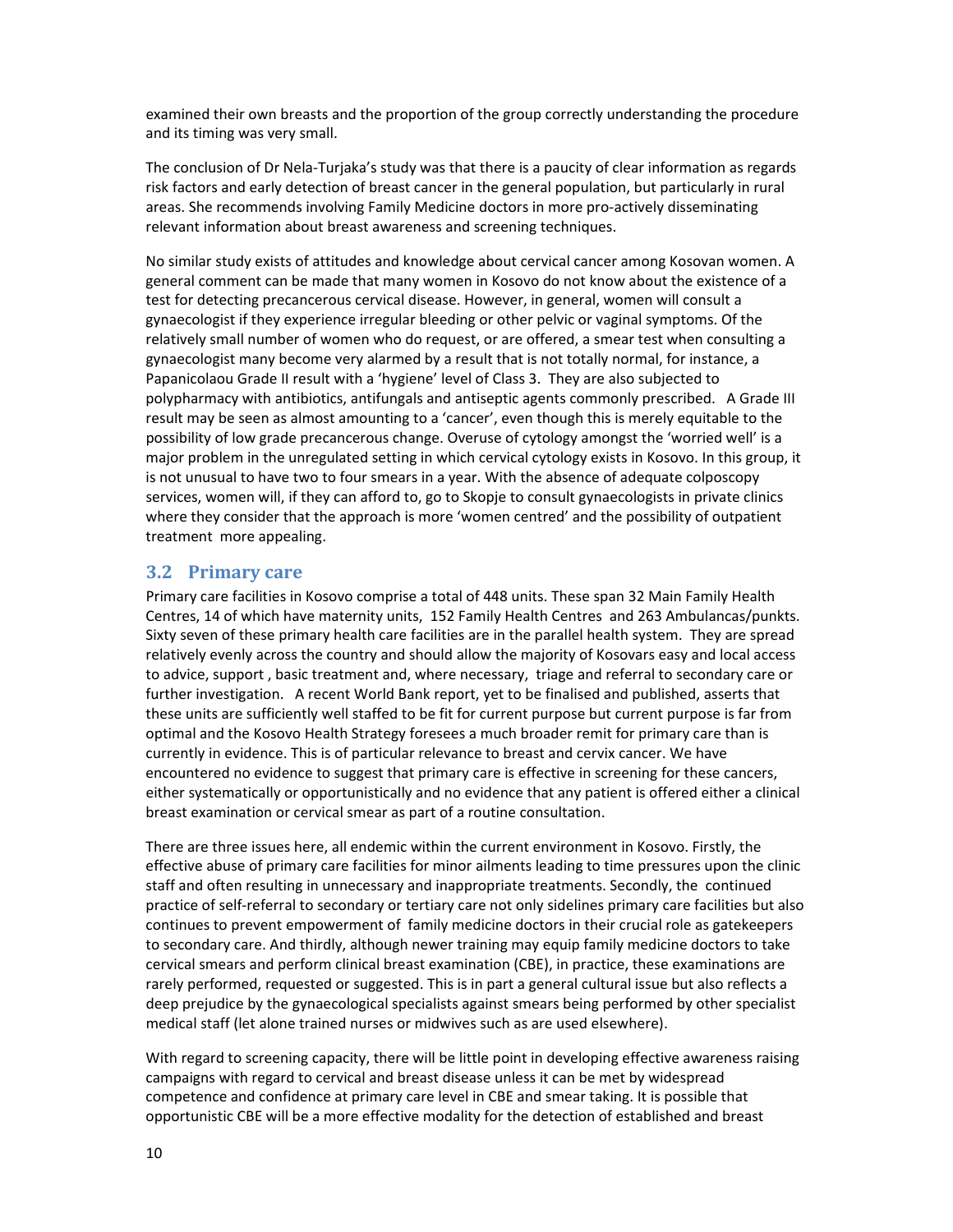disease than a formulaic method of breast self‐examination and it will prevent excessive referral for the treatment of innocent lesions.

In terms of the equipment required within the primary care facilities, CBE requires warm hands and a quiet examination room. Cervical smears require clean specula, glass slides, a pencil, spray‐on fixative and cervical spatulae that are fit for purpose – Ayres or Aylesbury type and not the tongue depressors in universal use across Kosovo. The outlay for such consumables is negligible.

### **3.3 Secondary care**

As can be seen by the details of the site visits in the appendix, secondary care facilities are variable across Kosovo. Although there are examples of good practice, no single unit is satisfactory in every regard. General and systemic issues have been listed in a variety of reports, most recently that from the World Bank. These issues include:

- poor infrastructure, especially with regard to cleaning and maintenance;
- ongoing self‐referral despite minor financial disincentive in the copayment system;
- equipment haphazardly acquired ,without maintenance contracts or consumable budgets;
- training and competence shortfalls at all levels;
- poor record keeping and consequent lack of continuity of care;
- poor or absent diagnostic support within the public sector;
- an absence of standard working practices such as clinical protocols or pathways;
- lack of audit and failure to register cancer cases to the Institute of Public Health;
- blurred or absent lines of communication to and from primary and tertiary care

Perhaps the single most important problem identified was the lack of a defined patient pathway for cases of suspect breast or cervix cancer that would accommodate all aspects of investigation, diagnosis and treatment. Although several of the regional centres used a *consilium* for the purposes of clinical decision making, these did not, in many cases, appear to function as genuine multidisciplinary team meetings and none had regular input from the diagnostic services nor did most of the teams work to defined clinical protocols or treatment pathways. The absence of a defined pathway allows patients to be lost to any form of follow‐up and there seems little appetite for any local service to take ownership of a patient from the point of referral through to a satisfactory and documented outcome.

Problems identified in the support services such as pathology and radiology are discussed later.

With regard to the surgical procedures documented during the site visits (and detailed in the appendix), the following general observations can be made:

### **Breast disease**

Surgical treatment of breast disease in secondary care is limited to two procedures. *Lumpectomy* (with variable width of clearance up to and including segmentectomy) is generally the procedure of choice for palpable lumps which are thought to be benign or where a tissue diagnosis is required. Core biopsy is not undertaken anywhere routinely, including at the UCCK. *Modified radical mastectomy* is the modality used where cancer has been confirmed (radiologically or cytologically) or is clinically probable. No surgeon we spoke to liked the idea of a two stage process depending on tissue diagnosis. Sentinel node biopsy is not an option at the moment. Axillary clearance rather than axillary sampling is the general rule.

### **Cervical disease**

A fairly widespread approach to high grade abnormality based on a single cervical smear with no supportive colposcopic or biopsy evidence) seems to be to proceed to a "prophylactic" *simple hysterectomy* or an over‐generous cone biopsy . In a young patient this is inappropriate. In a patient who turns out to have an early invasive carcinoma this prevents the treatment of choice which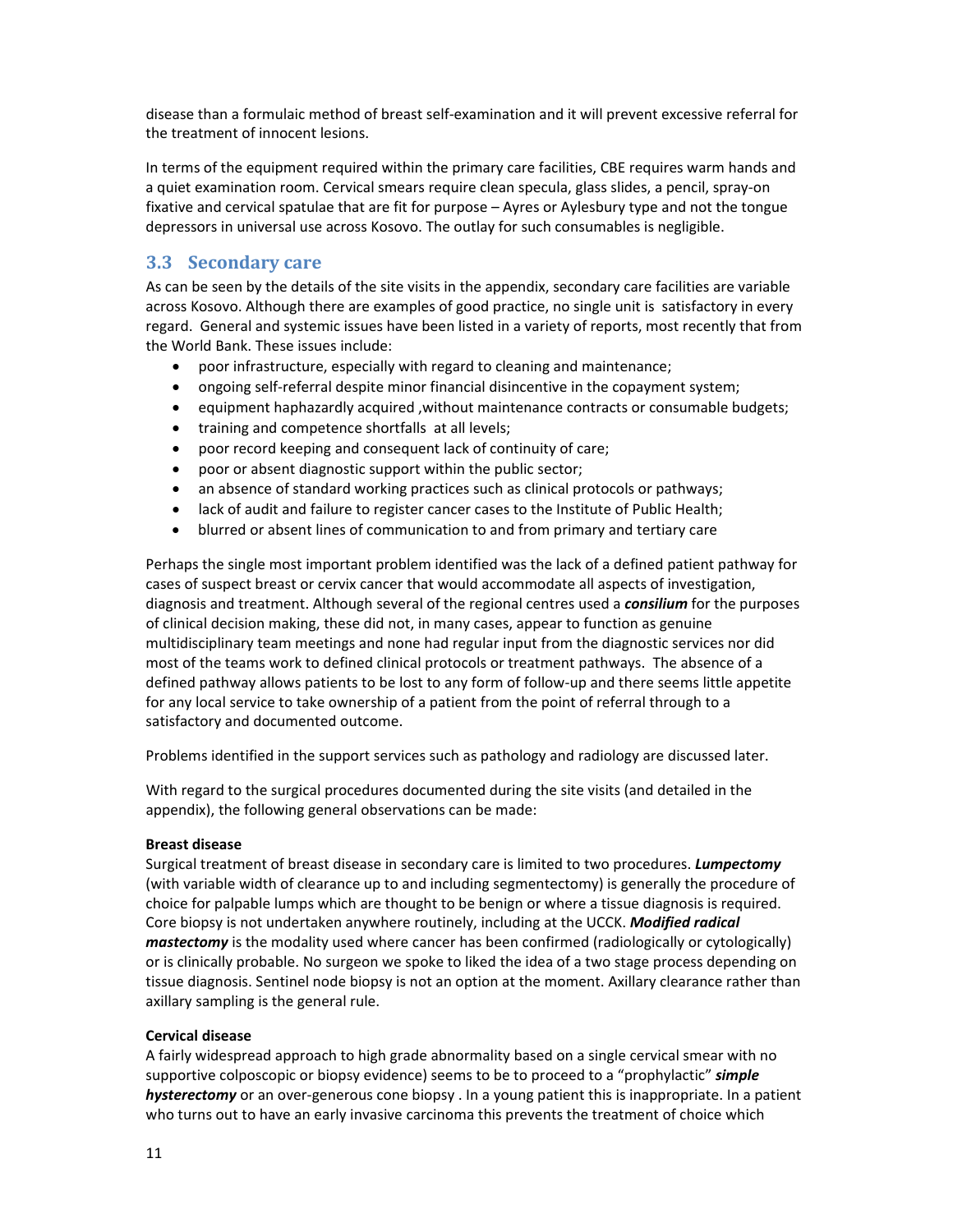would be a Wertheim's procedure. Even in Pristina, treatment for proven cancer appears to be by simple hysterectomy only. Clinical staging is inadequate and does not include examination under anaesthetic and cystoscopy. Where units undertake (cold knife) cone biopsy this is inevitably performed in theatre with no outpatient LLETZ treatments. In the absence of accepted standard guidelines for the investigation, diagnosis and treatment of cervical dysplasia or carcinoma (early or late stage) it would appear that Kosovar women are either undertreated or overtreated.

### **3.4 Tertiary care, aftercare, followup and palliation**

The University Clinical Centre of Kosovo provides the secondary care for around 800,000 individuals and yet is also expected to meet the tertiary demands of the whole of Kosovo. There are clear tensions between these two obligations and the current net result is that the centre fails to meet either demand. This is compounded by the endemic problem of self‐referral. As both the tertiary referral centre and also the main academic unit within Kosovo there should be an obligation on the UCCK to act as a beacon site for cancer care, to train and support continuing professional for health care professionals working in the regional centres and to facilitate appropriate referral from these centres to Pristina for definitive treatment. In practical terms, local circumstances prevent such a leadership role for the UCCK and its clinicians. They also mitigate against the provision of a high quality service, since diagnostic support is not a great deal better within Pristina than it is elsewhere in Kosovo. Capacity is a particular issue in the Pristina units as, for example, theatre time for breast surgery is already insufficient for current needs. Were there to be a significant increase in demand, driven by an awareness campaign, there would be little chance of responding.

With regard to surgical approaches, some of the comments from the section on secondary care apply at UCCK also. However there are better access to FNA and imaging for preoperative confirmation of *breast carcinoma* and a more analytical approach is taken to the surgery required. However no wire guided processes are undertaken, no core biopsy facilities are available, no frozen section facilities are utilised and no sentinel node biopsies are performed. Cervical dysplasia may be treated by cone biopsy however simple hysterectomy remains the most common intervention for *cervical carcinoma* and no tumours appear to be treated by Wertheim's (radical) hysterectomy.

There is one particular problem with regard to the patient pathway for Kosovan women with cancer of breast or cervix that is common for all cancer cases: palliative care does not exist within Kosovo. And documented follow‐up and aftercare is also at best rudimentary. This flows in part from the absence of documentation and the lack of a formal pathway for patients. The current philosophy within Kosovo is that follow‐up is the responsibility of the institution in which definitive treatment took place. However it would seem inappropriate for a tertiary hospital in, for example Tirana or Skopje to have long term responsibility for the care of a woman returned to her own municipality. When a patient is discharged from secondary or tertiary care, details as to her ongoing care – for example how many years of tamoxifen medication – should be delegated either to the local hospital or, more powerfully, to a specific primary care organisation or family medicine doctor.

### **3.5 Supporting services**

There are significant problems in the delivery of effective clinical care, as discussed above, purely on the grounds of capacity, training and continuing professional development of clinical staff‐ gynaecologists, surgeon and family medicine physicians. However these problems are compounded to a great degree by failures in diagnostic services.

### **3.6 Radiology ultrasound and mammography**

The role of imaging in the diagnosis and management of cervical disease is limited to the investigation of advanced disease. This discussion relates largely to breast disease.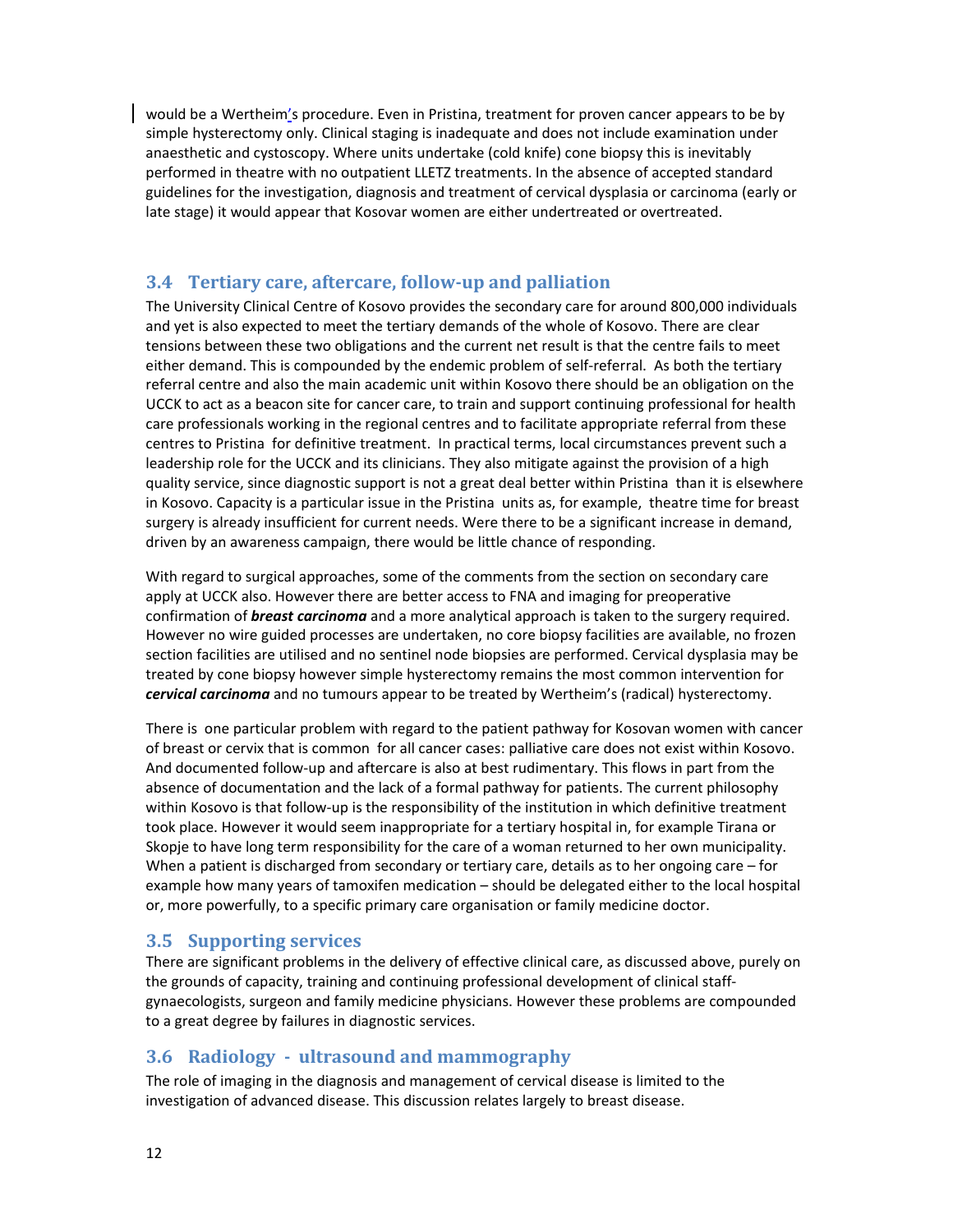**Breast Ultrasound** is available extensively across the country both in the public hospitals and in private clinics, most notably that in Prizren. It is difficult to assess the clinical utility of these services as no usable records are kept in the public sector whatever. It would also seem that, within the public sector at least, ultrasound is not used to guide the accurate placement of either FNA or core biopsy.

Whilst the development of *diagnostic* ultrasound of the breast may need to be postponed until issues relating to patient presentation can be addressed, the introduction of the *clinical* use of ultrasound for guided sampling or for determining appropriate treatment should not be delayed. There is a significant difference between a diagnostic ultrasound performed by a fully qualified radiologist and a clinical ultrasound undertaken by a breast surgeon either to guide his FNA needle or in order to decide precisely which surgical intervention is appropriate (tumour size; presence of enlarged axillary lymph nodes etc). The Ministry of Health may need to be able to differentiate between diagnostic and clinical ultrasound for the purposes of licencing.

**Mammography** is even more variable across Kosovo. There is little in the way of screening mammography so the modality is generally used for the investigation of a clinical presentation (mass or discharge). Although mammography equipment is available across all regional hospitals, some of the equipment had yet to be commissioned, some was sitting unused because of engineering, training or consumable issues and all radiologists we spoke to expressed a desire for formal training. Again, given the lack of follow‐up or audit, it would be difficult to state with confidence that any safe and accurate public sector mammography is available. We would not regard stereotactic biopsy or even wire localisation as immediate requirements for the service. **CT and MR** services are, perhaps, a relative luxury in the current climate but will become pivotal to good clinical practice in the longer term.

### **3.7 Colposcopy**

Most of the colposcopes are situated in secondary or tertiary facilities. Most of them are underused. The Women's Wellness Centres in Prizren and Pristina have colposcopes and provide a limited service of colposcopy at present. The standard of the existing colposcopes is reasonable, although there is a need to replace a couple of units as a priority. One colposcope should be condemned immediately as it is effectively unusable. Despite this assessment, it is reported to be used regularly questioning the accuracy of the findings. A new colposcope and equipment to carry out LLETZ procedures was donated to the Gynaecology and Obstetrics clinic in Pristina last year and has been used a total of sixteen times since, with four LLETZ procedures performed on the basis of smear results alone.

There are two key limitations to increasing the capacity of colposcopy in Kosovo. Firstly, there is a need for trained colposcopists. There are only two gynaecologists regularly practising colposcopy (ie more than 50 cases per year) in the public sector: one was self taught and is now training a colleague; the other was trained as part of a project implemented by Doctors of the World, USA to establish Women's Wellness Centres in Kosovo, of which there are now three. The 2008 data from the WWC in Gjilan are shown in *Tables 1* and *2*. A number of other Gynaecologists have received some training, both theoretical and practical from the same source. A two day theoretical course was held in December 2006 but practical training for most of the attendants has not commenced. There is a great desire from these individuals and the institutions they work in for this training to be forthcoming. One hospital has budgeted for two gynaecologists to be trained in colposcopy in 2009.

The second limitation is the supply of consumables and appropriate instrumentation. Items such as acetic acid, Luegol's iodine, correct cervical sampling spatulae, endocervical sampling brushes, single frosted end slides, smear fixative and specimen containers are in short supply or non-existent in all the units visited. Punch biopsy forceps, where seen, were notably old and unlikely to provide good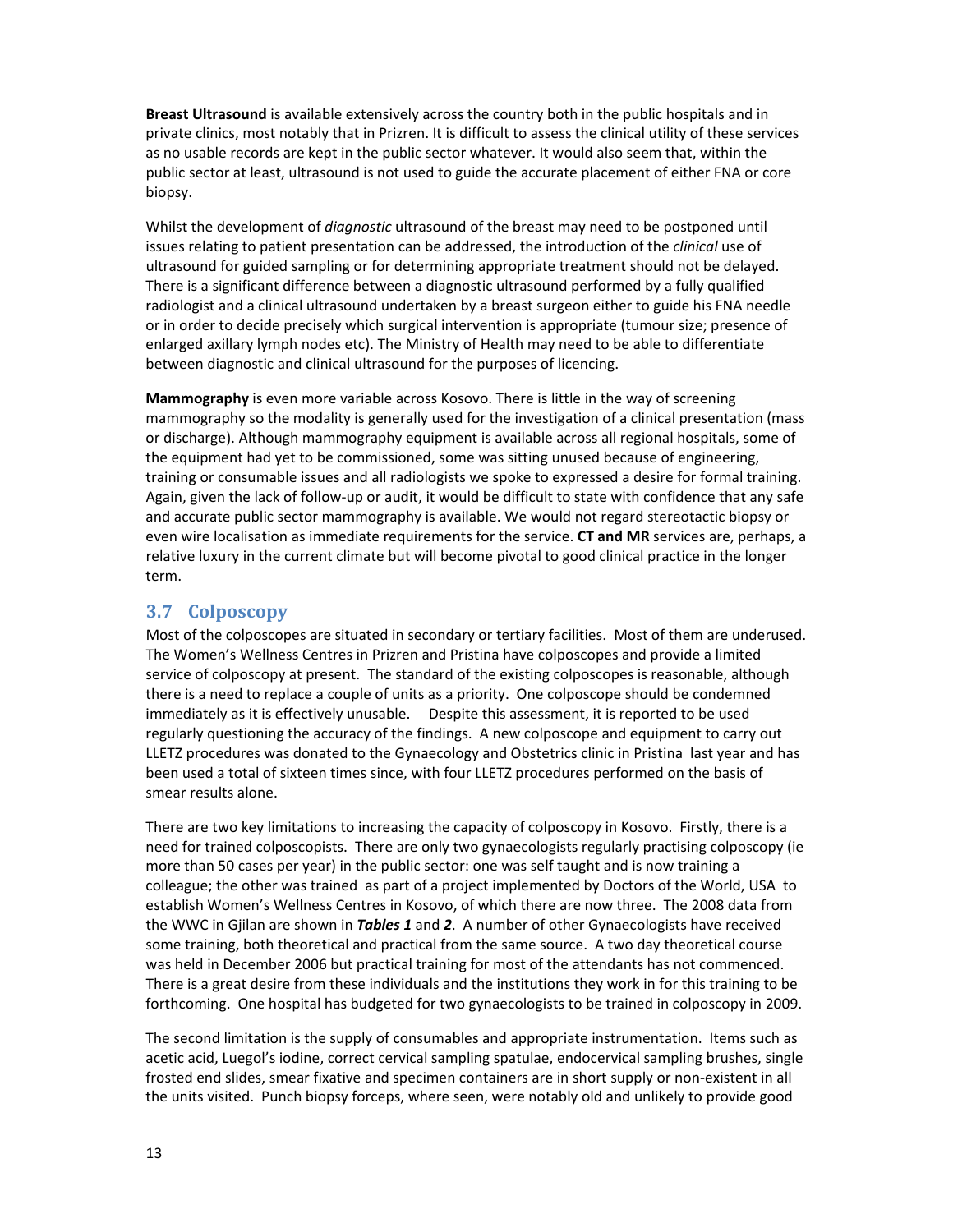samples for histological examination. Other instruments, including endocervical retractors, were not available.

Out patient treatment of cervical dysplasia is limited to ablative procedures in the WWCs (cold coagulation), cryotherapy in private clinics or LLETZ in private clinics or at UCCK.

It is recommended that two gynaecologists from each of the Regional hospitals and up to six from the tertiary unit in Pristina are selected to complete Colposcopy training to a standard comparable to that recommended by the European Federation for Colposcopy. A Colposcopy Society within Kosovo could be formed under the auspices of the Kosovo Obstetrics and Gynaecology Association and links explored with the EFC with a view to membership in the future.

Within each department providing colposcopy services, nursing staff should be identified and trained to provide support for the women undergoing colposcopy and for the gynaecologists performing the examination.

In addition to training, the setting of the colposcopy service requires attention and investment. Most of the outpatient clinics are too busy to provide a dedicated colposcopy service, for example, a couple of sessions a week. Alternative locations may be needed where colposcopy can be carried out without time pressure on the trainees/trainer or compromise to the woman's privacy by frequent interruptions from other patients or staff.

Every unit providing Colposcopy services requires a full quota of the accessory equipment (including treatment units) and regular supplies of consumables. Data collection and audit should be established from the beginning of the service and good cytology and histology back up is essential.

| Gjilanë WWC: Pap test results for 2008  |                                       |  |               |  |  |
|-----------------------------------------|---------------------------------------|--|---------------|--|--|
| <b>Modified Papanicolaou</b><br>grading | <b>Interpretation of grading</b>      |  |               |  |  |
|                                         | Normal                                |  | 14            |  |  |
| II                                      | Benign inflammation                   |  | 80            |  |  |
| Ш个                                      | Borderline changes                    |  | $\mathcal{P}$ |  |  |
| Ш                                       | Low grade squamous cell abnormalities |  | 16            |  |  |
|                                         | Result not returned for review        |  |               |  |  |
|                                         |                                       |  | 189           |  |  |

### **Table 1**

| Gjilan WWC: Targeted cervical biopsy results for 2008 |  |  |
|-------------------------------------------------------|--|--|
| Normal                                                |  |  |
| HPV Condyloma planum (flat warts)                     |  |  |
| CIN <sub>1</sub>                                      |  |  |
| Squamous carcinoma                                    |  |  |
| Adenocarcinoma                                        |  |  |
| Cervical cancer, not specified, verbal result only    |  |  |
| Result not returned for review                        |  |  |
|                                                       |  |  |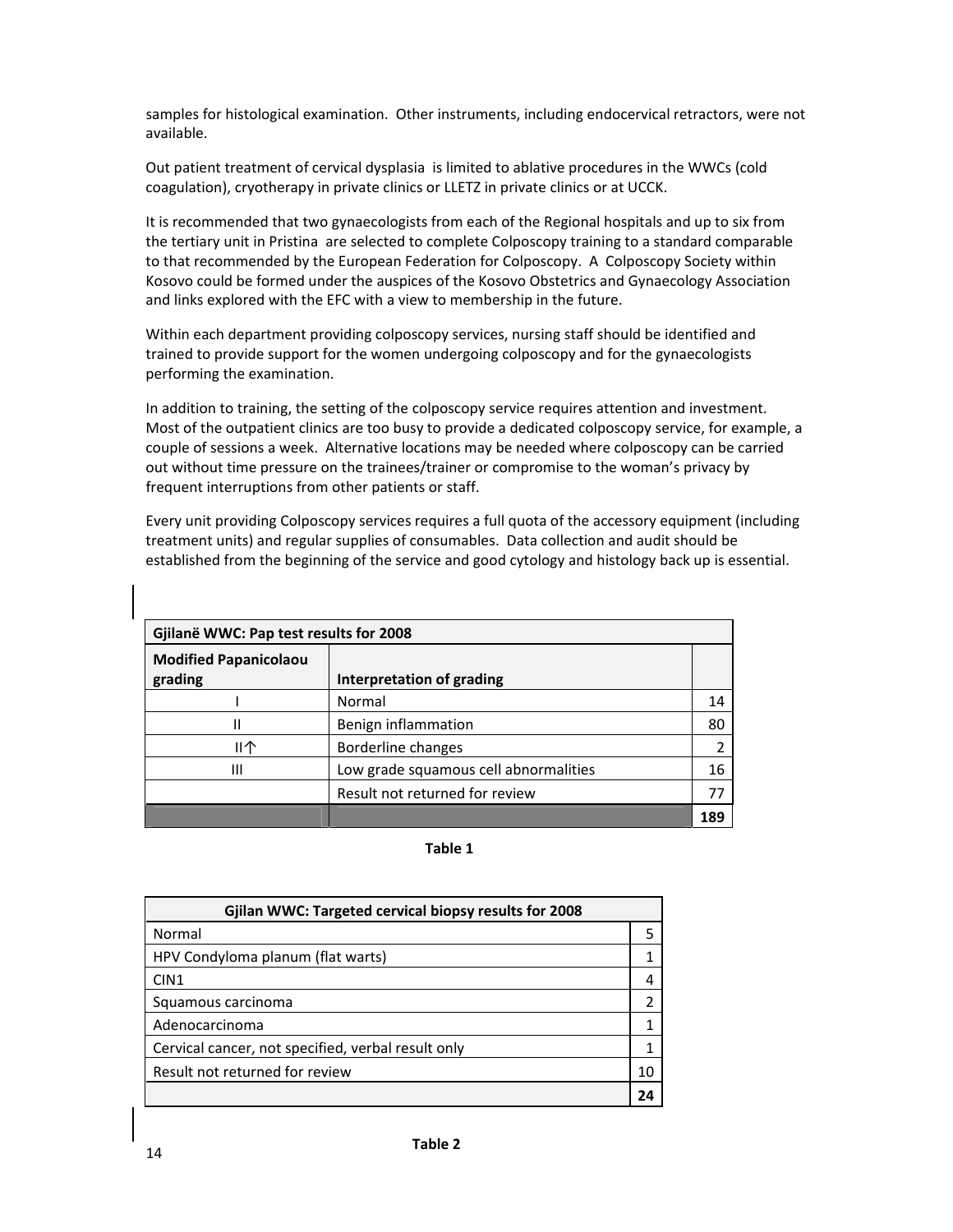### **3.8 Pathology – cytology and tissue pathology**

The only public sector cervical cytology available to Kosovan women is provided from the department of gynaecology at the University Clinical Centre of Kosovo . Two other relevant laboratories are also present on that site – the Institute of Pathology and the laboratories within the Institute of Public Health.

In the laboratories within the Department of Gynaecology, slides are processed through the week. Like all cervical smears in Kosovo, the slides are "conventional" smears as opposed to liquid based samples and are taken using a tongue depressor rather than an purpose designed device such as the Ayers spatula. The use of tongue depressors will fail to sample the most important part of the cervical surface (the transformation zone close to the squamocolumnar junction) in a significant percentage of cases.

The preparations we saw were technically suboptimal, with manual pap staining and without coverslipping. This problem could easily be remedied with training and with minimal resource implications. The slides are then reported (unscreened) on Saturday mornings by a pathologist from outside the department so there is minimal opportunity for teaching or training. No slides are marked for abnormals so it is not possible to use them either for audit/QC or, in reality, for teaching and training. There is no feedback from the Institute of Pathology with regard to correlation of smear with biopsy result and no attempt at year end to analyse the profile of reporting.

The overall conditions within the laboratory are far from satisfactory and the equipment used is basic at best. It would take very little investment to improve the situation. But this would not address issues relating to training and continued upskilling of staff. The slides are kept for one year only. Until recently, slides were stored for five years. There should be an immediate return to this practice to allow retrospective audit of results and identify false negative cases if a patient presents with cancer having previously had a negative smear. This should be regarded as base line for good practice.

The Department of Gynaecology cytology department reports 3000 smears per annum. These come exclusively from the clinics within the gynaecology department. If the visiting pathologist is reporting all cases then he is doing an absolute minimum of 60 cases per Saturday morning assuming he attends in Pristina 50 weeks of the year. This is neither safe nor sustainable. An analysis of smears reported in 2008, yields the results in *table 3*:

| Cytology Lab, UCCK: Pap test results for 2008 |                                           |                    |  |  |  |
|-----------------------------------------------|-------------------------------------------|--------------------|--|--|--|
| <b>Modified</b><br>Papanicolaou grading       | Interpretation of grading                 | Number<br>(n=3240) |  |  |  |
|                                               | normal                                    | ი                  |  |  |  |
| н                                             | benign inflammation                       | 2136               |  |  |  |
| Ⅱ个                                            | borderline changes                        | 884                |  |  |  |
| Ш                                             | low grade changes in<br>squamous cells of | 12                 |  |  |  |
| Illa                                          |                                           | 217                |  |  |  |
| Illa个                                         | increasing atypia                         | 22                 |  |  |  |
| IIIb                                          | high grade changes in                     | 28                 |  |  |  |
| IIIb个                                         | squamous cells of<br>increasing atypia    | 3                  |  |  |  |
| IV                                            | suggestive of malignancy                  | N                  |  |  |  |
| v                                             | conclusive of malgnancy                   | O                  |  |  |  |
| unsatisfactory                                |                                           | 93                 |  |  |  |
| no result                                     |                                           | 25                 |  |  |  |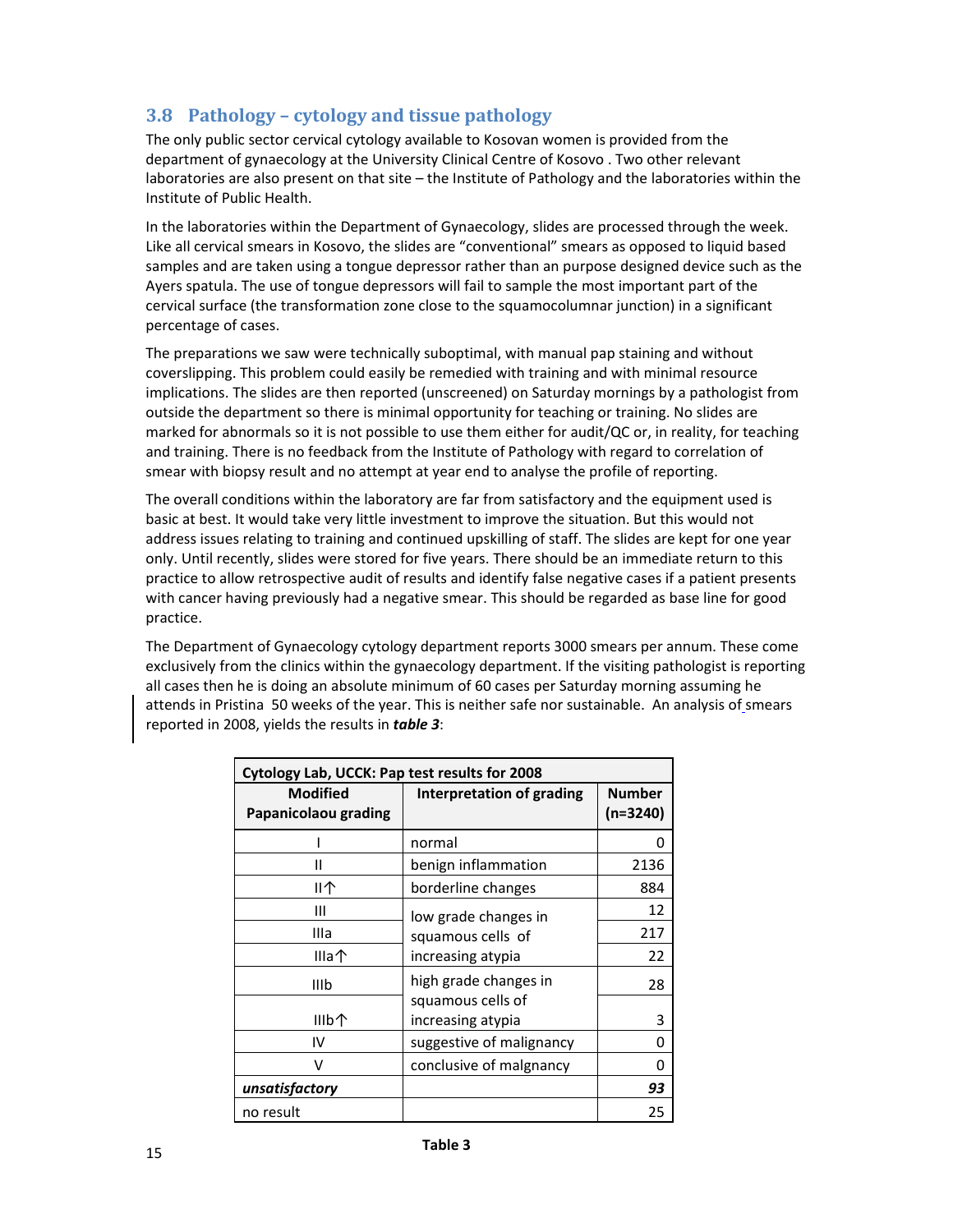There are two comments to be made about these data: Firstly, the unsatisfactory rate in a screened population using conventional smear technology runs at approximately 5‐15%. Where smears are being performed in symptomatic women (with bleeding or discharge) one would expect the rate of unsatisfactory smears to be at the higher end of the spectrum. This would equate to a minimum of 450 samples in the analysis above, rather than 93.

Secondly, almost no smears in this sample were regarded as entirely negative which must result in potential distress to women as well as providing a framework for both over‐investigation and over‐ treatment. Furthermore, the concept of cervicovaginal "hygiene", routinely reported and usually categorised as "class 3" – ie poor, is of dubious clinical or scientific worth, except to retail pharmacists and is explicitly demeaning to the women who have been screened.

Judging from a scrutiny of smear reports from this unit and from a variety of private facilities, there seems to be a highly variable use of reporting terminology, primarily based on an outdated version of the original Papanicolaou classification with inconsistent comparison to the Bethesda System. The consistent use of a single modern terminological system should be introduced at the first available opportunity and should be a mandatory requirement for laboratory licencing.

### **Institute of Pathology**

The Institute of Pathology provides the histopathology for the University Hospital complex. It is staffed by five pathologists who report all types of biopsy and supervise the training of 4‐5 junior doctors at any one time. The workload according to Prof Lumnija Gashi‐Luci has fallen steadily since the war as shown in *Table 4*:

| Institute of Pathology: Approximate workload |        |      |  |
|----------------------------------------------|--------|------|--|
|                                              | 2000   | 2007 |  |
| Tissue specimens                             | 10,000 | 8000 |  |
| Non-cervical Cytology                        | 3000   | 1500 |  |

### **Table 4**

This she puts down to the influence of private pathology laboratories. So either the current surgical activity remains unchanged year on year or else the private facilities are doing even more work and this is concealing a genuine growth in resection surgery. As part of ongoing licencing of private facilities, the MoH should require details of all major procedures undertaken. An additional strategy would be to use a "patient passport" as a method of gathering process and outcome data.

The histopathology laboratory is poorly equipped but does include a multiheader microscope for teaching purposes. Tissue processing and staining are all automated but one of the embedding stations is broken. The cut‐up facilities are very poor and should be regarded as a significant health and safety issue for the staff who work there on regular basis. There is no venting of toxic fumes out of this area, despite the fact that there is an adjacent external wall.

Immunocytochemistry is not undertaken within the Institute laboratory at present, largely due to the issue of reagent purchase and maintenance. Without immunocytochemistry it is impossible to study oestrogen and progesterone receptor status in order to determine appropriate and cost effective chemotherapy for breast cancer. It is also pivotal to tumour diagnosis in many other organ systems and will be regarded as a baseline diagnostic service as Kosovar pathology moves to meet European standards of care.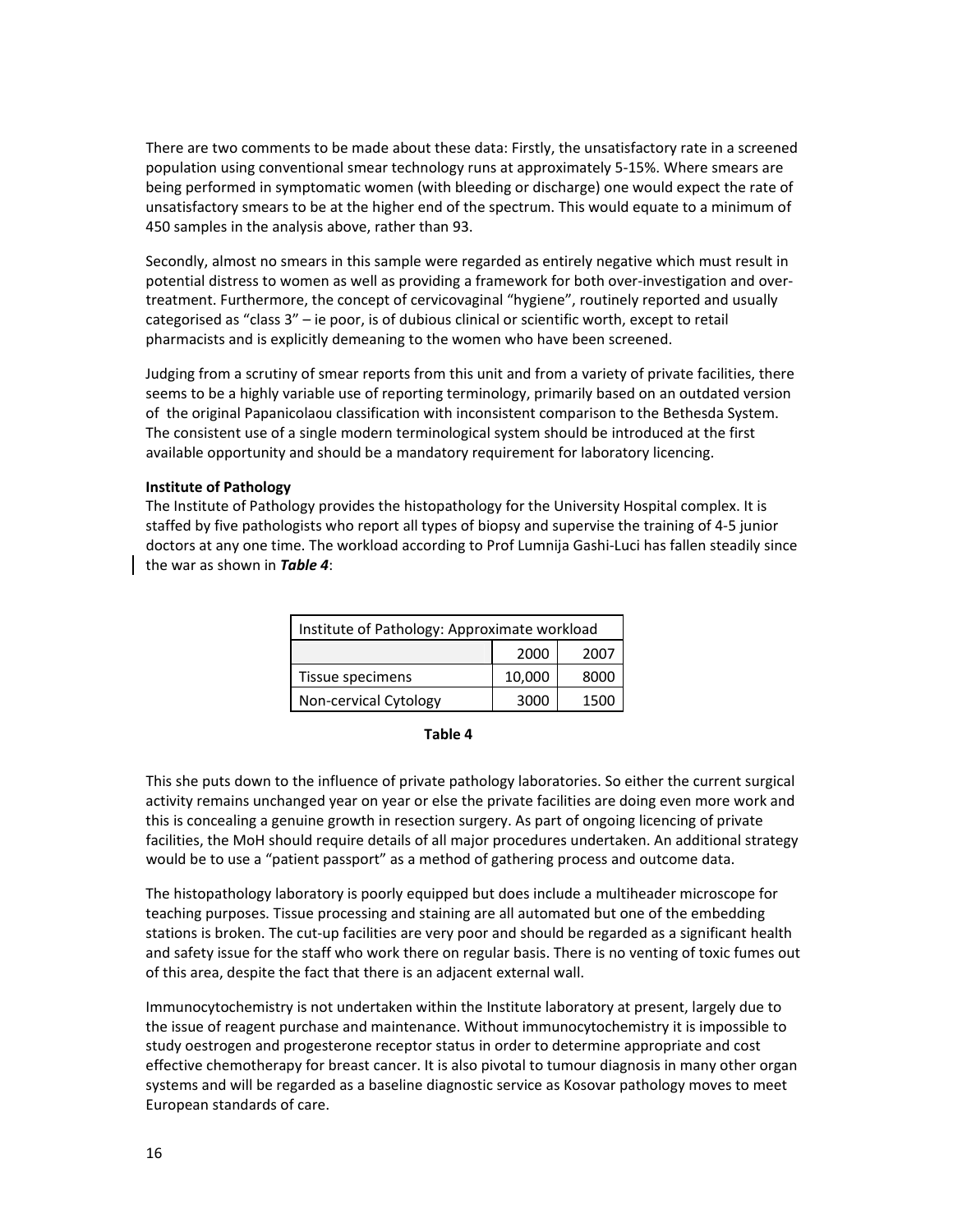No cervical cytology is performed at the Institute of Pathology and there is no mechanism to feed back the biopsy results for positive cytology from either the public laboratory in gynaecology or the laboratories in the private sector. Without such regular feedback there is no possibility of delivering an accurate cytology service. It might make good sense in terms of quality control and economies of technical scale to have both public services under one roof. Other strategies will be required to quality assure the private services.

### **Institute of Public Health (IPH)**

The IPH functions as an independent organisation directly accountable to the Ministry of Health. It is responsible for many aspects of public health including epidemiology and environmental health (see appendix X). The Social Medicine unit includes the Observatory of Mother and Child Health and is responsible for health education and promotion as well as planning and health policy development. Most importantly, the IPH is responsible for maintenance of the cancer register and is, or should be, in receipt of all significant data flowing from the regional hospitals and from primary care facilities through the Health Information System which was established several years ago and designed to collect epidemiological information as well as details on financial and operational management. This function of the IPH will be pivotal to any process designed to increase capacity and improve outcomes in the diagnosis and treatment of female genital cancer in Kosovo. The HIS has been virtually non‐functional since its introduction and efforts to address this failure need to be a priority for the IPH and Ministry of Health.

Within the IPH building are laboratories serving the microbiological and ecological needs of the Institute. These laboratories are well laid out, feature ergonomic benching and are equipped to a very high standard, a stark comparison with the laboratories within the Institute of Pathology or the Department of Gynaecology. The single major problem within the IPH laboratories is the servicing and maintenance of equipment. This is a universal problem within the breast and cervical cancer services. If cervical screening is considered to be a public health initiative then there might be an argument for housing such services within IPH – both administratively and physically. This would provide the Institute with the additional benefit of instant feedback as to the progress of any screening campaign.

### **3.9 Information technology**

This section does not refer to electronic technology exclusively. Information technology may be as simple as a hand-written referral letter. A consistent theme from our visits related to the absence of clinical record keeping except in the form of the universal "protocol" books. This prohibits continuity of care between primary, secondary and tertiary care. It prevents appropriate follow‐up of patients; makes every admission or attendance a new episode of care and it excludes any possibilities of audit of, for example, postoperative complications.

It would be easy to claim that many of the communication and data handling problems currently encountered in the Kosovan system will be resolved by the introduction of a universal system of computerised medical records. The logical conclusion from this argument is that nothing need be done pending the development of such a system. And yet good clinical practice has existed within medical systems since long before the introduction of the computer. The Women's Wellness Centre in Pristina , which maintains ongoing paper records of all its clients is proof of the value of conventional record keeping that runs in parallel with "high tech" solutions. The financial savings to the community from such schemes would far outweigh the cost of implementation and maintenance.

If the current medical infrastructure is too vulnerable to support patient notes in primary, secondary and tertiary care, then one short term solution may be to generate notes which are held by the patient herself. This might be incorporated into the concept of a "patient passport" to be used in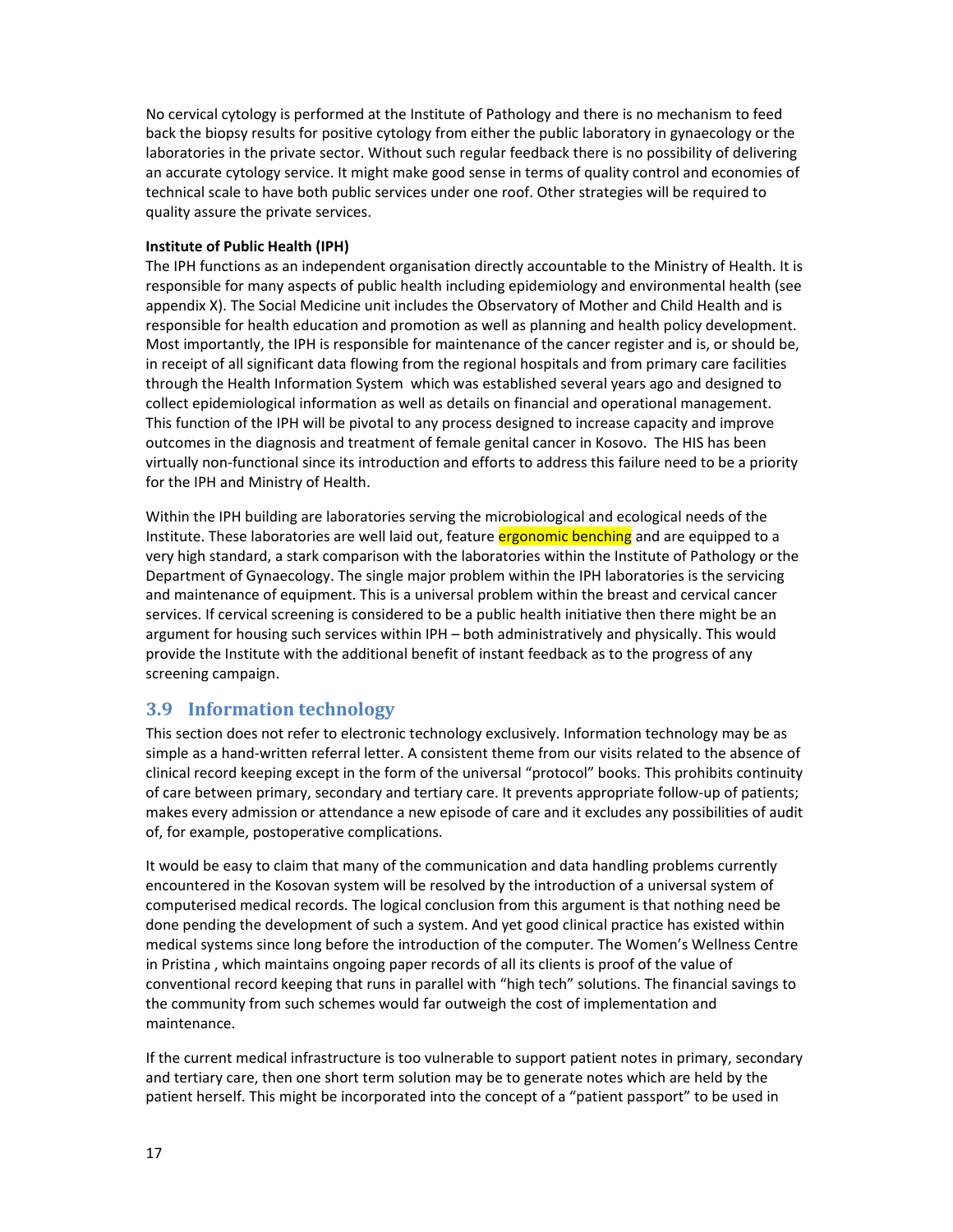collaboration with a navigator or advocate to help guide a patient through the referral process and to document final outcome (see below).

### **3.10 Public Health – education, screening and data collection**

Breast and cervical cancers are, first and foremost, public health issues. The Institute for Public Health (IPH) must play a pivotal role at every step of the process. The IPH is responsible for health education and as such will act as the natural focus for campaigns to drive up community awareness which, in turn, will lead to pressure on clinical capacity. This can only be monitored and managed appropriately if the second function of the IPH – data collection and interpretation – is treated more seriously by clinicians, health care institutions and by the Ministry of Health. Mandatory reporting of data should become an essential part of licencing and re‐licencing. When capacity has been built and the burden of established malignant disease has been reduced then further progress in the area of female genital cancer will require formal and coordinated screening programmes. Screening is, rightly, the responsibility of the IPH. IT makes sense to put the institute in the driving seat with regard to current initiatives in this field, backed by a system of rewards and sanctions from the MOH. We appreciate that the IPH is overstretched already. Any move to take on a coordinating role in cancer would need to be backed by a significant increase in human resources.

### **3.11 Licensing, audit and the role of the Ministry of Health**

It is clear that the Ministry plays a pivotal role in licencing and supervising health care facilities in all sectors. During the course of the visit there were several comments about problems relating to the licencing process. It would appear that the process could be accelerated and the requirements for licencing made more transparent. However, a more important issue for the purposes of the current assessment is the importance of linking the licencing process to audit and performance – both of individual clinicians and of health care facilities. Many national health care systems like continuing licence to practice with mandatory reporting of workload, casemix and outcome. There is a pivotal role here for the MOH, perhaps with help or collaboration from external agencies such as the Royal Colleges or accreditation organisations from overseas. Close cooperation with the IPH has already been considered above.

However there are other areas in which the MOH might choose to be yet more active. Every site visit included negative comments regarding consumable availability, equipment servicing and maintenance. This is not surprising, given the history of the last few years. We note that the MOH has already initiated a programme of providing engineers for all the larger health care facilities but there is clearly work to be done in this area. One suggestion, from Dr Curr Gjocaj, was that each of the regional hospitals take responsibility for a particular segment of equipment maintenance and care across all public institutions in Kososvo. There is a great deal to commend this approach.

### **3.12 Training and continuous professional development**

In our visits and interviews we encountered a call for improved training at every level of care. Smears are not taken in primary care because training in a 'live' setting rather than on pelvic models is unavailable; primary tissue diagnosis follows lumpectomy rather than preceding surgery because staff are untrained in fine needle aspiration or core biopsy (and the laboratory support is unavailable locally); modified radical mastectomy remains the operation of choice for breast cancer because there is no consistent education and training in more conservative surgery; colposcopy is either not performed or, in a number of settings, performed with dubious outcome and the reason given here is – again – lack of training; where colposcopy is performed by competent providers the observation is frequently made that the findings are discordant with the cytology result, usually normal in the presence of a mildly abnormal smear; and "Prophylactic" hysterectomy is undertaken instead of cone biopsy or LLETZ for cervical dysplasia or less. At a diagnostic level, training in ultrasound, mammography, cytology and histopathology requires significant investment.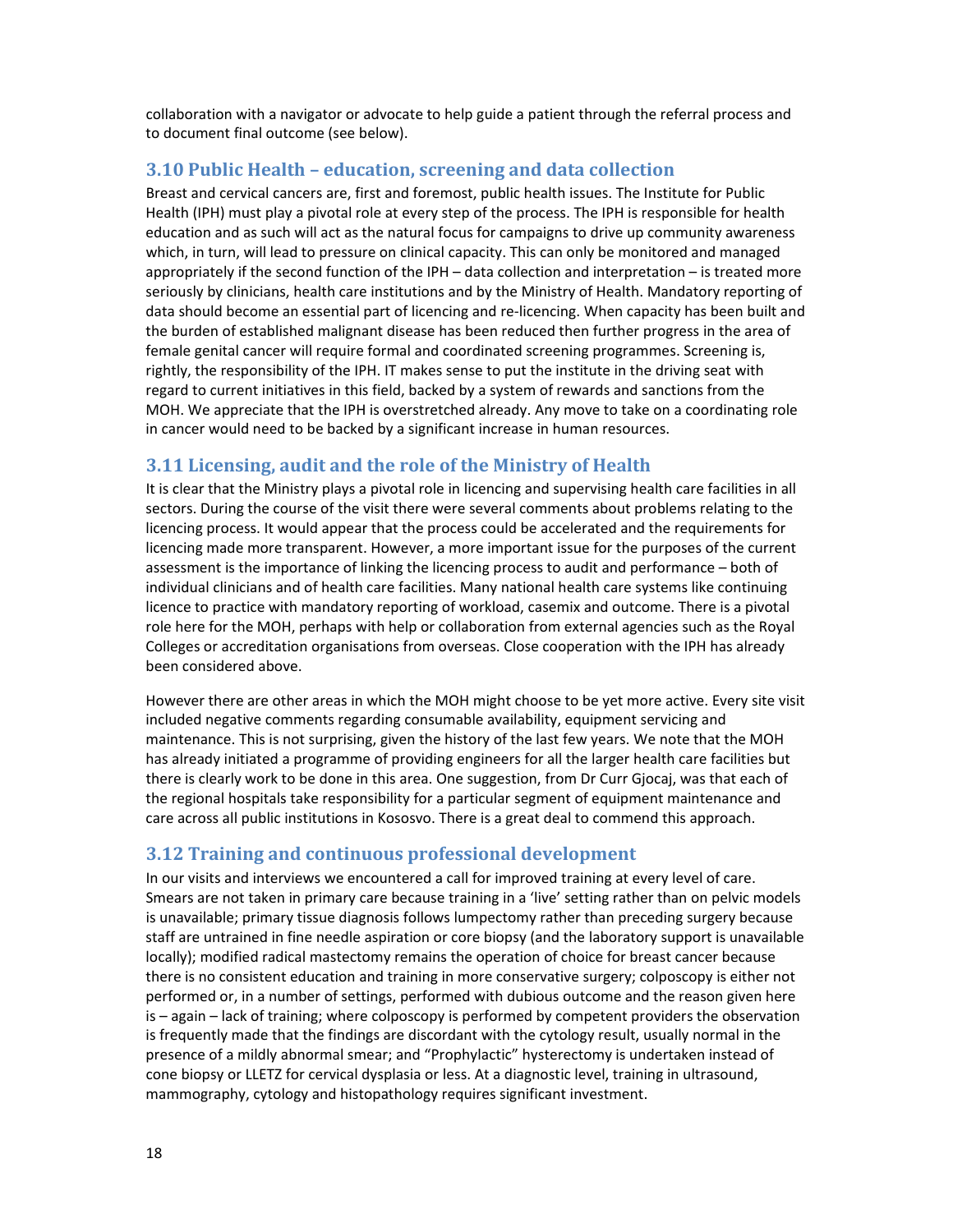The need for training is well recognised both by professionals and by the Ministry of Health. Resources invested in training have occasional proved to be a wasted opportunity. Sending a professional out of the country – whether to an adjacent Balkan state or further afield – is not as cost effective as bringing trainers into Kosovo where they can transfer skills and knowledge to several individuals in the same visit, with a better understanding of what is "fit for purpose" in the context of the local clinical and economic environment. This sort of training is particularly effective if a long term relationship is established with the trainers and with their institution.

### **3.13 The role of the private sector – positive and negative**

Although the focus of this assessment in firmly on the public sector, it is impossible to ignore the positive and negative roles of private health care providers. Given that many primary and secondary care units do not have access to public sector diagnostic support, it is inevitable that they turn to the private sector. And there is no doubt that the private sector in Kosovo provides some aspects of care that are highly desirable and – as is the case in many countries – it is likely that innovative or front line care will be initially promoted by private units before being adopted in the public sector. So patients presenting in a public clinic and anticipating treatment through the public sector are still dependent upon private provision of cytology (universal), mammography and ultrasound (variable) and biopsy histology (almost universal). Furthermore, many women elect to take themselves into the private sector either from the onset of symptoms or after primary diagnosis.

Unfortunately, in the context of the current environment, this leads to several problems. Firstly, there is an unwelcome financial burden which may lead some women to default from care altogether. Secondly, movement in and out of the private and public sectors leads to further problems with continuity of documentation. Thirdly, the public clinics make an unwarranted assumption that, if a patient fails to return for definitive treatment of a proven cancer, this is because they have elected to be treated privately. No attempt is made to find out what has happened to that individual. It seems highly likely that there are women dying untreated after a firm diagnosis of cancer because of this problem.

### **4 The Way Ahead**

Female genital cancer in Kosovo represents a major challenge and an unmet need. This was clearly recognised by everyone we interviewed. Although some services are in place, these require considerable additional support and there is an overall need to integrate the various components of the patient journey. Specifically, progress needs to be made in the following key areas:

process mapping and data collection professional education and training equipment maintenance and consumable supply diagnostic support capacity building across all aspects of care community awareness

There is a clear need to gather more precise data and strengthen reporting processes as a first *and essential step to service improvement. But there is also much that can be done to streamline the current processes and develop a framework for building the capacity that will be needed to meet demand before attention is turned to awareness building and screening programmes. The next step should be a needs assessment followed an options appraisal that will inform future policy in this important area of health care.*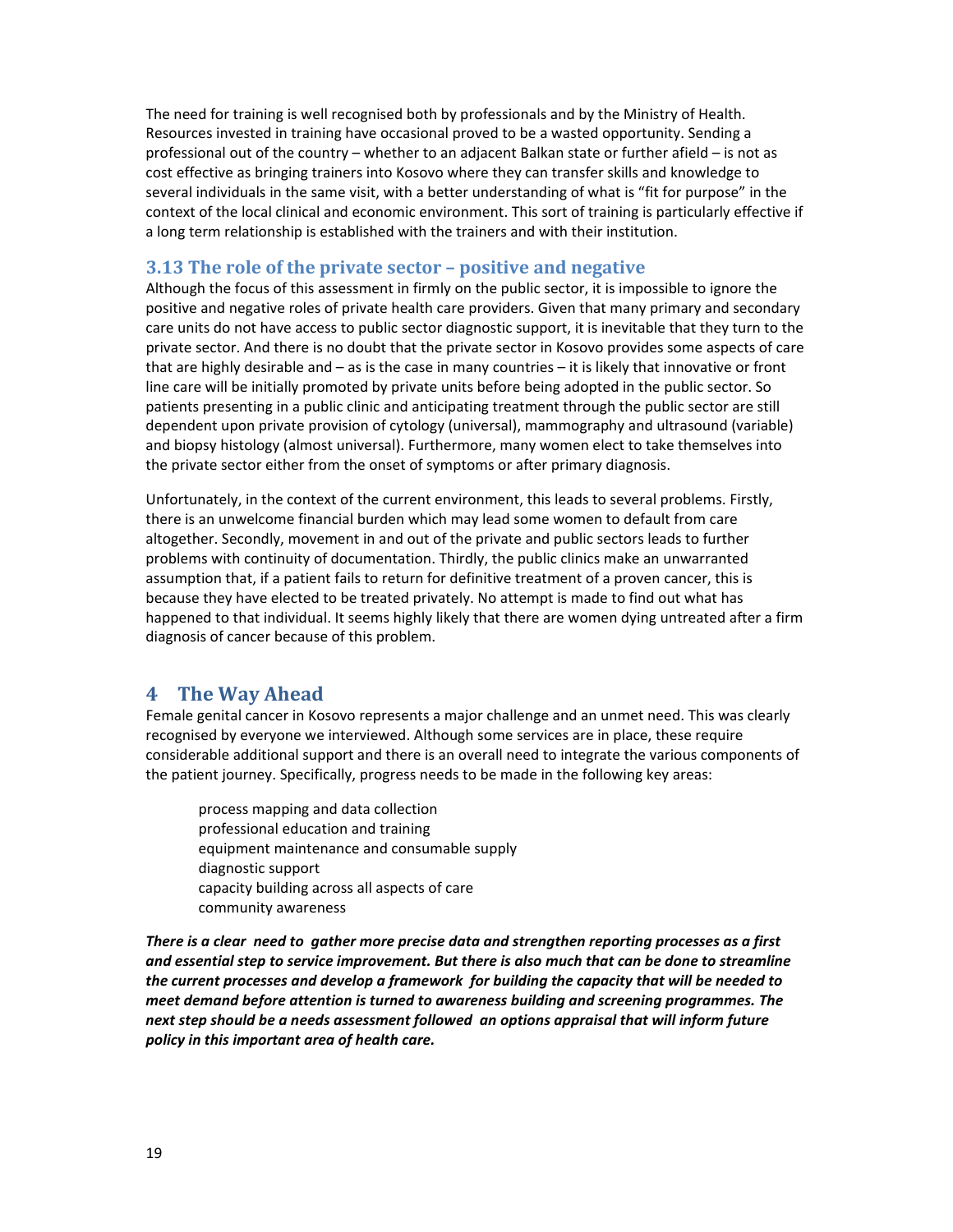# **5 Appendices**

Abbreviations

Information Sources

Site Visit data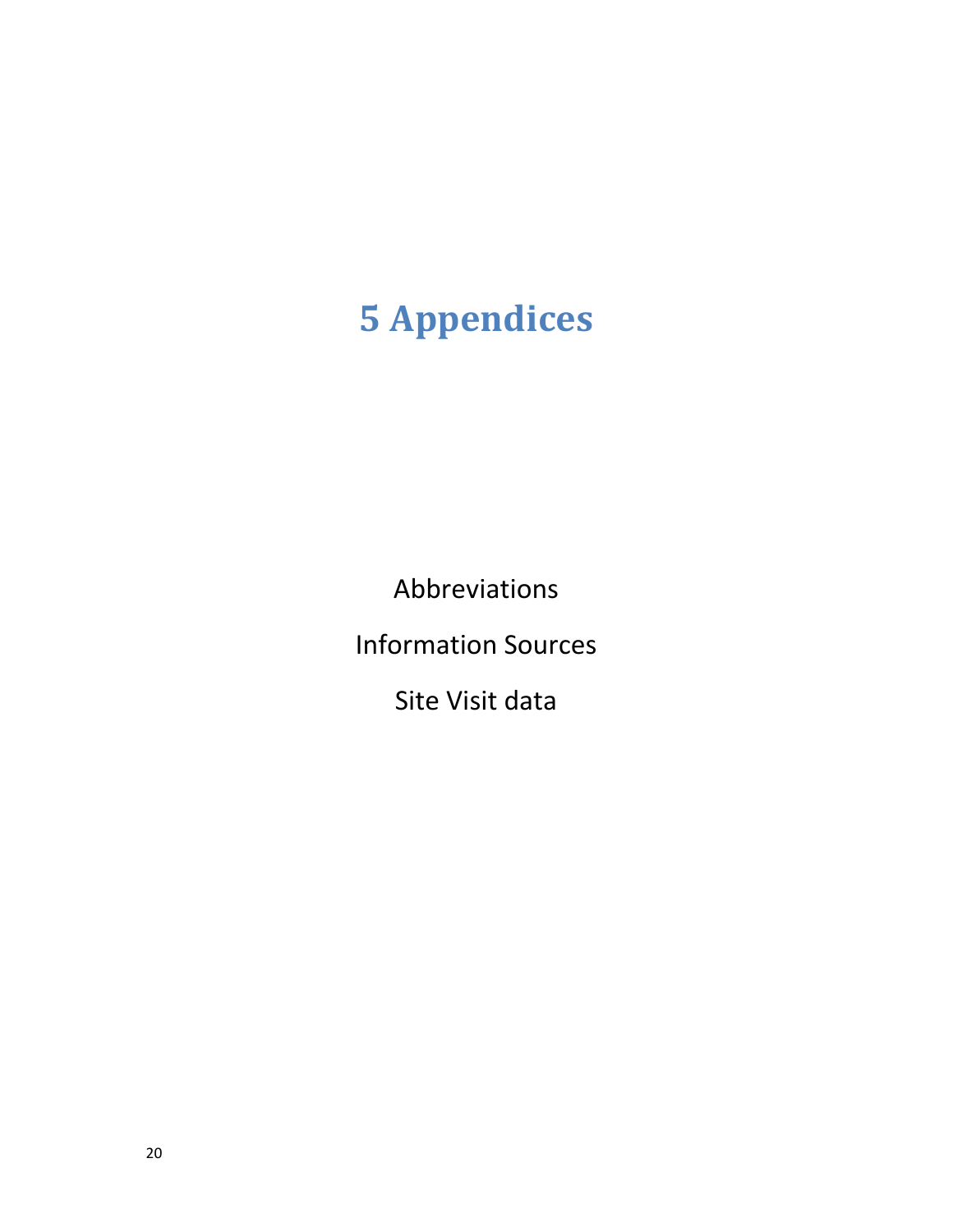## **5.1 Abbreviations**

| <b>CBE</b>    | Clinical breast examination                        |
|---------------|----------------------------------------------------|
| <b>CDFM</b>   | Centre for the Development of Family Medicine      |
| CPD           | <b>Continuing Professional Development</b>         |
| <b>CT</b>     | Computerised tomography                            |
| <b>EFC</b>    | <b>European Federation for Colposcopy</b>          |
| <b>FNA</b>    | Fine needle aspiration                             |
| GOC           | <b>Gynaecology and Obstetric Clinic</b>            |
| <b>IPH</b>    | Institute of Public Health                         |
| LA            | Local anaesthetic                                  |
| <b>LLETZ</b>  | Large loop excision of the transformation zone     |
| <b>MCHRH</b>  | Maternal and Child Health and Reproductive Health  |
| <b>MR</b>     | Magnetic resonance                                 |
| N/A           | Not available                                      |
| <b>NORWAC</b> | Norwegian Aid Committee                            |
| <b>UCCK</b>   | University Clinical Centre of Kosovo               |
| <b>UNFPA</b>  | United Nations Population Fund                     |
| <b>UNMIK</b>  | United Nations Mission in Kosovo                   |
| <b>USAID</b>  | United States Agency for International Development |
| <b>WWC</b>    | Women's Wellness Centre                            |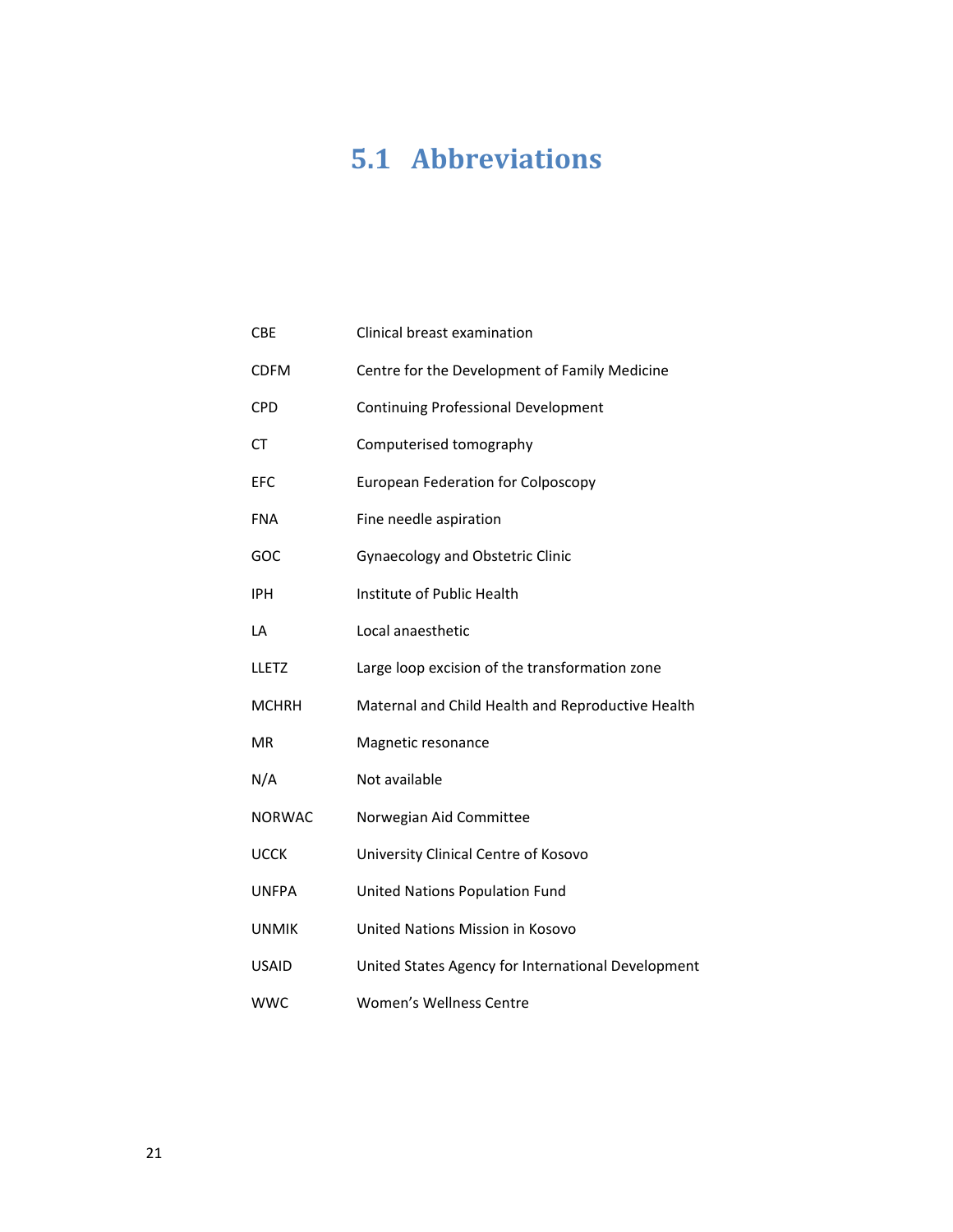## **5.2 Information Sources**

### **General Background**

- 1. Kosovan municipal profiles. OSCE Accessed via http://www.osce.org/kosovo/13982.html
- 2. Ministerial Challenges: post-conflict, post-election issues in Kosovo's health sector. Jim Campbell, Val Percival, Anthony Zwi. Eu J Public Health 2003,**13**:177‐181
- 3. Health and Health Care of Kosovo: UNMIK and Ministry of Health 2004.
- 4. Kosovo Health Strategy, 2005‐2015. Ministry of Health, Government of Kosovo, June 2004
- 5. Rebuilding a health care system: war, reconstruction and health care reforms in Kosovo. Dragudi Buwa and Hannu Vuori. Eu J Public Health 2006,**17:**226‐230
- 6. Medium Term Expenditure Framework 2009‐2011. Ministry of Economy and Finance. Pristina 2008.
- 7. Health System Network Master Plan. (still in draft form) Coper L and Parkes A, Report to Government of Kosovo and World Bank, November 2008
- 8. Telemedicine Centre, UCCK. Accessed via http://telemedks.org/background.html

### **General Cancer**

- 9. Details on WHO National Cancer Control Programmes, screening, prevention, treatment and palliative care documentation all accessed via here: http://www.who.int/cancer/nccp/en/
- 10. Burden of Cancer in Serbia. Vlajinac H, Šipetić‐Grujičić S, Jankovic S, Marinkovoć J, Kocev N, Marković‐Denić L, Bjegović V. Croat Med J. 2006, **47**: 134‐141 (accessed at: http://www.pubmedcentral.nih.gov/articlerender.fcgi?artid=2080367 )

### **Breast Cancer**

- 11. Njohuritë e femrave për factorët e rrezikut dhe zbulimin e hershëm të kancerit të gjirit. (Women's knowledge of risk factors for and early detection of breast cancer). Nela Turjaka A. Masters' Thesis. Pristina, 2008
- 12. Guidelines for International Breast Health and Cancer Control-Implementation. Anderson B, Distelhorst S R et al of Breast Health Global Initiative. Cancer. 2008, Vol **113**, Iss S8: 2215‐ 2371 (accessed at: http://www3.interscience.wiley.com/journal/121429470/issue )
- 13. Extrapolations of breast cancer incidence as population matures are based on UK data here: http://info.cancerresearchuk.org/cancerstats/types/breast/
- 14. Survival of patients with untreated breast cancer. PAS Johnstone , MS Norton and RH Riffenburgh. J. Surgical Oncol, 2000,**73**:273‐277

### **Cervical Cancer**

15. Coverage of cervical cancer screening in 57 countries: Low Average Levels and Large Inequalities. Gakidou E, Nordhagen S, Obermeyer Z. www.plosmedicine.org. 2008, Vol 5, Iss 6, e132: 0863‐0868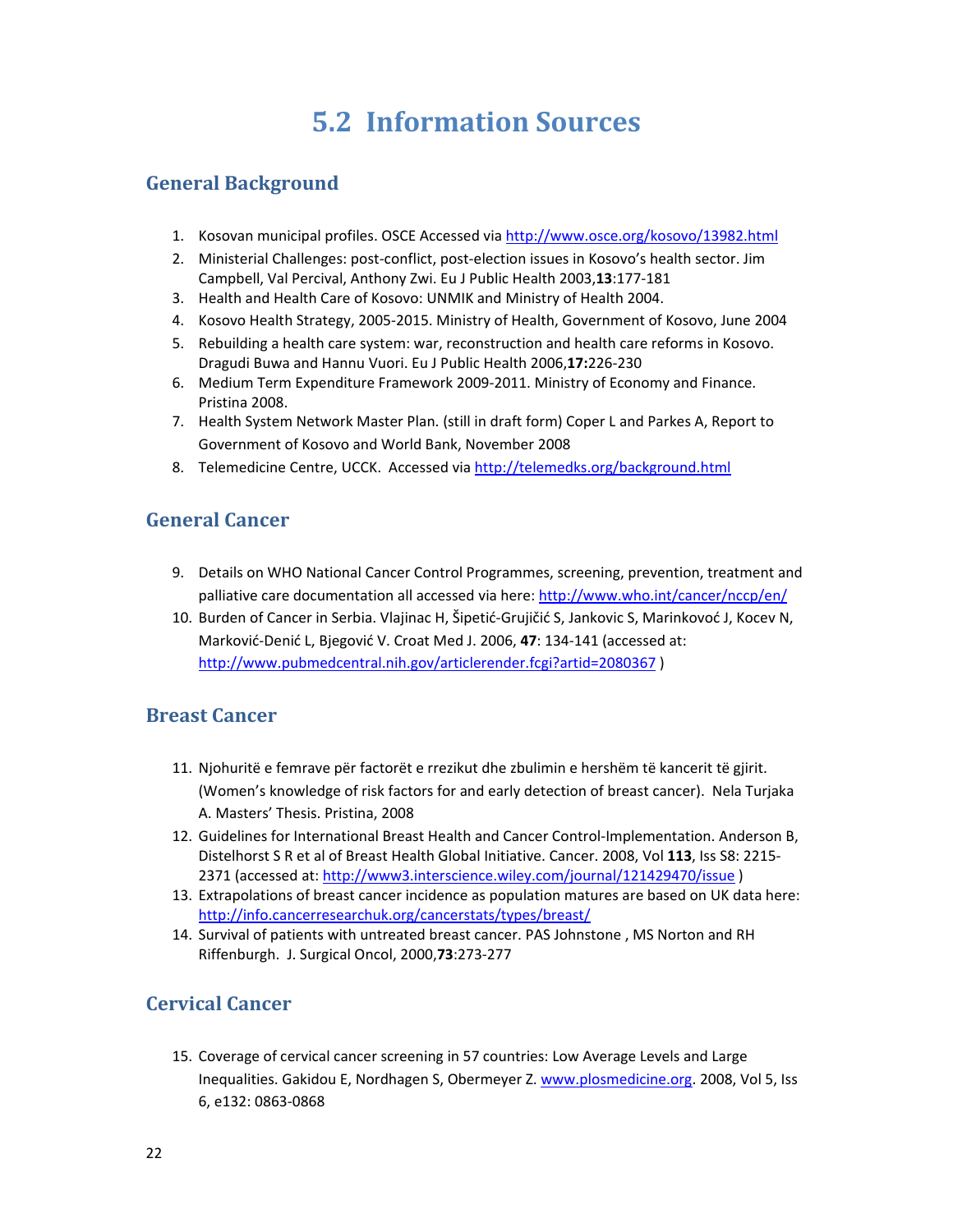- 16. The Burden of Cervical Cancer in South-East Europe at the beginning of the  $21^{st}$  Century. Arbyn M, Primic‐Žakelj M, Raifu A O, Grce M, Paraskevaidis E, Diakomanolis E, Kesić V, Nicula F A, Suteu O and von Karsa L. Coll. Antropol. 2007, **31** Suppl. 2: 7‐10 (accessed at: http://www.ncbi.nlm.nih.gov/pubmed/17600932 )
- 17. What Happens When Women's Preventive Care is Undervalued? Lessons from Romania. Providers constructions of the role of women in cervical cancer screening in Bulgaria and Romania. ILG Todorova, A Baban,D Balabanova,Y Panayotova. In press. Accessed at: http://bixbyprogram.ph.ucla.edu/lectureslides/baban\_background.reading.pdf . Powerpoint presentation accessed here: http://bixbyprogram.ph.ucla.edu/lectureslides/baban\_5.10.2006.ppt
- 18. Statistical data on cervical cancer in a screened population are based on data here: http://info.cancerresearchuk.org/cancerstats/types/cervix/
- 19. Comprehensive Cervical Cancer Control. A guide to essential practice. WHO 2006 Accessed at: http://www.who.int/reproductive-health/publications/cervical\_cancer\_gep/index.htm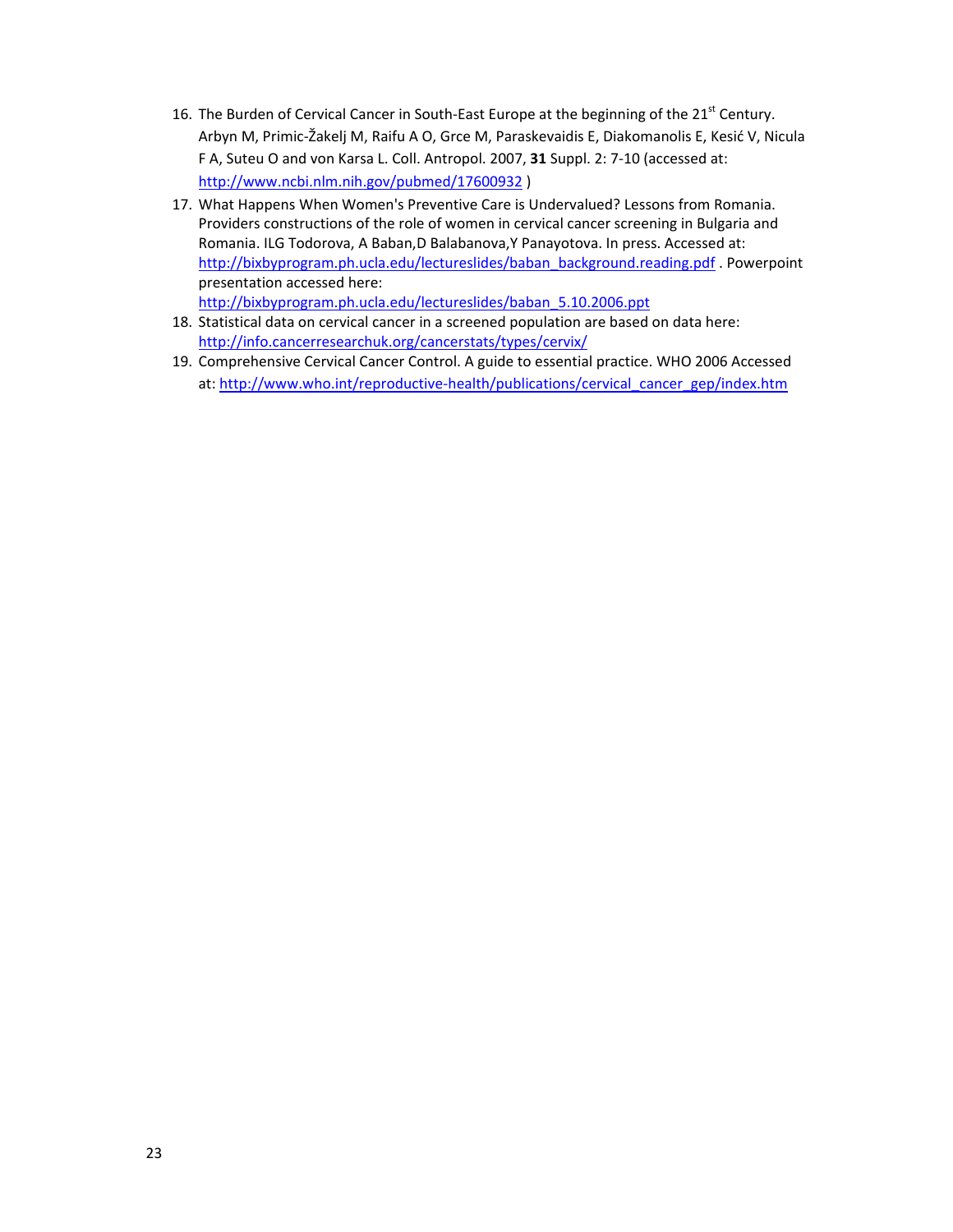# **5.3 Site Visit Data**

| Prizreni/Prizren Regional Hospital                          | p25 |
|-------------------------------------------------------------|-----|
| Giakovë/Đakovica Regional Hospital                          | p27 |
| Gjilani/Gnjilane Regional Hospital                          | p29 |
| Pejë/Peć Regional Hospital                                  | p31 |
| Ferizaji/Uroševac Hospital                                  | p33 |
| Vushtrri/Vučitrn Hospital                                   | p35 |
| Mitrovicë/Mitrovica (South) Hospital                        | p37 |
| Prishtinë/Priština: University Clinical Centre<br>of Kosovo | p39 |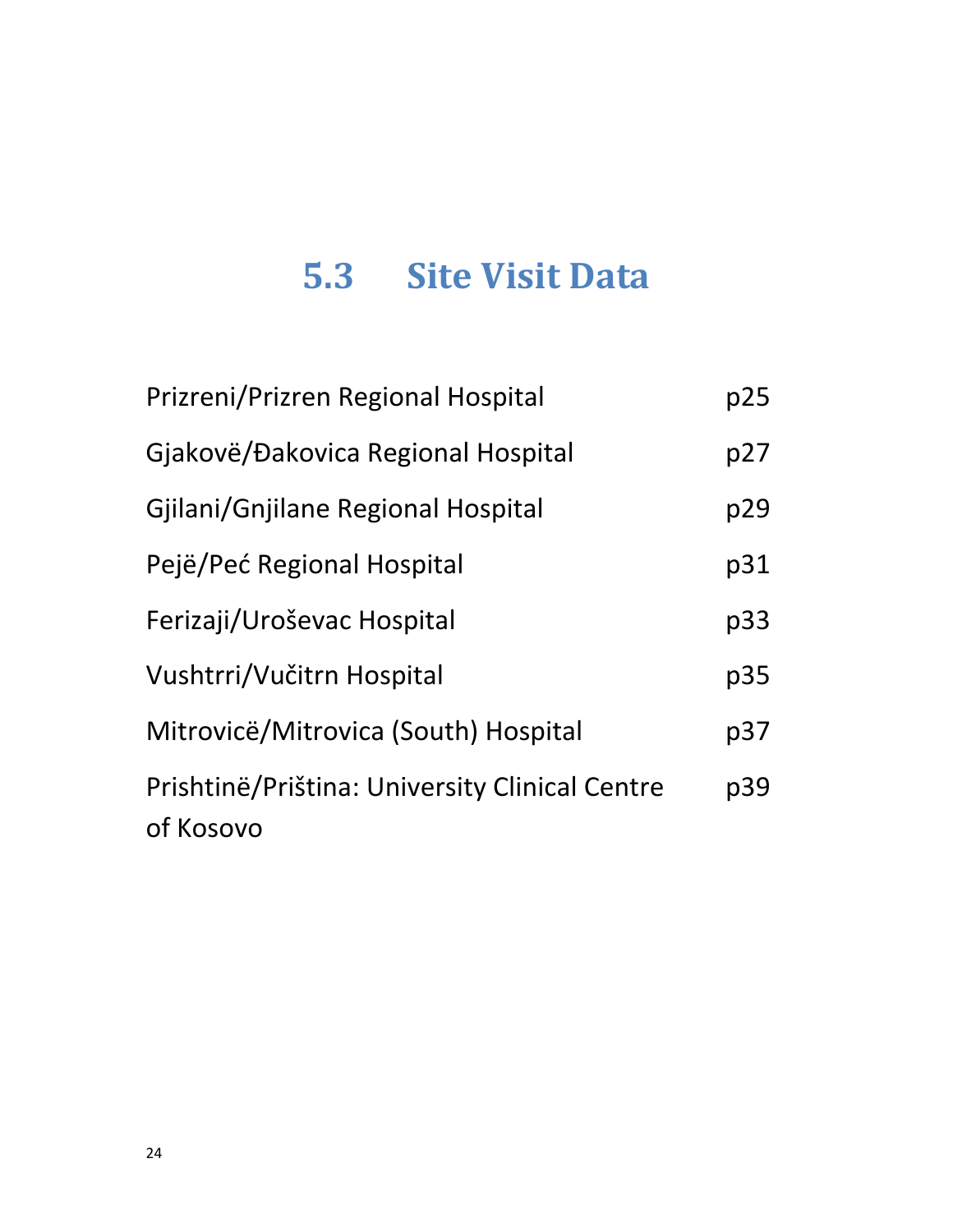### Prizreni/Prizren Regional Hospital

Serving a population of around 400,000, Prizren Regional Hospital provides secondary level care in a partially rebuilt facility to the west of the city centre. Patients from multiple ethnicity backgrounds come mainly from four municipalities: Prizren, Suhareka, Dragash and Mamusha; and from over the Albanian border. The Gynaecology and Surgical units are contained in the same main hospital building. Gynaecology outpatient facilities are in a small but dedicated suite on the ground floor. The main outpatient clinic is in an adjacent block, as is the Radiology department. The Luxembourg Agency for Development Cooperation and the Canadian International Development Agency were the principal funders of the rebuilding and renovation work .



| Total       | 578 |  |
|-------------|-----|--|
| Surgical    | 38  |  |
| Gynaecology |     |  |

### **Patient throughput in 2008**

| Surgical    | Outpatient        | 11681 |
|-------------|-------------------|-------|
|             | Inpatient<br>2909 |       |
|             | Outpatient        | 7530  |
| Gynaecology | Inpatient         | 1742  |

### **Beds: Medical staff:**

|                   | Specialist | Sub specialty trained | In training |
|-------------------|------------|-----------------------|-------------|
| General surgeons  | 13         |                       |             |
| Thoracic surgeons |            |                       |             |
| Radiologists      |            |                       |             |
| Gynaecologists    | 19         |                       |             |
| Pathologists      |            |                       |             |
|                   | ж          |                       |             |

\*of which 5 do breast surgery

| <b>Type</b>                  | <b>Situation</b>                       | 2008 Numbers**           |
|------------------------------|----------------------------------------|--------------------------|
| Breast awareness promotion   | No structured programme                |                          |
| Clinical breast examination  | According to patient presentation      | Not recorded             |
| Breast ultrasound            | Not available in the hospital. Most    |                          |
|                              | women attend one particular Prizren    |                          |
|                              | private clinic (see GyneKos data)      |                          |
| Mammography                  | Alfa RT model from GE. Installed 2006. |                          |
|                              | Often broken. No appropriate developer | Not available at time of |
|                              | unit; rarely enough reagents. Operated | visit                    |
|                              | by 1 radiologist                       |                          |
| CT/MRI                       | CT available. 2-15 performed/day.      |                          |
|                              | Mostly skull. Cost 20 Euros            |                          |
| Biopsy procedure             | Lumpectomy only                        | $22^v$                   |
| Surgical treatment           | Radical mastectomy and axillary        | $3^v$                    |
|                              | clearance                              |                          |
| Pathology services (cytology | Not available: patients take specimens | $\overline{\phantom{a}}$ |
| and histology)               | to private lab in Prizren.             |                          |
| Radiotherapy                 | Not available                          |                          |
| Chemotherapy                 | Not available                          | $\overline{\phantom{a}}$ |
| Palliative care              | No organised service at primary or     |                          |
|                              | secondary care level                   |                          |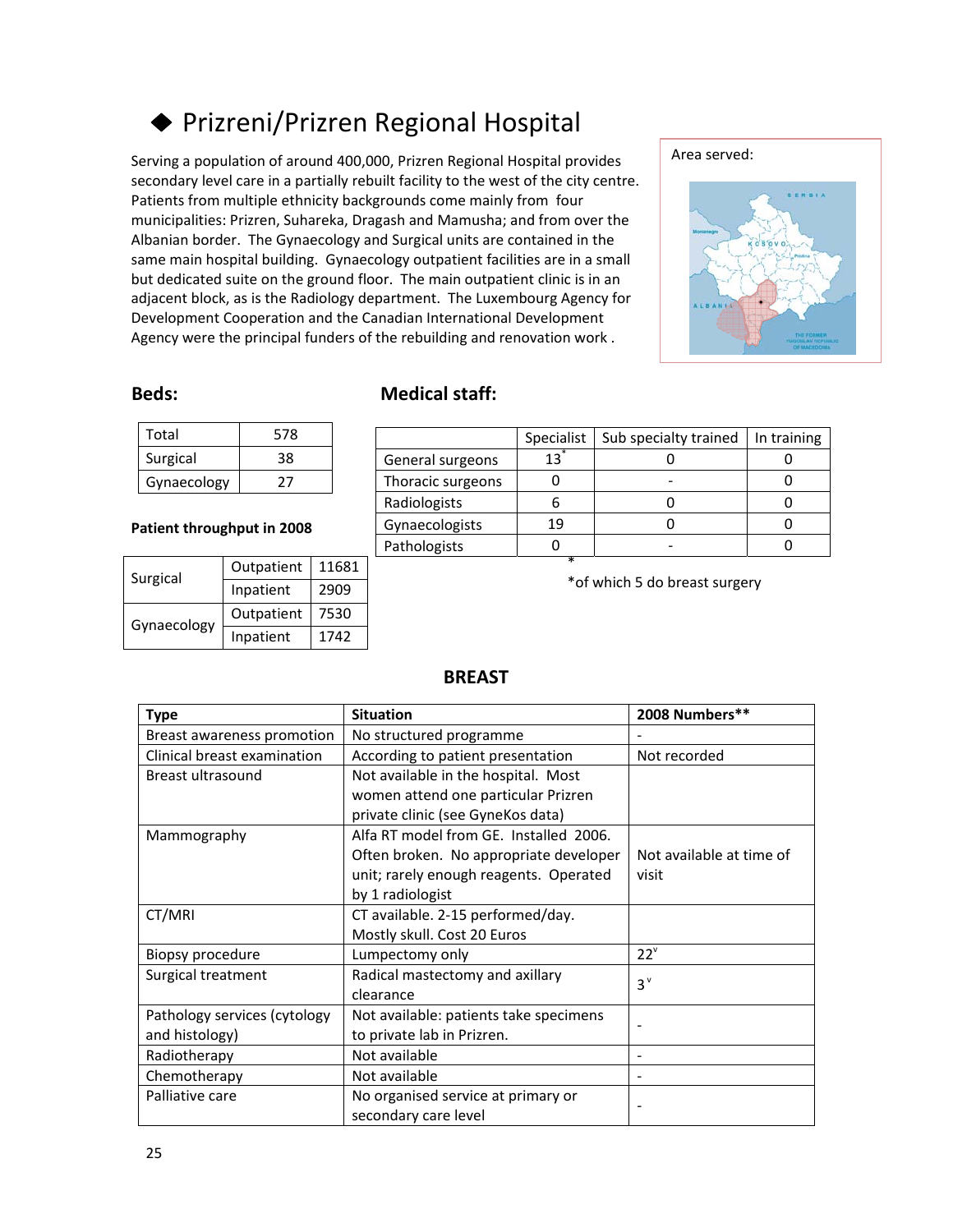| <b>Type</b>                     |  | <b>Situation</b>                |                                 | 2008 Numbers** |           |
|---------------------------------|--|---------------------------------|---------------------------------|----------------|-----------|
| Cervical screening promotion    |  | No coordinated programme,       |                                 |                |           |
|                                 |  |                                 | opportunistic screening only    |                |           |
| Pap test procedure              |  |                                 | Available in Women's Wellness   | 566            |           |
|                                 |  | Centre                          |                                 |                |           |
| Pap test interpretation         |  |                                 | Only in private pathology labs  |                |           |
| Colposcopy                      |  |                                 | Karl Kaps with 3 levels of      |                |           |
|                                 |  |                                 | magnification. Appears to be in | $\Omega$       |           |
|                                 |  | good working order.             |                                 |                |           |
| Colposcopy targeted punch       |  |                                 | Appropriate equipment<br>27     |                |           |
| biopsy                          |  | available                       |                                 |                |           |
| Histology                       |  | Only available in private       |                                 |                |           |
|                                 |  | facilities                      |                                 |                |           |
| Colposcopic treatment           |  | Not available                   |                                 | 0              |           |
| Cone biopsy                     |  | In gynaecology theatre          |                                 | 5              |           |
| Surgical treatment of cervical  |  | Limited to simple hysterectomy  |                                 | 3              |           |
| cancer                          |  |                                 |                                 |                |           |
| Radiotherapy                    |  | Not available                   |                                 |                |           |
| Palliative care                 |  | No organised service at primary |                                 |                |           |
|                                 |  | of secondary care level         |                                 |                |           |
| <b>Number of</b><br>Condition   |  |                                 | <b>Numbers</b>                  |                | Age range |
| cases in 2008:<br>Breast cancer |  |                                 | No access to data               |                |           |
| High grade CIN                  |  |                                 | No data available               |                |           |

### **Comments and future plans:**

- ‐ There is a Women's Wellness Centre in the Main Family Medicine Centre where basic Colposcopy examination was introduced in 2003: not visited due to time constraints.
- ‐ There is great interest in developing colposcopy services in the hospital .
- ‐ Municipal capital expenditure plan for 2009 includes purchase of mammography equipment.
- ‐ Further training in mammography for radiologists and technicians requested
- ‐ Most breast ultrasound in Prizren is performed by Dr Selim Sylemani, a Gynaecologist who has sub- specialised in ultrasound. He has a private practice and is also President and Founder of the Kosovan Society for Ultrasound Application in Medicine.

Cervical cancer  $\vert$  No data available  $\vert$  -

**Interviewed:** Dr Mehmedali Skeraj, Quality Assurance Officer from Hospital Directorate; Dr Adem Kafexholli, Director of Gynaecology; Dr Agron Hoxha, Gynaecologist; Dr Rafet Sinami, Gynaecologist, Dr Hatim Baxhaku, Director of Surgery; Dr Syleman Krasniqi, Radiologist. Gynaecology data provided by Dr Teuta Dallxhiu, Gynaecologist.

Date of visit: 27 November 2008; \*\*All 2008 data reported to date of visit; Yerified by team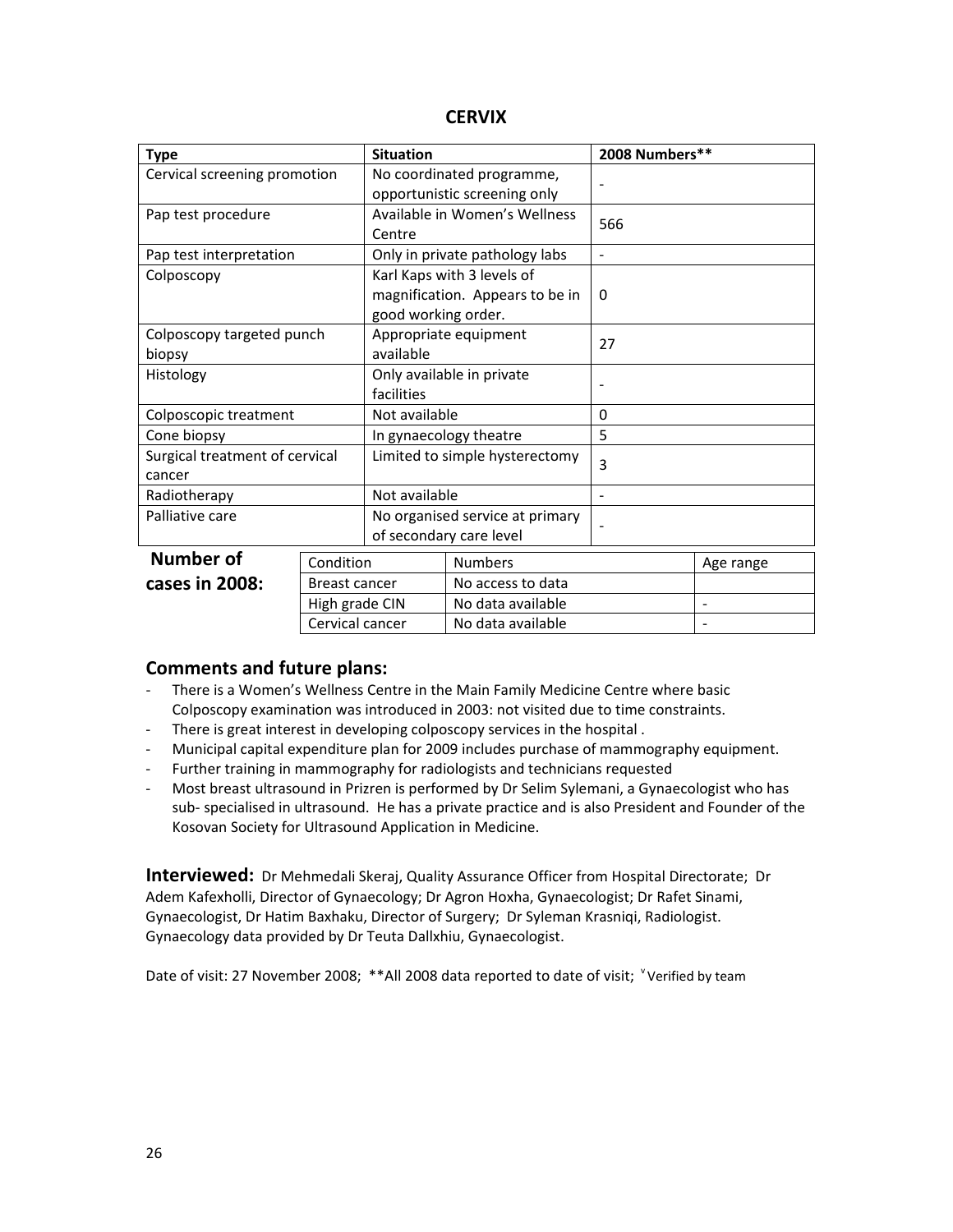## ◆ Gjakovë/Đakovica Regional Hospital

Two kilometres from the city centre, the regional hospital in Gjakova has one of the highest bed to population ratios in Kosovo at 247/100,000 if calculated in regard to Gjakova municipality alone. However, patients come from other geographically close municipalities as well as from the remote parts of northern Albania resulting in ~300,000 population served by the hospital. Rebuilding began in 2000 resulting in one renovated hospital block housing almost all of the clinical departments, including gynaecology and surgery. A new adjacent building houses outpatient facilities. The Norwegian Aid Committee (NORWAC) played a major role in the changes. In addition to the primary care (public and private) facilities using the hospital services, the Occupational Medicine tertiary centre on the outskirts of Gjakova provides CT, ultrasound and Colposcopy services, though mammography was not functional at the time of survey.



| Total       | 450                          |
|-------------|------------------------------|
| Surgical    | 40                           |
| Gynaecology | 50 <sup>inc obstetrics</sup> |

**Patient throughput in 2008**

| Surgical    | Outpatient | 8243 |
|-------------|------------|------|
|             | Inpatient  | 1805 |
| Gynaecology | Outpatient | 4925 |
|             | Inpatient  | 1302 |

### **Beds: Medical staff:**

|                   | Specialist | Sub specialty trained | In training |
|-------------------|------------|-----------------------|-------------|
| General surgeons  |            |                       |             |
| Thoracic surgeons |            |                       |             |
| Radiologists      |            |                       |             |
| Gynaecologists    | 14         |                       |             |
| Pathologists      |            |                       |             |

| <b>Type</b>                  | <b>Situation</b>                          | 2008 Numbers*           |
|------------------------------|-------------------------------------------|-------------------------|
| Breast awareness promotion   | No structured programme                   |                         |
| Clinical breast examination  | According to patient presentation         | Not recorded            |
| Breast ultrasound            | Not available. Patients referred to Peja, |                         |
|                              | Prizren or Pristina.                      |                         |
| Mammography                  | Not available in hospital although one    |                         |
|                              | unit has been installed in Occupational   | 0                       |
|                              | Medicine facility (see separate           |                         |
|                              | summary)                                  |                         |
| CT/MRI                       | Not available. CT scanner in Primary      |                         |
|                              | Care facility                             |                         |
| Biopsy procedure             | Lumpectomy only                           | 7 (22-85 yrs) $v$       |
| Surgical treatment           | Radical mastectomy and axillary           | 2 (50 and 61 years) $v$ |
|                              | clearance                                 |                         |
| Pathology services (cytology | Not available. Gjakova has an             |                         |
| and histology)               | agreement with one private pathologist    |                         |
|                              | in Pristina and all specimens are         |                         |
|                              | transported and results returned weekly   |                         |
| Radiotherapy                 | Not available                             |                         |
| Chemotherapy                 | Not available                             |                         |
| Palliative care              | No organised service at primary or        |                         |
|                              | secondary care level                      |                         |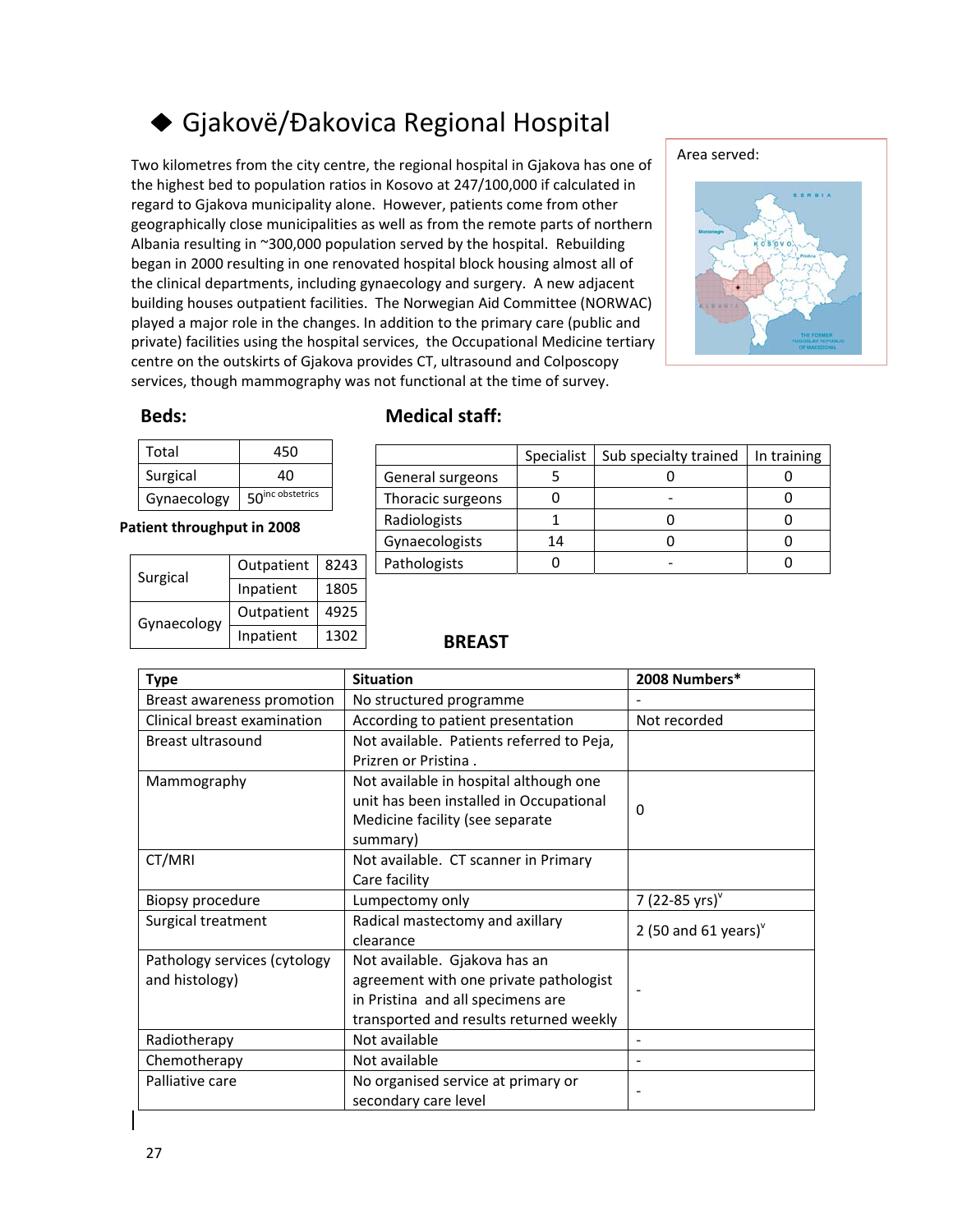| <b>Type</b>                    | <b>Situation</b> |                                 |                                | 2008 Numbers*        |           |
|--------------------------------|------------------|---------------------------------|--------------------------------|----------------------|-----------|
| Cervical screening promotion   |                  | No coordinated programme,       |                                |                      |           |
|                                |                  | opportunistic screening only    |                                |                      |           |
| Pap test procedure             |                  | Available                       |                                | ~50 in 3 mth period  |           |
| Pap test interpretation        |                  |                                 | Only via private hospital      |                      |           |
|                                |                  |                                 | arrangement with one           | N/A                  |           |
|                                |                  |                                 | Gynaecologist. Cost 10 Euros   |                      |           |
| Colposcopy                     |                  |                                 | One Olympus colposcope in      |                      |           |
|                                |                  |                                 | good working order. Situated   |                      |           |
|                                |                  |                                 | in Gynaecology outpatients but | ~6 in 3 mth period   |           |
|                                |                  |                                 | directed punch biopsies not    |                      |           |
|                                |                  | possible.                       |                                |                      |           |
| Colposcopy targeted punch      |                  |                                 | Not available. Non-directed    |                      |           |
| biopsy                         |                  |                                 | biopsies taken in intervention | $\Omega$             |           |
|                                |                  |                                 | room of Gynaecology ward.      |                      |           |
| Histology                      |                  | Via private hospital agreement  |                                |                      |           |
|                                |                  |                                 | 20Euros charge. One week wait  | N/A                  |           |
|                                |                  | for results                     |                                |                      |           |
| Colposcopic treatment          |                  | Not available                   |                                | $\mathbf{1}$         |           |
| Cone biopsy                    |                  |                                 | In gynaecology theatre         | 3                    |           |
| Surgical treatment of cervical |                  |                                 | Limited to simple hysterectomy | 4 (aged 41 to 53yrs) |           |
| cancer                         |                  |                                 |                                |                      |           |
| Radiotherapy                   |                  | Not available                   |                                | $\overline{a}$       |           |
| Palliative care                |                  | No organised service at primary |                                |                      |           |
|                                |                  | of secondary care level         |                                |                      |           |
| <b>Number of</b>               | Condition        | <b>Numbers</b>                  |                                |                      | Age range |
| cases in 2008*:                | Breast cancer    |                                 | $~^{\sim}18$                   |                      |           |
|                                | High grade CIN   |                                 | N/A                            |                      |           |
|                                | Cervical cancer  |                                 | N/A                            |                      |           |

### **Comments and future plans:**

- ‐ Due to the short notice of the visit it was not possible to talk with the Director of Surgery.
- ‐ Although there is only one room for gynaecology outpatients (with two examination chairs side by side) the room size is large enough to allow infrastructure change to improve privacy and versatility of the space if wished
- ‐ As there is the potential of a public mammography service in the Occupational Medicine Centre, and currently only one radiologist at the hospital there is no firm plan to purchase mammography equipment

**Interviewed:** Dr Ahmet Aslani, Hospital Director; Dr Xhamil Hamze, Gynaecologist ; Dr Ali Tolaj, Surgeon; Ardjana Xheravina, nurse working in outpatient department.

Date of visit: 1 December 2008; \*2008 data to date of visit;  $\sim$  Estimations provided; <sup>v</sup> Verified by team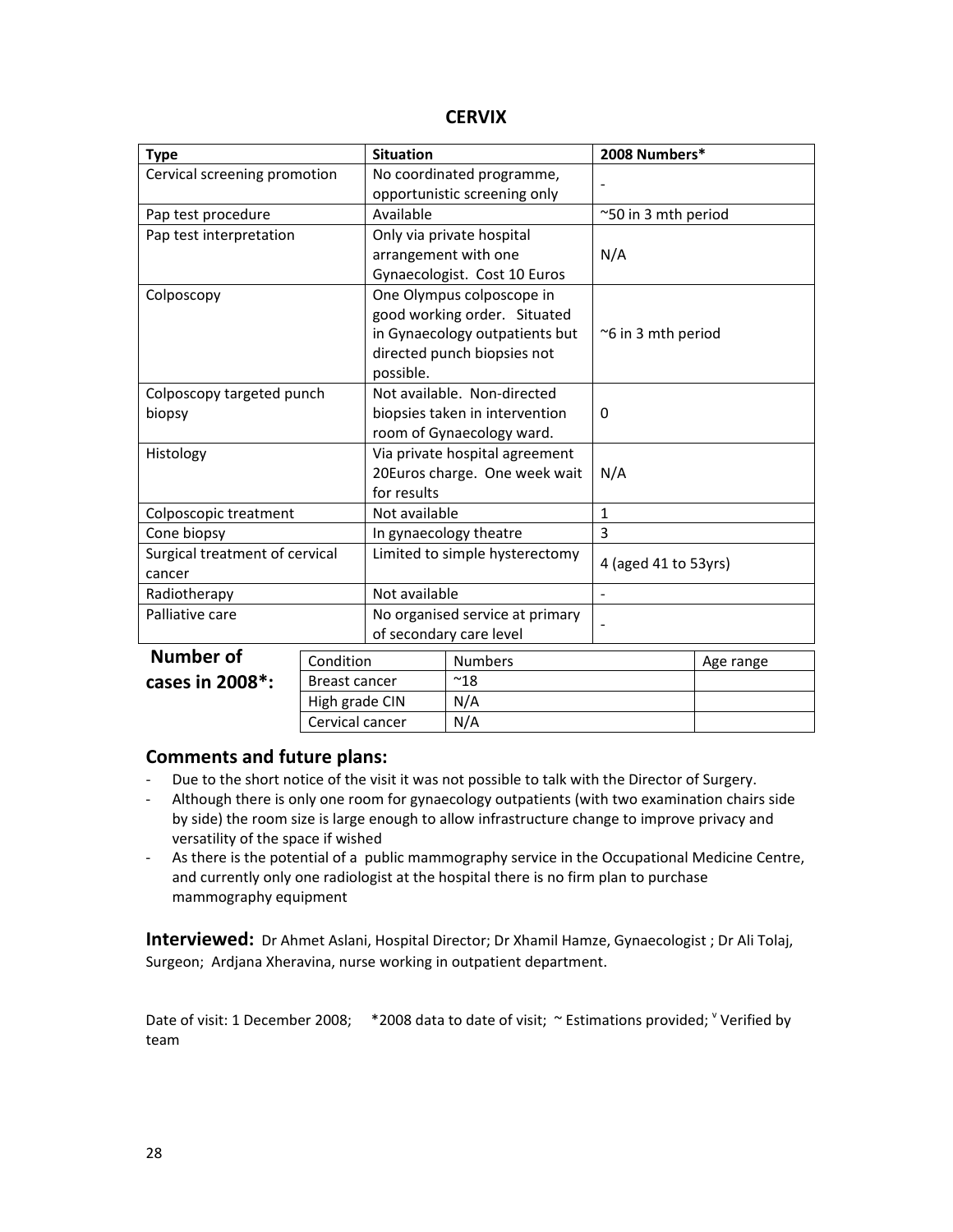## Gjilani/Gnjilane Regional Hospital

 The hospital is sited close to the centre of Gjilan and serves a population of 350,000 from the Gjilan region and up to 100,000 Albanians living in Serbia in three municipalities close to the Kosovan border. One main hospital block contains the general surgery and radiology departments. The gynaecology department shares premises with paediatric and outpatient services in one of the satellite buildings in the large hospital estate. Gynaecology outpatient services, including Colposcopy, are situated in the Women's Wellness Centre in the same building. The WWC was established by Doctors of the World, USA in 2003 with funding from USAID. The American Military medical staff have provided professional and technical support for the hospital since 1999.



| Total       | 450 |
|-------------|-----|
| Surgical    | 36  |
| Gynaecology | 38  |

### **Patient throughput in 2008**

| Surgical    | Outpatient | 5071 |
|-------------|------------|------|
|             | Inpatient  | 2399 |
| Gynaecology | Outpatient | 8036 |
|             | Inpatient  | 1257 |

### **Beds: Medical staff:**

|                   | Specialist | Sub specialty trained | In training |
|-------------------|------------|-----------------------|-------------|
| General surgeons  |            |                       |             |
| Thoracic surgeons |            |                       |             |
| Radiologists      |            |                       |             |
| Gynaecologists    |            |                       |             |
| Pathologists      |            |                       |             |

| <b>Type</b>                  | <b>Situation</b>                          | 2008 Numbers*        |
|------------------------------|-------------------------------------------|----------------------|
| Breast awareness promotion   | No structured programme                   |                      |
| Clinical breast examination  | According to patient presentation         | Not recorded         |
| Breast ultrasound            | 1 machine: Kontron Sigma 330 with         | Maximum 12/week.     |
|                              | resolution problems. No maintenance       | Exact number unknown |
|                              | available.                                |                      |
| Mammography                  | New Hologic Affinity unit, funded by      |                      |
|                              | Ministry of Health, installed mid 2008,   |                      |
|                              | still unused due to delay in receiving    | 0                    |
|                              | technical training from supplier. No      |                      |
|                              | dedicated developing unit supplied.       |                      |
| CT/MRI                       | Not available but expected soon           |                      |
| Biopsy procedure             | Lumpectomy only                           | $\overline{2}$       |
| Surgical treatment           | Radical mastectomy and axillary           | 0                    |
|                              | clearance                                 |                      |
| Pathology services (cytology | Not available. Patients take specimens    |                      |
| and histology)               | to private laboratories in Gjilan (1) or  |                      |
|                              | Pristina or to the Institute of Pathology |                      |
|                              | in Pristina                               |                      |
| Radiotherapy                 | Not available                             |                      |
| Chemotherapy                 | Not available                             | $\blacksquare$       |
| Palliative care              | No organised service at primary or        |                      |
|                              | secondary care level                      |                      |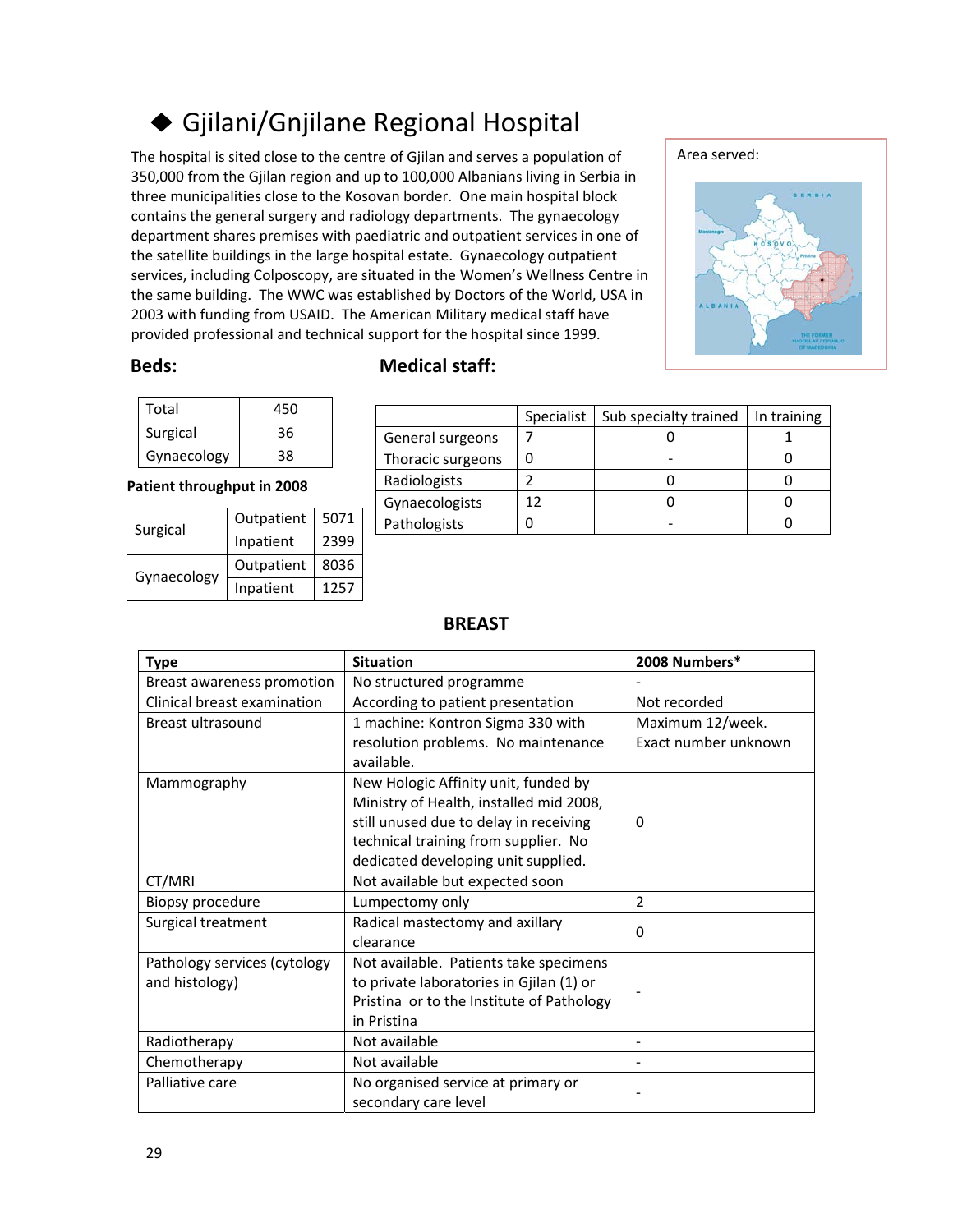| <b>Type</b>                    | <b>Situation</b>                   | 2008 Numbers*                      |
|--------------------------------|------------------------------------|------------------------------------|
| Cervical screening promotion   | No coordinated programme,          |                                    |
|                                | opportunistic screening only       |                                    |
| Pap test procedure             | Available in Women's Wellness      | 296 <sup>'</sup> /190 <sup>'</sup> |
|                                | Centre                             |                                    |
| Pap test interpretation        | Only in private pathology labs     | 189 (see Table 1)                  |
| Colposcopy                     | Available in Women's Wellness      | $64^{i}/67^{i}$                    |
|                                | Centre                             |                                    |
| Colposcopy targeted punch      | Appropriate equipment              | $37^{1}/24^{11}$                   |
| biopsy                         | available                          |                                    |
| Histology                      | Available in private pathology     |                                    |
|                                | labs or in Institute of Pathology, | (See Table 2)                      |
|                                | Pristina                           |                                    |
| Colposcopic treatment          | Cold coagulation unit in WWC       |                                    |
|                                | for >1yr but training still        | 0                                  |
|                                | required                           |                                    |
| Cone biopsy                    | In gynaecology theatre             | $\Omega$                           |
| Surgical treatment of cervical | Limited to simple hysterectomy     | $\Omega$                           |
| cancer                         |                                    |                                    |
| Radiotherapy                   | Not available                      |                                    |
| Palliative care                | No organised service at primary    |                                    |
|                                | of secondary care level            |                                    |

 $\frac{1}{1}$  from hospital directorate  $\frac{1}{1}$  from electronic database in WWC

|                                | Condition       | Numbers                             | Age range |
|--------------------------------|-----------------|-------------------------------------|-----------|
| Number of                      | Breast cancer   | No access to data                   |           |
| cases in $2008$ <sup>*</sup> : | High grade CIN  |                                     |           |
|                                | Cervical cancer | 13 (data from hospital directorate) | 30-55 vrs |

### **Comments and future plans:**

- ‐ Space has been allocated for a hospital based pathology service. A pathologist currently working in the Institute of Pathology in Pristina will relocate to Gjilan and two doctors will be selected to begin pathology specialisation. There is currently no budget allocation for equipment for the pathology laboratory. The costs are estimated at 12‐13,000 Euros.
- ‐ Once technical training has been received by staff, mammography will be available. However, no definite date set and only a limited amount of film has been received.
- ‐ No definitive plans to develop treatment services except for cervical premalignancy.

**Interviewed:** Dr Xhavit Hajdari, Hospital Director; Dr Zijadin Hasani, Chief Doctor; Dr Ilaz Porashtitza, Director of Surgery; Dr Shaban Linjan, Radiologist; Dr Mevlyde Iliazi, Director of WWC and Colposcopist

Date of visit: 3 December 2008 \*All 2008 data reported to date of visit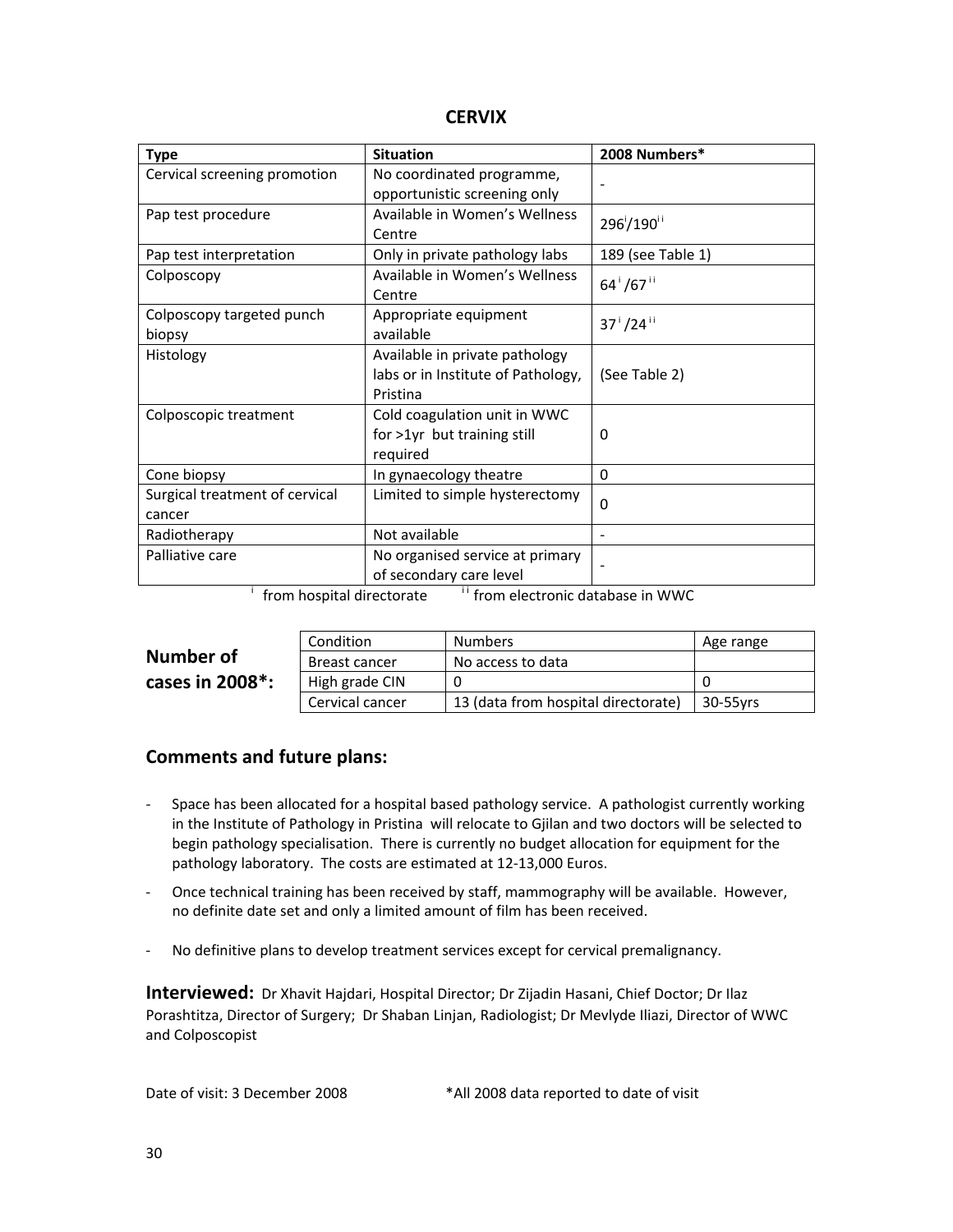## Pejë/Peć Regional Hospital

Reputed to be the oldest health facility in Kosovo, Peja hospital is set at the mouth of the majestic Rugova gorge to the west of Peja city centre. In recent years, the hospital has been managed by Italian KFOR and then, from 2005, supported by Italian healthcare professionals from the Venice region. There is still an active memorandum of understanding in place and potential for on‐ going collaboration. Doctors are encouraged to perform audit and research and can apply for support from the directorate for travel expenses if invited to make presentations at conferences in the region. The Director of the hospital has created links with specialists in Croatia and Slovenia for the purpose of establishing mentoring and training visits and exchanges.



### **Beds: Medical staff:**

| Total       | 438 |
|-------------|-----|
| Surgical    | 40  |
| Gynaecology | 36  |

### **Patient throughput in 2008:**

| Surgical    | Outpatient | 7656 |
|-------------|------------|------|
|             | Inpatient  | 1713 |
| Gynaecology | Outpatient | 9334 |
|             | Inpatient  | 1447 |

|                   | Specialist | Sub specialty trained        | In training |
|-------------------|------------|------------------------------|-------------|
| General surgeons  |            |                              |             |
| Thoracic surgeons |            |                              |             |
| Radiologists      |            |                              |             |
| Gynaecologists    | 14         | 1 has Masters in<br>Cytology | $2^*$       |
| Pathologists      |            |                              |             |

\*training in Pristina in UCCK

| <b>Type</b>                  | <b>Situation</b>                             | 2008 Numbers** |
|------------------------------|----------------------------------------------|----------------|
| Breast awareness promotion   | One-off pilot screening project in 2005      |                |
|                              | has raised awareness in community            |                |
| Clinical breast examination  | According to patient presentation            | Not recorded   |
| Breast ultrasound            | Medison 128BW with 7.5Hz and 3.5Hz<br>probes | 202            |
| Mammography                  | Alpha RT unit often lacking film             | 110            |
| CT/MRI                       | Not available                                |                |
| Biopsy procedure             | Lumpectomy only                              | 30             |
| Surgical treatment           | Radical mastectomy and axillary              | 6              |
|                              | clearance                                    |                |
| Pathology services (cytology | Not available in Peja either in public or    |                |
| and histology)               | private laboratories. Patients               |                |
|                              | responsible for taking specimens to          |                |
|                              | private labs in Pristina                     |                |
| Radiotherapy                 | Not available                                |                |
| Chemotherapy                 | Not available                                |                |
| Palliative care              | No organised service at primary or           |                |
|                              | secondary care level                         |                |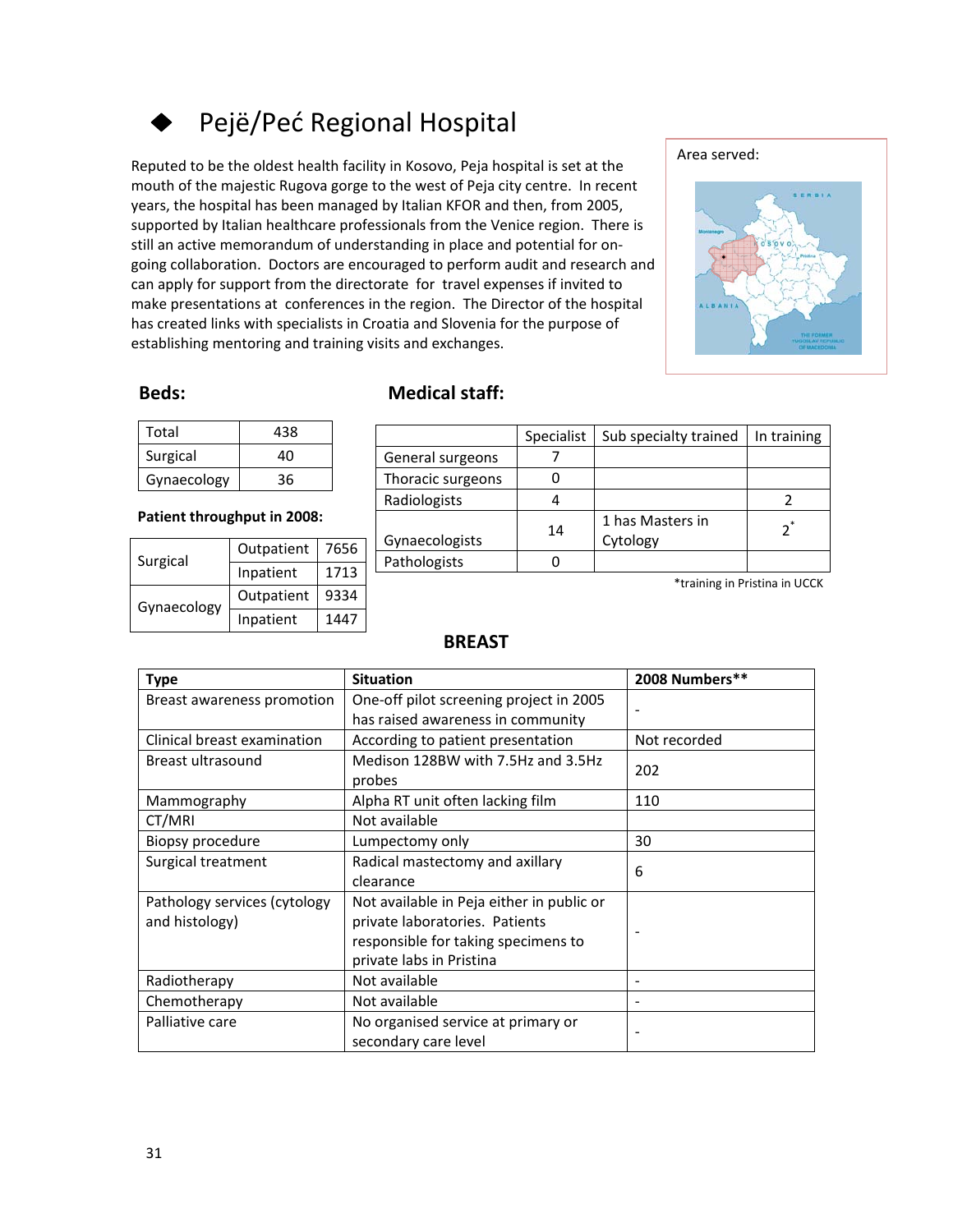| <b>Type</b>                    |                      | <b>Situation</b>                |                                    | 2008 Numbers**            |                          |
|--------------------------------|----------------------|---------------------------------|------------------------------------|---------------------------|--------------------------|
| Cervical screening promotion   |                      | Screening project in 2007       |                                    |                           |                          |
| Pap test procedure             |                      |                                 | No database of results returned    | 1400                      |                          |
| Pap test interpretation        |                      |                                 | All specimens taken to Pristina    |                           |                          |
|                                |                      | by patients                     |                                    |                           |                          |
| Colposcopy                     |                      |                                 | Very old colposcope, with (non-    |                           |                          |
|                                |                      |                                 | fibroptic) light source, binocular | 400                       |                          |
|                                |                      | vision not possible             |                                    |                           |                          |
| Colposcopy targeted punch      |                      |                                 | Women are admitted as day          |                           |                          |
| biopsy                         |                      |                                 | cases. Colposcope in inpatient     | $\Omega$                  |                          |
|                                |                      |                                 | Gynaecology is broken.             |                           |                          |
| Histology                      |                      | All specimens taken by patients |                                    |                           |                          |
|                                |                      | to Pristina private labs        |                                    |                           |                          |
| Colposcopic treatment          |                      | Not available                   |                                    | $\Omega$                  |                          |
| Cone biopsy                    |                      |                                 | In gynaecology theatre             | 34                        |                          |
| Surgical treatment of cervical |                      | Limited to simple hysterectomy  |                                    | 78 (not confirmed cases - |                          |
| cancer                         |                      |                                 | preventative measure for           |                           |                          |
|                                |                      |                                 |                                    | clinical suspicion)       |                          |
| Radiotherapy                   |                      | Not available                   |                                    |                           |                          |
| Palliative care                |                      |                                 | No organised service at primary    |                           |                          |
|                                |                      | of secondary care level         |                                    |                           |                          |
| Number of                      | Condition            | <b>Numbers</b>                  |                                    |                           | Age range                |
| cases in 2008**:               | <b>Breast cancer</b> | $^{\sim}18$                     |                                    |                           |                          |
|                                | High grade CIN       | N/A                             |                                    |                           | $\overline{\phantom{a}}$ |
|                                | Cervical cancer      | N/A                             |                                    |                           |                          |

### **Comments and future plans:**

- ‐ It was not possible to find a surgeon or radiologist available for interview.
- ‐ Peja Hospital has a web site: www.spitali‐peje.com. Amongst the information recorded are lists of operative cases, including general surgery and gynaecology, since October 2008.
- ‐ Close to establishing a 'one‐stop' unit for women with breast and cervical problems which will be run on a multi-disciplinary basis by surgeons, gynaecologists and radiologists
- ‐ Space and equipment exist for a pathology service, but two specialists from Peja were retained in Pristina after completion of specialisation.
- Peja surgeons collaborate closely with thoracic surgeons from UCCK in Pristina
- ‐ The earlier pilot screening projects are to be rolled out to all female staff from all public institutions in Peja.
- ‐ A comprehensive CPD programme for nurses and doctors has been developed for 2009, including subspecialty training for three doctors: two for management of cervical problems and one for breast surgery

**Interviewed:** Dr Skender Dreshaj, Hospital Director; Dr Ahmed Panxhaj, Director of Gynaecology; Dr Jashar Buçani, Gynaecologist, Dr Mazllum Smajli, Gynaecologist and webmaster.

Date of visit: 4 December 2008; \*\*All 2008 data reported to date of visit; ~ Estimations provided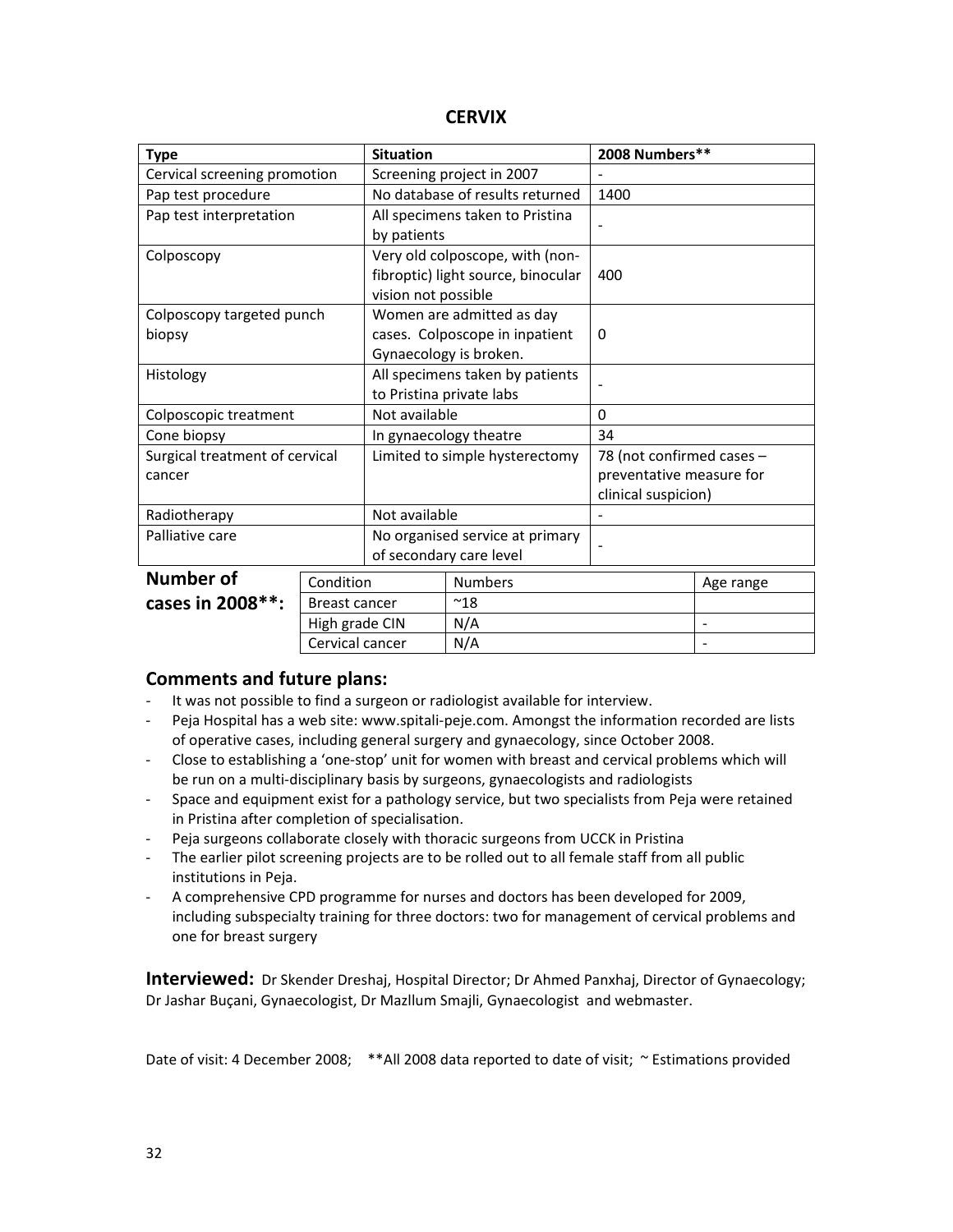

This health facility in Ferizaj has been upgraded within the past five years to a secondary facility offering limited acute services and inpatient care. There is a significant problem with available space, particularly for the obstetric and gynaecology services. Most surgical cases are routine procedures for appendicectomy or hernia repairs. Very little gynaecological surgery is undertaken in the unit at present.



| Total       | ጸበ            |
|-------------|---------------|
| Surgical    | 18            |
| Gynaecology | 24(obstetric) |

**Patient throughput in 2008:**

| Surgical    | Outpatient | 1621 |
|-------------|------------|------|
|             | Inpatient  | 832  |
|             | Outpatient | 4230 |
| Gynaecology | Inpatient  | n    |

### **Beds: Medical staff:**

|                   | Specialist | Sub specialty trained                                                 | In training |
|-------------------|------------|-----------------------------------------------------------------------|-------------|
| General surgeons  |            |                                                                       |             |
| Thoracic surgeons |            |                                                                       |             |
| Radiologists      | 1          | Currently<br>undergoing training<br>on breast imaging in<br>Prishtinë |             |
| Gynaecologists    |            |                                                                       |             |
| Pathologists      |            |                                                                       |             |
|                   |            |                                                                       |             |

| <b>Type</b>                  | <b>Situation</b>                             | 2008 Numbers* |
|------------------------------|----------------------------------------------|---------------|
| Breast awareness promotion   | No organised activities                      |               |
| Clinical breast examination  | According to patient presentation            | Not recorded  |
| Breast ultrasound            | Not available                                |               |
| Mammography                  | Not available. Mammography available         |               |
|                              | privately in two clinics in Ferizaj          |               |
| CT/MRI                       | Not available                                |               |
| Biopsy procedure             | Not available                                |               |
| Surgical treatment           | Very rarely, a local thoracic surgeon who    |               |
|                              | works privately will perform radical         |               |
|                              | mastectomy and axillary clearance in         | 0             |
|                              | Ferizaj hospital. Usually this surgery was   |               |
|                              | done in his private facility, but this is no |               |
|                              | longer possible.                             |               |
| Pathology services (cytology | Not available. Specimens taken to            |               |
| and histology)               | Pristina private pathology labs              |               |
| Radiotherapy                 | Not available                                |               |
| Chemotherapy                 | Not available                                |               |
| Palliative care              | No organised service at primary or           |               |
|                              | secondary care level                         |               |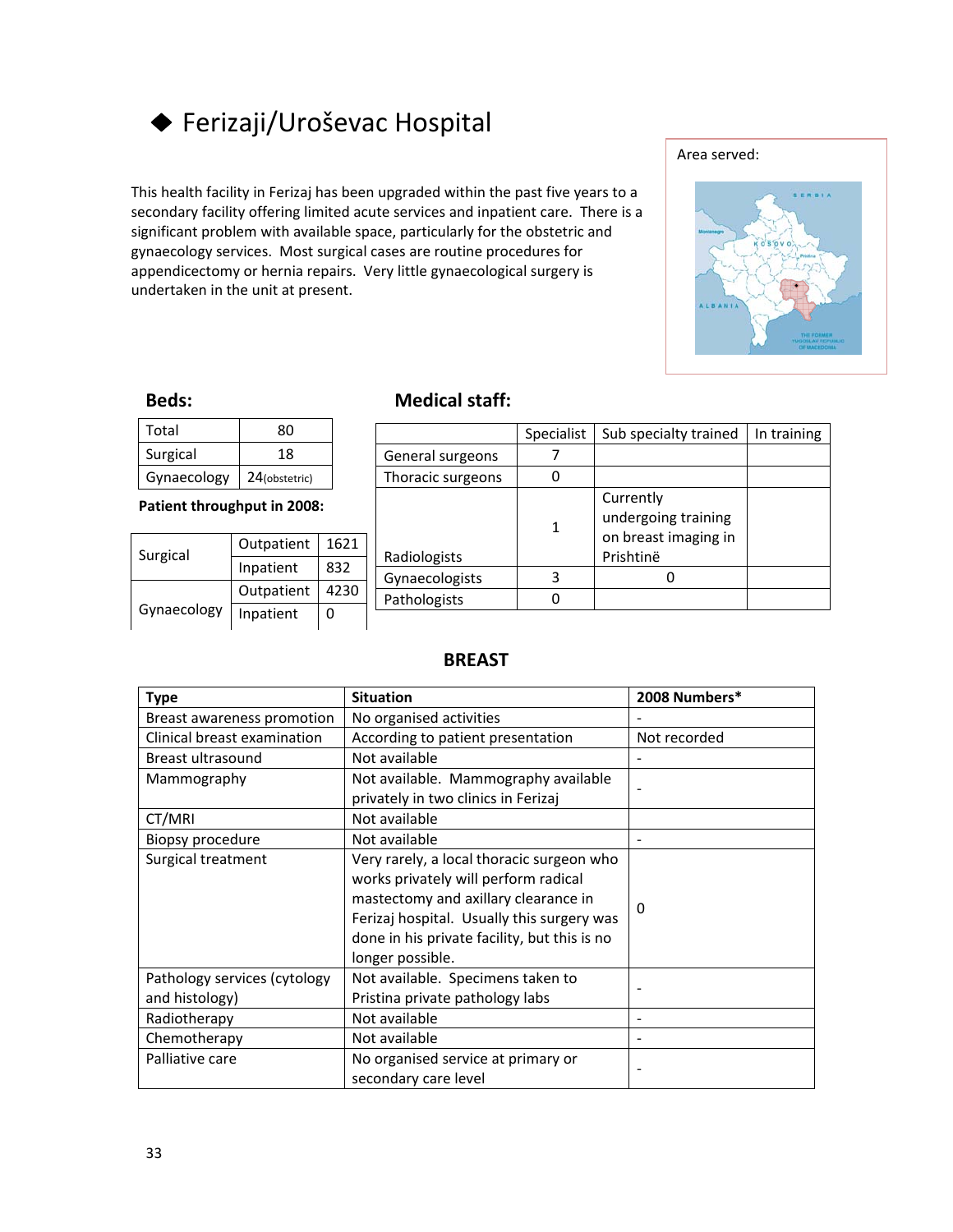| <b>Type</b>                    | <b>Situation</b>                | 2008 Numbers*            |
|--------------------------------|---------------------------------|--------------------------|
| Cervical screening promotion   | No programmed activities        |                          |
| Pap test procedure             | Rarely performed. If requested, |                          |
|                                | local pathologist will provide  | 4 in previous 4 months   |
|                                | necessary materials. Total cost |                          |
|                                | to woman: 13 to 18 Euros        |                          |
| Pap test interpretation        | Only available privately        |                          |
| Colposcopy                     | One unused but functioning      |                          |
|                                | colposcope Training requested   |                          |
|                                | by gynaecologists for a number  |                          |
|                                | of years                        |                          |
| Colposcopy targeted punch      | Not performed                   |                          |
| biopsy                         |                                 |                          |
| Histology                      | Only available privately        | $\overline{\phantom{a}}$ |
| Colposcopic treatment          | Not available                   |                          |
| Cone biopsy                    | Not perfomed                    |                          |
| Surgical treatment of cervical | Not performed                   |                          |
| cancer                         |                                 |                          |
| Radiotherapy                   | Not available                   | $\qquad \qquad -$        |
| Palliative care                | No organised service at primary |                          |
|                                | of secondary care level         |                          |

| Number of       | Condition            | <b>Numbers</b> | Age range                |
|-----------------|----------------------|----------------|--------------------------|
| cases in 2008*: | <b>Breast cancer</b> | N/A            |                          |
|                 | High grade CIN       | N/A            | -                        |
|                 | Cervical cancer      | N/A            | $\overline{\phantom{0}}$ |

### **Comments and future plans:**

- ‐ The radiologist is undergoing training in mammography imaging. However, Ferizaj hospital does not have a mammography unit, nor is it planning to buy one during 2009
- ‐ The gynaecology outpatient clinic occupies one room only for both obstetric and gynaecology services
- ‐ The thoracic surgeon working privately has a busy practice and keeps a database for self audit purposes. He has concerns about the adequacy of training for mammography services provided privately.

**Interviewed:** Dr Syleman Metushi, Hospital Executive Director; Dr Sevdije Bajraliu, Hospital Director and Gynaecologist; Dr Xhaladin Reçica, private Thoracic Surgeon .

Date of visit: 3 December 2008; \*All 2008 data reported to date of visit; ~ Estimations provided; ~ v validated by team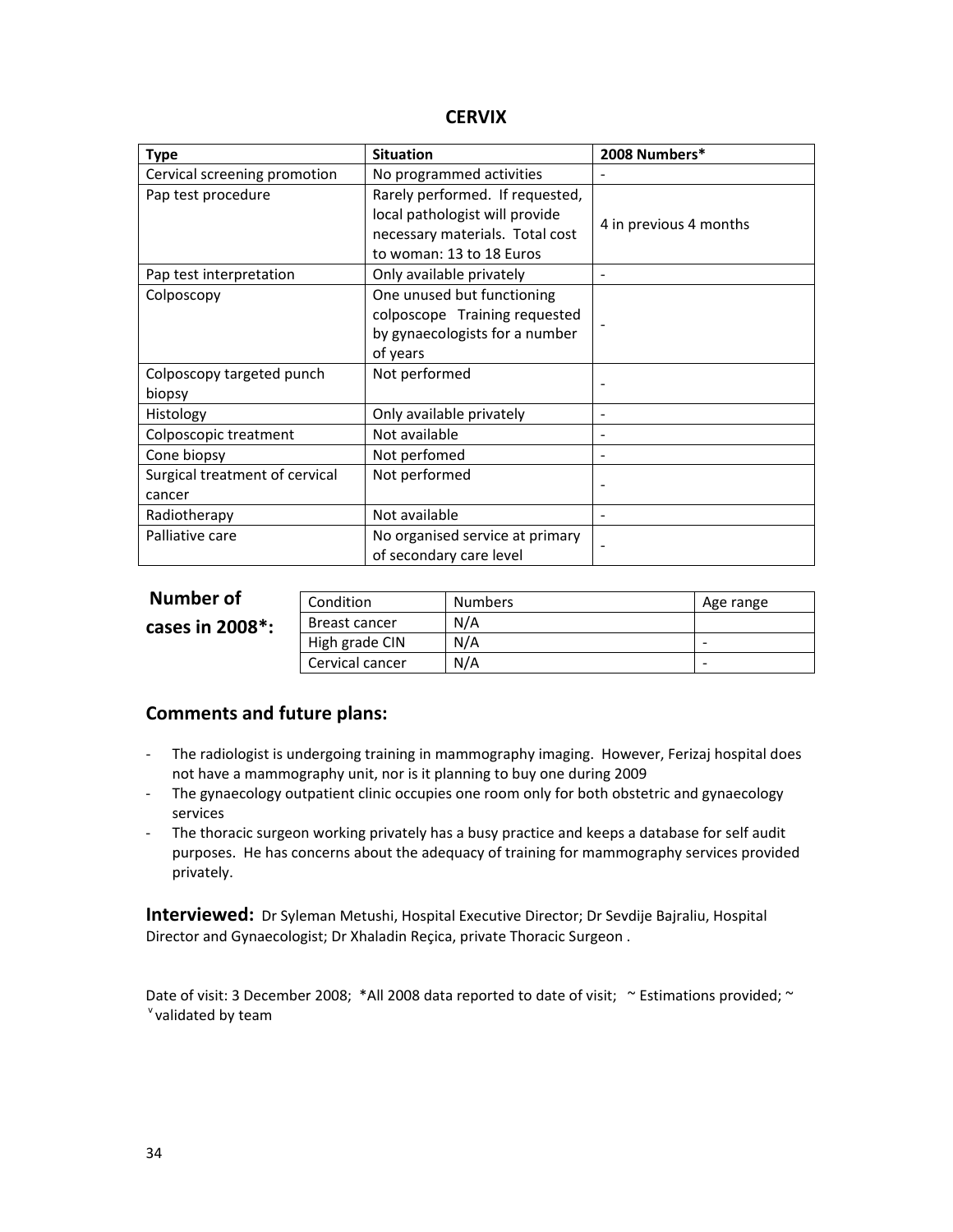## Vushtrri/Vučitrn Hospital

Vushtrri Hospital, or 'Sheikh Zayed' Hospital as it is also known, was built with funding and support from the United Arab Emirates after the war of 1999. The building is spacious and reasonably well equipped. Services are available for the residents of Vushtrri municipality and, for a time, endoscopic and laparoscopic surgery was offered as a tertiary service for all Kosovo. The hospital site also houses a Family Medicine facility, one of 13 primary care facilities in the Vushtrri municipality. As there are no surgeons or gynaecologists in the primary care facilities (in common with many others in Kosovo), women often self refer to these departments when symptoms are present; or choose to consult specialists privately.



| Total       | 78 |
|-------------|----|
| Surgical    | 15 |
| Gynaecology | 11 |

**Patient throughput in 2008:**

| Surgical    | Outpatient | 3722 |
|-------------|------------|------|
|             | Inpatient  | 961  |
| Gynaecology | Outpatient | 2348 |
|             | Inpatient  | 558  |
|             |            |      |

### **Beds: Medical staff:**

|                   | Specialist | Sub specialty trained                                            | In training |
|-------------------|------------|------------------------------------------------------------------|-------------|
| General surgeons  |            |                                                                  |             |
| Thoracic surgeons |            |                                                                  |             |
| Radiologists      | 1          | 6/12 module on<br>ultrasound during<br>specialisation in<br>1998 |             |
| Gynaecologists    |            |                                                                  |             |
| Pathologists      |            |                                                                  |             |

| <b>Type</b>                                    | <b>Situation</b>                                                                                | 2008 Numbers*                       |
|------------------------------------------------|-------------------------------------------------------------------------------------------------|-------------------------------------|
| Breast awareness promotion                     | No organised activities                                                                         |                                     |
| Clinical breast examination                    | According to patient presentation                                                               | Not recorded                        |
| Breast ultrasound                              | Logiq 200 Pro Series; 3.5Hz and 7.5Hz<br>probes - latter too big for accurate<br>breast imaging | $\approx$ 1 to 4 every week day     |
| Mammography                                    | Not available                                                                                   |                                     |
| CT/MRI                                         | Not available                                                                                   |                                     |
| Biopsy procedure                               | Lumpectomy                                                                                      | 5 (aged 17 to 22yrs, all<br>benign) |
| Surgical treatment                             | Available but no cases in last year                                                             | 0                                   |
| Pathology services (cytology<br>and histology) | Not available. Specimens taken to<br>Pristina private pathology labs                            |                                     |
| Radiotherapy                                   | Not available                                                                                   |                                     |
| Chemotherapy                                   | Not available                                                                                   |                                     |
| Palliative care                                | No organised service at primary or<br>secondary care level                                      |                                     |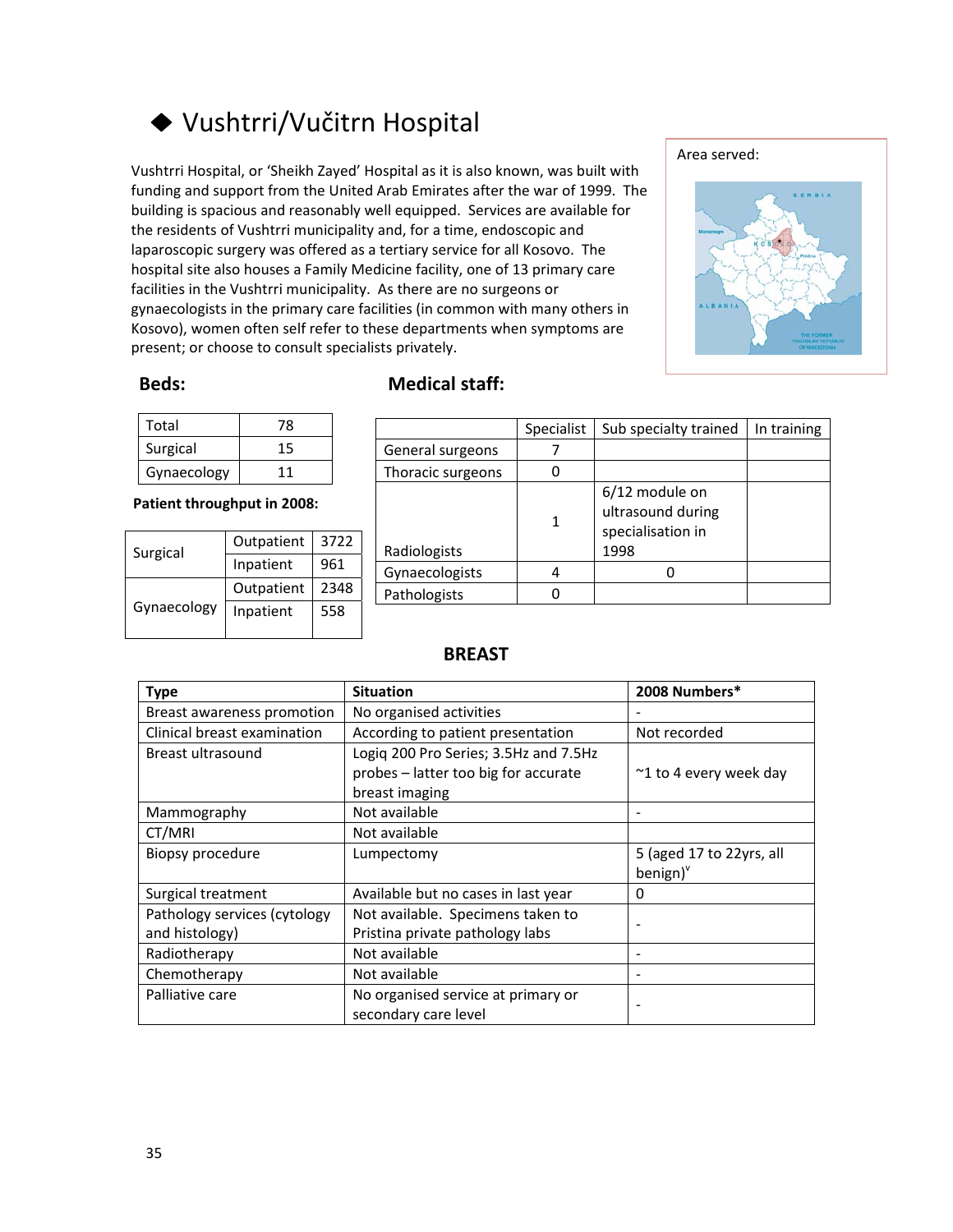| <b>Type</b>                    | <b>Situation</b>                 | 2008 Numbers*                |
|--------------------------------|----------------------------------|------------------------------|
| Cervical screening promotion   | No programmed activities         |                              |
| Pap test procedure             | Not prioritised. Most patients   |                              |
|                                | attending Gyn OPD are            | N/A                          |
|                                | pregnant                         |                              |
| Pap test interpretation        | Only available privately         |                              |
| Colposcopy                     | Functional Carl Zeiss colposcope |                              |
|                                | donated by U.A.E., rarely used   |                              |
| Colposcopy targeted punch      | Not performed                    |                              |
| biopsy                         |                                  |                              |
| Histology                      | Only available privately         | $\qquad \qquad \blacksquare$ |
| Colposcopic treatment          | Not available in Vushtrri        |                              |
|                                | hospital, but local treatment    |                              |
|                                | with LLETZ/LEEP is performed     | $\overline{\phantom{0}}$     |
|                                | by two gynaecologists in private |                              |
|                                | clinics                          |                              |
| Cone biopsy                    | Not perfomed                     | $\blacksquare$               |
| Surgical treatment of cervical | Not performed                    | $\qquad \qquad -$            |
| cancer                         |                                  |                              |
| Radiotherapy                   | Not available                    | $\blacksquare$               |
| Palliative care                | No organised service at primary  |                              |
|                                | of secondary care level          |                              |

| Number of                      | Condition       | <b>Numbers</b> | Age range |
|--------------------------------|-----------------|----------------|-----------|
| cases in $2008$ <sup>*</sup> : | Breast cancer   | N/A            |           |
|                                | High grade CIN  | N/A            | -         |
|                                | Cervical cancer | N/A            | -         |

### **Comments and future plans:**

- ‐ The purchase of a mammography unit is in the hospital capital expenditure plan for 2009
- ‐ There were five gynaecologists in the hospital until 2008 when one resigned to work in a private obstetrics and gynaecology hospital in Pristina
- ‐ Women having Pap tests carried out at one of three private Gynaecology clinics in Vushtrri are paying 20‐25 Euros per test, including reporting
- ‐ The surgeons interviewed stated that they are equipped to deal surgically with any cases with breast malignancy but no cases were operated on in 2008

**Interviewed:** Dr Vedat Mulaku, Hospital Director; Dr Agim Zahiti, Chief Gynaecologist and Health Director of the hospital; Dr Arsim Latifi, General Surgeon; Dr Akrem Sefiu, General Surgeon; Dr Fasliu Jetullahu, Radiologist

Date of visit: 16 December 2008; \*All 2008 data reported to date of visit; ~ Estimations provided v validated by team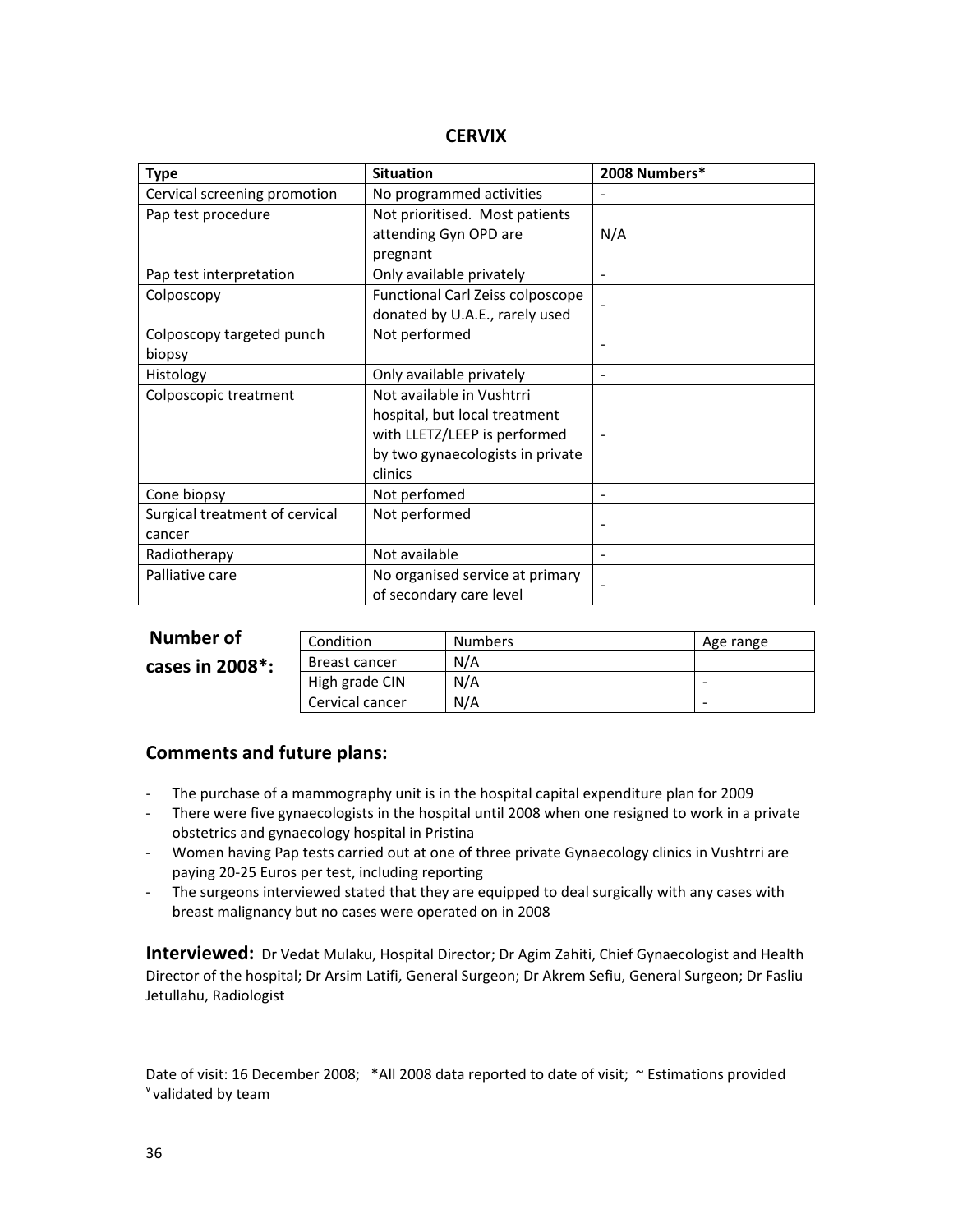## Mitrovicë/Mitrovica (South) Hospital

The main regional hospital block is in North Mitrovica with its services unavailable to the 90,000 or so Albanians living in Mitrovica municipality. A second Secondary care facility was developed in the building adjacent to the Main Family Medicine Centre in the centre of South Mitrovica. Despite restricted space, the unit provides acute services in general surgery, obstetrics and gynaecology and several other surgical specialties. To the southwest of the centre, in the middle of land previously used for military purposes, a new hospital is being constructed through the support of NORWAC. It will contain operating theatres, an emergency department and an obstetrics and gynaecology unit.



| Total       |   |
|-------------|---|
| Surgical    | հ |
| Gynaecology |   |

**Patient throughput in 2008:**

| Surgical    | Outpatient |                 |
|-------------|------------|-----------------|
|             | Inpatient  |                 |
| Gynaecology | Outpatient | $^{\sim}$ 13000 |
|             | Inpatient  |                 |

### **Beds: Medical staff:**

|                   | Specialist | Sub specialty trained | In training |
|-------------------|------------|-----------------------|-------------|
| General surgeons  |            |                       |             |
| Thoracic surgeons |            |                       |             |
| Radiologists      |            |                       |             |
| Gynaecologists    |            |                       |             |
| Pathologists      |            |                       |             |

| <b>Type</b>                  | <b>Situation</b>                           | 2008 Numbers*            |
|------------------------------|--------------------------------------------|--------------------------|
| Breast awareness promotion   | No organised activities                    |                          |
| Clinical breast examination  | According to patient presentation          | Not recorded             |
| Breast ultrasound            | One old Logiq $\alpha$ machine and a new   | Not possible to          |
|                              | Acuson X300 unit recently delivered and    | distinguish US of breast |
|                              | awaiting installation                      | from other exams         |
| Mammography                  | Melody mammography imager funded           |                          |
|                              | from Luxembourg in 2000. Irregular         | 110                      |
|                              | supply of film; often purchased privately  |                          |
|                              | by patient                                 |                          |
| CT/MRI                       | Not available                              |                          |
| Biopsy procedure             | Sent to thoracic surgical unit in Pristina | 0                        |
| Surgical treatment           | Only in thoracic surgical unit in Pristina | 0                        |
|                              | or out of Kosovo                           |                          |
| Pathology services (cytology | One private Pathology lab in Mitrovica,    |                          |
| and histology)               | otherwise patients send specimens to       |                          |
|                              | Pristina                                   |                          |
| Radiotherapy                 | Not available                              |                          |
| Chemotherapy                 | Not available                              |                          |
| Palliative care              | No organised service at primary or         |                          |
|                              | secondary care level                       |                          |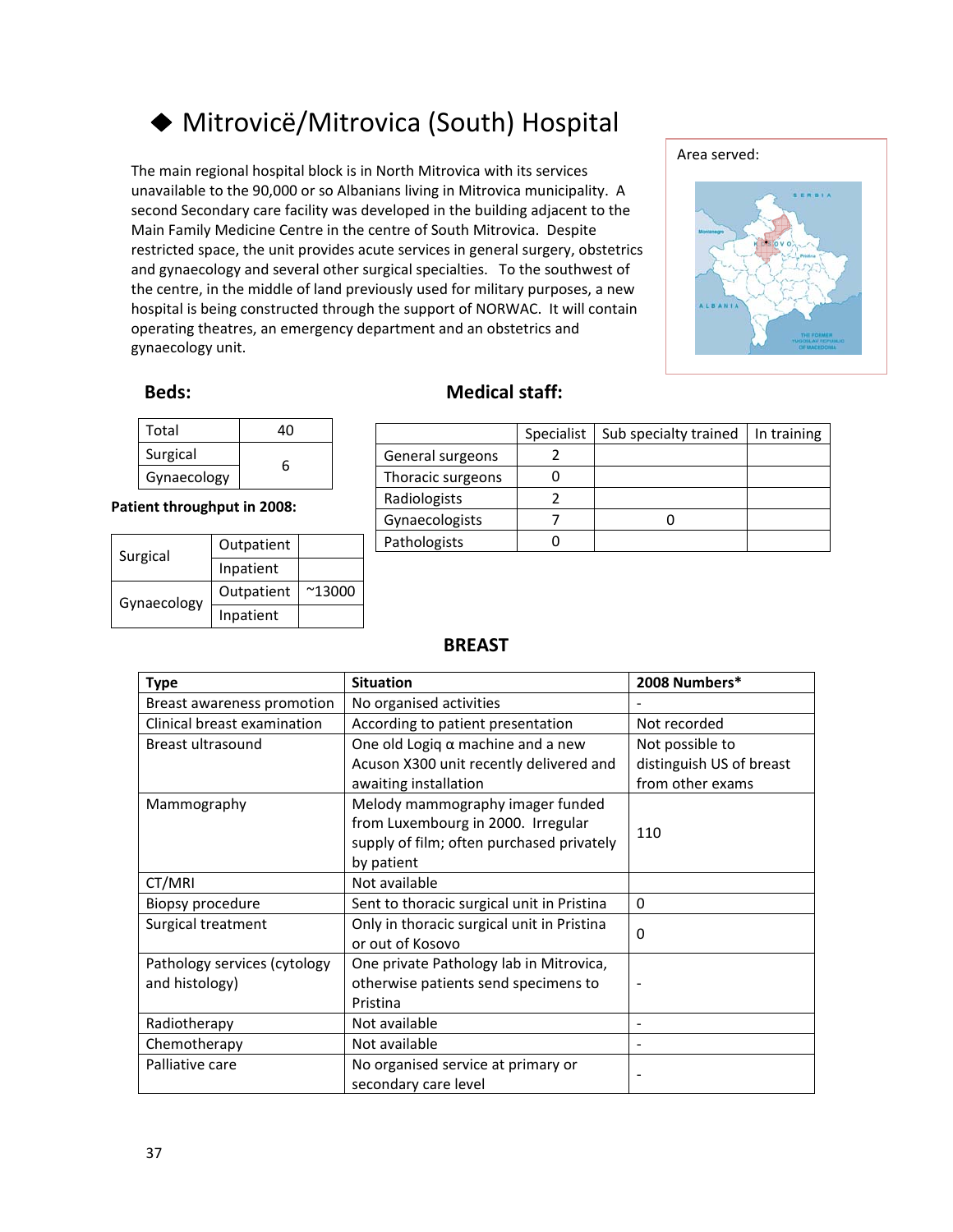| <b>Type</b>                    | <b>Situation</b>                | 2008 Numbers* |
|--------------------------------|---------------------------------|---------------|
| Cervical screening promotion   | Active promotion of screening   |               |
|                                | by hospital director (also a    |               |
|                                | Gynaecologist)                  |               |
| Pap test procedure             | No database of results returned | 665           |
| Pap test interpretation        | All specimens taken to Pristina |               |
|                                | by patients                     |               |
| Colposcopy                     | Not available. Patients with    |               |
|                                | abnormal cytology sent to       |               |
|                                | Pristina                        |               |
| Colposcopy targeted punch      | Have correct instruments and    |               |
| biopsy                         | individually sterilised but no  | N/A           |
|                                | colposcope therefore            |               |
|                                | nondirected biopsies taken      |               |
| Histology                      | All specimens taken by patients |               |
|                                | to Pristina private labs        |               |
| Colposcopic treatment          | Not available                   | 0             |
| Cone biopsy                    | Not perfomed                    |               |
| Surgical treatment of cervical | Not performed                   |               |
| cancer                         |                                 |               |
| Radiotherapy                   | Not available                   |               |
| Palliative care                | No organised service at primary |               |
|                                | of secondary care level         |               |

| Number of                      | Condition       | <b>Numbers</b> | Age range |
|--------------------------------|-----------------|----------------|-----------|
| cases in $2008$ <sup>*</sup> : | Breast cancer   | N/A            |           |
|                                | High grade CIN  | N/A            | -         |
|                                | Cervical cancer | N/A            | -         |

### **Comments and future plans:**

- ‐ The new secondary facility should begin functioning during 2009, a colposcopy service is planned provided equipment and training can be secured
- ‐ Due to the influence of the hospital director, Dr Drita Fazliu, in raising awareness about cervical screening, women usually present directly to the gynaecology department rather than via a Family Medicine doctor. If attending for a Pap test, no participation fee is levied.
- ‐ There are no plans to begin treatment for breast cancer, rather to continue to refer to the thoracic surgery department in Pristina

**Interviewed:** Dr Ferida Idrizi, Medical Director; Dr Nustret Haradinaj, Gynaecologist; Dr Gezimi Beqiri, Gynaecologist; Mrs Halime Klisurica, Head Midwife; Dr Mohamed Babaj, Radiologist; Dr Sadiku Haziri, Radiologist

Date of visit: 16 December 2008; \*All 2008 data reported to date of visit; ~ Estimations provided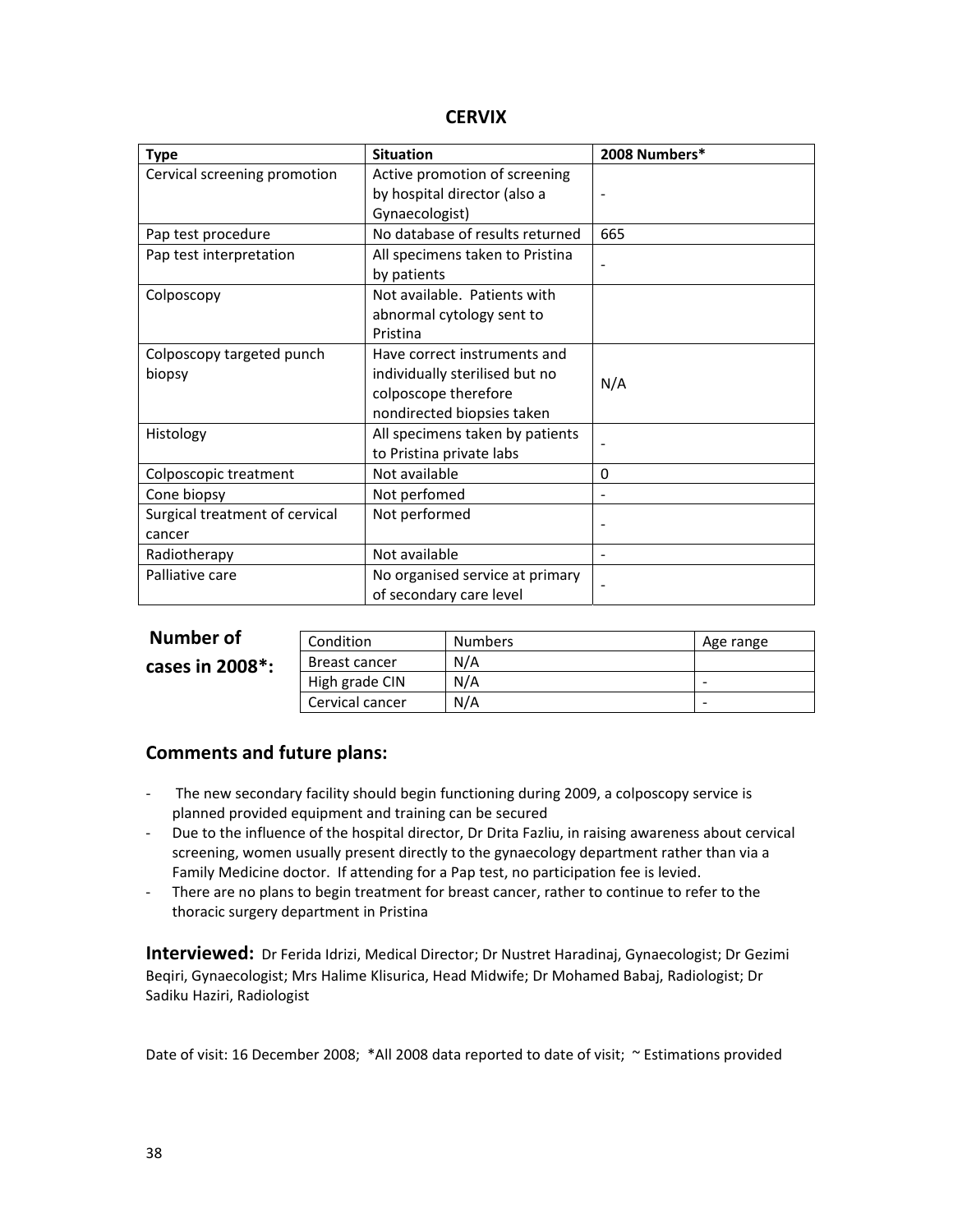## Prishtinë/Priština: University Clinical Centre of Kosovo

 UCCK occupies one of the largest hospital estates in Europe. The acute services block (for medical, surgical, emergency and intensive care services) is surrounded by separate buildings for other specialties including the gynaecology and obstetrics clinic (GOC). The complex is both a secondary care centre for Pristina and at least four surrounding municipalities, and the tertiary level care facility for all of Kosovo. Although there are 26 operating theatres, only one is available for breast surgery and is shared with another surgical specialty limiting access for breast cases that can lead to treatment delay. In the GOC, the absence of sub‐ specialised Gynaecology Oncologists means that women requiring surgical management of cervical cancer need to travel out of Kosovo for treatment.



| Total       | $^{\sim}2500$ |  |
|-------------|---------------|--|
| Surgical    | 36 (11 for    |  |
| (Thoracic)  | breast)       |  |
|             | 369(163 for   |  |
| Gynaecology | gynaecol.)    |  |

### **Patient throughput in 2008:**

| Surgical    | Outpatient | 49617  |
|-------------|------------|--------|
| (thoracic)  | Inpatient  | 5445   |
| Gynaecology | Outpatient | 115763 |
|             | Inpatient  | 47069  |

### **Beds: Medical staff:**

|                   | Specialist | Sub specialty trained | In training |
|-------------------|------------|-----------------------|-------------|
| General surgeons  | 77         |                       |             |
| Thoracic surgeons |            |                       |             |
| Radiologists      | 17         |                       |             |
| Gynaecologists    | 68         |                       |             |
| Pathologists      |            |                       |             |

| <b>Type</b>                  | <b>Situation</b>                           | 2008 Numbers*              |  |
|------------------------------|--------------------------------------------|----------------------------|--|
| Breast awareness promotion   | No organised activities                    |                            |  |
| Clinical breast examination  | According to patient presentation          | N/A                        |  |
| Breast ultrasound            | Not available in Thoracic Surgery          | N/A                        |  |
|                              | Department. Performed in Radiology         |                            |  |
| Mammography                  | Available in Radiology department but      | $^{\sim}700$               |  |
|                              | women often go privately as quicker        |                            |  |
| CT/MRI                       | CT available but long wait for             |                            |  |
|                              | appointment. CT and MRI available in       |                            |  |
|                              | private hospital.                          |                            |  |
| Biopsy procedure             | Fine Needle Aspiration or Lumpectomy       | 193 (in theatre)           |  |
|                              |                                            | ~400 under LA in clinic    |  |
| Surgical treatment           | Wide repertoire of breast cancer           |                            |  |
|                              | surgery, including recent introduction of  | 70 mastectomies            |  |
|                              | reconstruction surgery                     |                            |  |
| Pathology services (cytology | Patient choice to take to Inst of          |                            |  |
| and histology)               | Pathology (> 1 mth wait for results) or to | N/A                        |  |
|                              | private laboratory                         |                            |  |
| Radiotherapy                 | Not available                              |                            |  |
| Chemotherapy                 | Administered in Gynaecology clinic.        | 158 in total since service |  |
|                              | Patient pays for Chemotherapy drugs        | began (includes ovary ca)  |  |
| Palliative care              | No organised service at primary or         |                            |  |
|                              | secondary care level                       |                            |  |